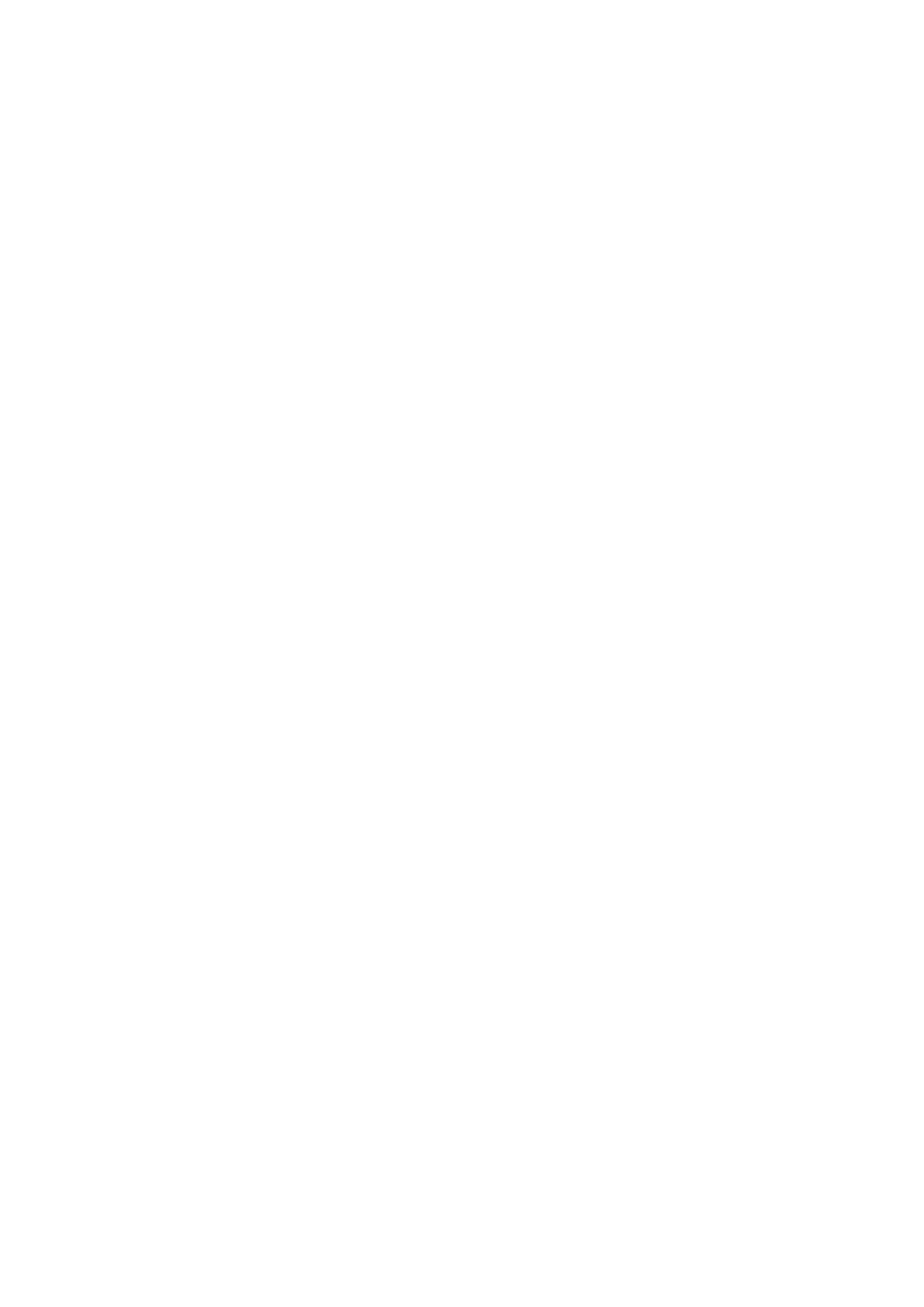# **Contents**

| 1. | Background                                        |                                                                                                                                         |                |  |  |  |  |
|----|---------------------------------------------------|-----------------------------------------------------------------------------------------------------------------------------------------|----------------|--|--|--|--|
|    | a.                                                | Natural hazards in Bhutan                                                                                                               | $2 - 3$        |  |  |  |  |
|    | b.                                                | Relevant national and education sector policies                                                                                         | $3 - 5$        |  |  |  |  |
|    | C.                                                | Impact of previous earthquakes on the education sector                                                                                  | $5-6$          |  |  |  |  |
| 2. | National Action Plan for School Earthquake Safety |                                                                                                                                         |                |  |  |  |  |
|    | a.                                                | Action planning process                                                                                                                 |                |  |  |  |  |
|    | b.                                                | Action plan objectives                                                                                                                  | 7              |  |  |  |  |
|    | C.                                                | School earthquake safety framework                                                                                                      | $\overline{7}$ |  |  |  |  |
| 3. | <b>Priority Areas and Outcomes</b>                |                                                                                                                                         |                |  |  |  |  |
|    | a.                                                | Priority Area I - Strengthening earthquake safety and disaster management<br>institutional and policy framework in the education sector |                |  |  |  |  |
|    | b.                                                | Priority Area II - Education and awareness                                                                                              | $11 - 14$      |  |  |  |  |
|    | C.                                                | Priority Area III - Risk reduction and mitigation                                                                                       | $15 - 18$      |  |  |  |  |
|    | d.                                                | Priority Area IV - Preparedness, response and early recovery                                                                            | 19-21          |  |  |  |  |
|    | е.                                                | Priority Area V - Capacity building                                                                                                     |                |  |  |  |  |
|    | 4.                                                | Implementation Review and Monitoring Arrangements                                                                                       | 25             |  |  |  |  |
|    |                                                   | Annexure I - School Earthquake Safety Working Group Members                                                                             | 26             |  |  |  |  |
|    |                                                   | Annexure II - Terms of Reference of the working Group                                                                                   | $27 - 28$      |  |  |  |  |
|    |                                                   | Annexure III - Guidance Note on Development of Action Plan                                                                              | 29-31          |  |  |  |  |
|    |                                                   | Annexure IV - School Earthquake Safety Action Plan Matrix                                                                               | $32 - 36$      |  |  |  |  |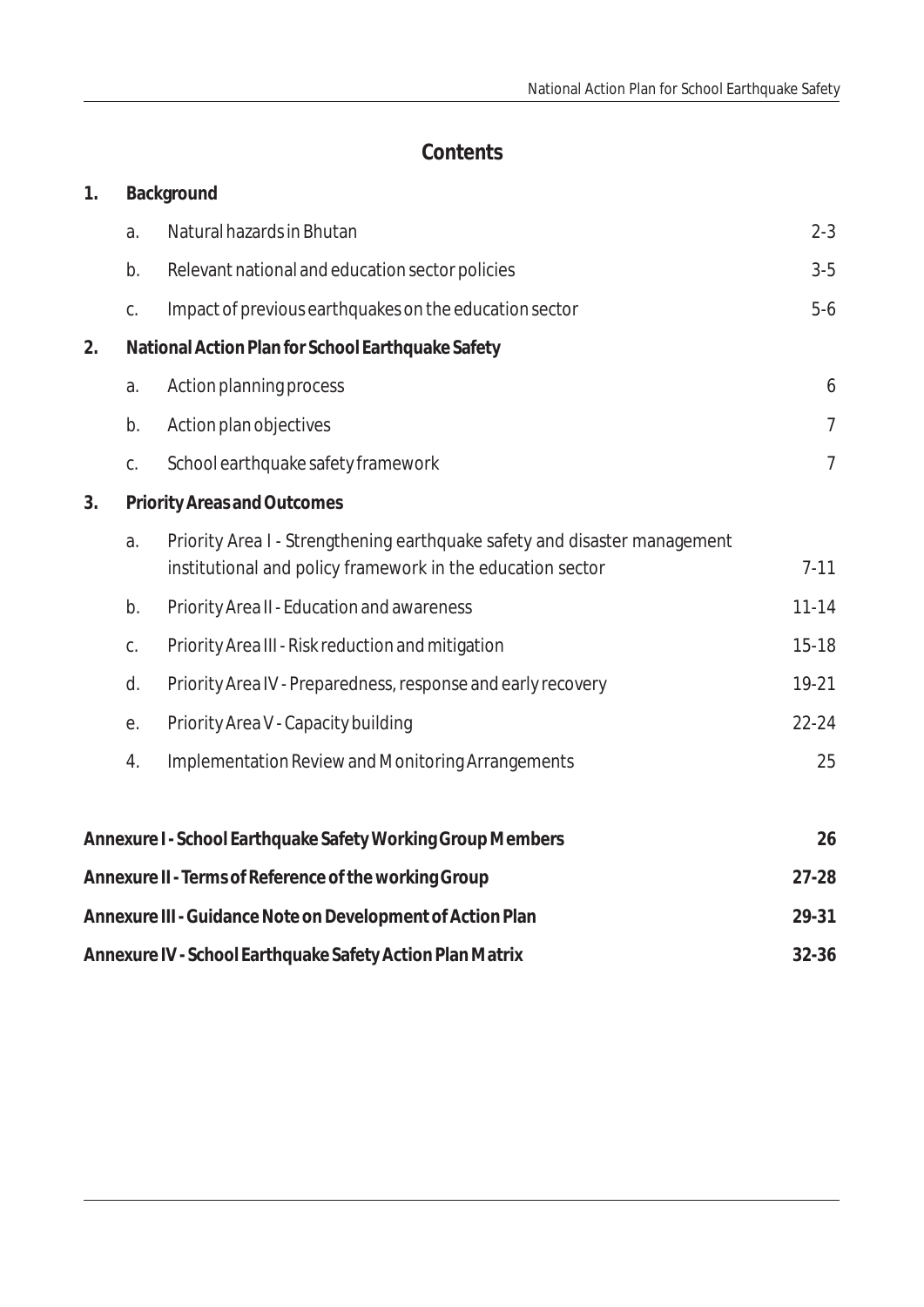| Tables                                                                    |                |
|---------------------------------------------------------------------------|----------------|
| Table 1 - Estimates as per the Joint Rapid Assessment Report (2009, 2011) | 1              |
| Table 2 - Components outlined in the NDRMF, 2009                          | 4              |
| Table 3 - Priority Areas                                                  | $\overline{7}$ |
| Table 4 - Priority Area I                                                 | 8              |
| Table 5 - Priority I - Outcomes, Activities and Sub-activities            | 11             |
| Table 6 - Priority Area II                                                | 12             |
| Table 7 - Priority II - Outcomes, Activities and Sub-activities           | 14             |
| Table 8 - Priority III                                                    | $15 - 16$      |
| Table 9 - Priority III - Outcomes, Activities and Sub-activities          | 18             |
| Table 10 - Priority IV                                                    | 19             |
| Table 11- Priority IV - Outcomes, Activities and Sub-activities           | 21             |
| Table 12 - Priority V                                                     | 22             |
| Table 13 - Priority V - Outcomes, Activities and Sub-activities           | 24             |
| Figure 1 - Education Statistics, 2012                                     | $3 - 4$        |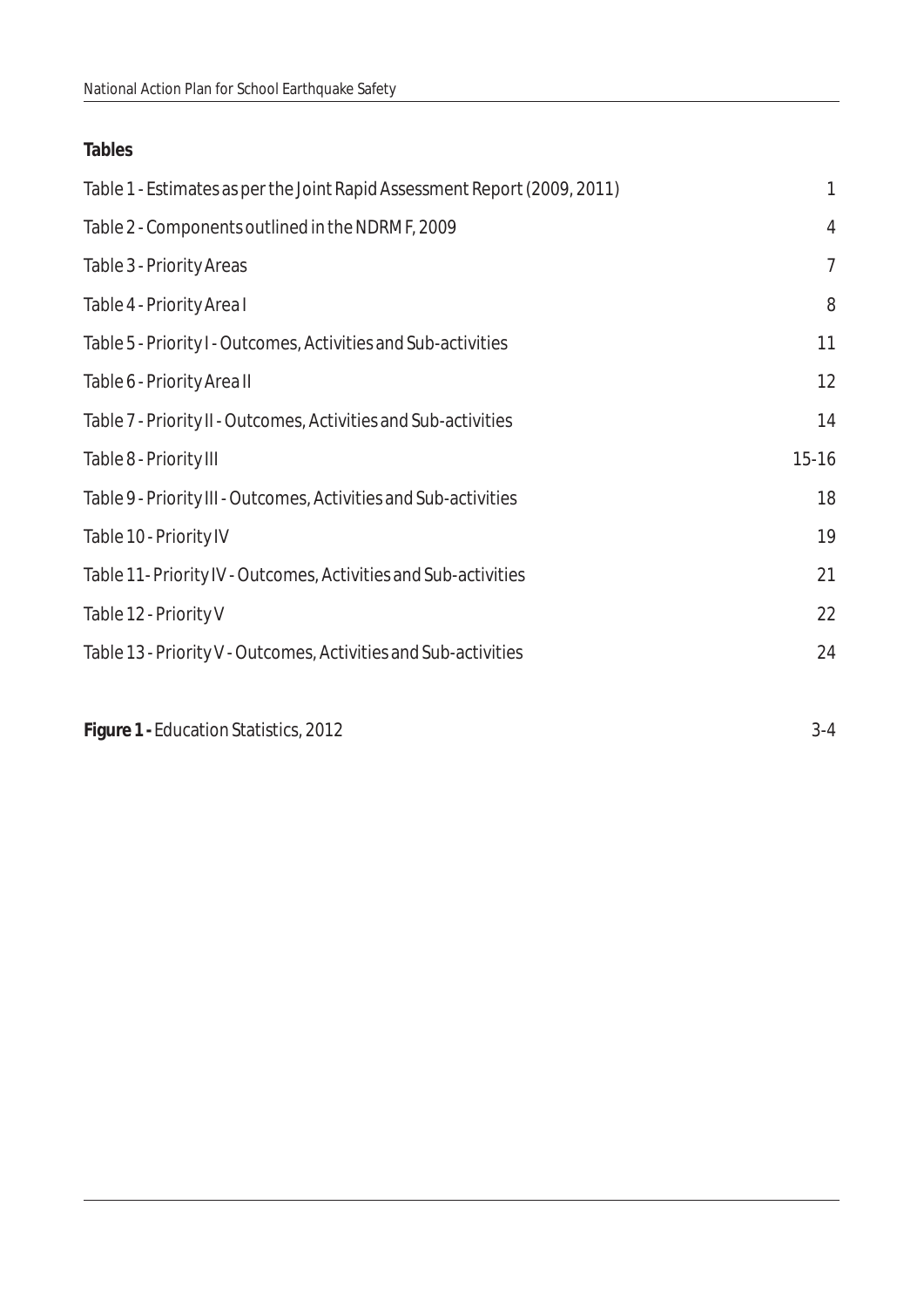## **I. Background**

The National Action Plan for School Earthquake Safety is the Royal Government of Bhutan's commitment to reduce future losses of life and property in schools throughout Bhutan due to earthquakes and other natural hazards. GeoHazards International facilitated the formulation of this action plan, in collaboration with the Department of Disaster Management and the Ministry of Education, with funding from the Global Facility for Disaster Reduction and Recovery.

This document provides guidance to the concerned governmental departments regarding actions to take, policies to put into place and projects to undertake in the short, medium and long-term, to ensure that all schools in Bhutan are safe from the impacts of future earthquakes and other natural hazards. The authors recommend that this plan receive regular updates and that progress toward implementing the plan's Priority Areas be reviewed annually.

Schools have proven to be vulnerable in previous earthquakes around the world, resulting in loss of lives, injuries and damage to infrastructure. Recent earthquakes have shown that Bhutan's schools are also vulnerable. Both the M6.1 earthquake of 21st September, 2009in Eastern Bhutan and the M6.8 earthquake of 18th September, 2011in Sikkim, which principally affected Western Bhutan, caused extensive damage to school buildings. The damage to some buildings was severe enough that students would have been injured or killed, had they been in the buildings at the time of the earthquake. These two earthquakes disrupted normal school functions in the affected areas, and school officials reported traumatic impacts on students due to the earthquake damage.

| <b>Earthquake</b><br><b>Event</b> | <b>Schools</b><br><b>Damaged</b> | <b>Estimated</b><br><b>Loss</b><br>(Nu. Million) | <b>Estimated cost for Recovery</b><br>and Reconstruction<br>(Nu. Million) |
|-----------------------------------|----------------------------------|--------------------------------------------------|---------------------------------------------------------------------------|
| 2009                              | 117                              | 593.6                                            | 653                                                                       |
| 2011                              | 36                               | 50.18                                            | 82.96                                                                     |
| <b>Total</b>                      | 153                              | 643.78                                           | 735.96                                                                    |

**Table 1 - Estimates as per the Joint Rapid Assessment Report (2009, 2011)**

The foremost responsibility of school management is to ensure a safe environment for both school children and the public, because schools also host important community functions and provide shelter during disaster response. It is therefore urgent and imperative to improve seismic safety and enhance safety and preparedness levels in all schools in Bhutan. Developing and implementing the National Action Plan for School Earthquake Safety is an important initiative towards this end. This initiative fits into the overall National Disaster Risk Management Framework,2006, which calls for proactive risk reduction and for integration of disaster concerns into national programs and policies. The National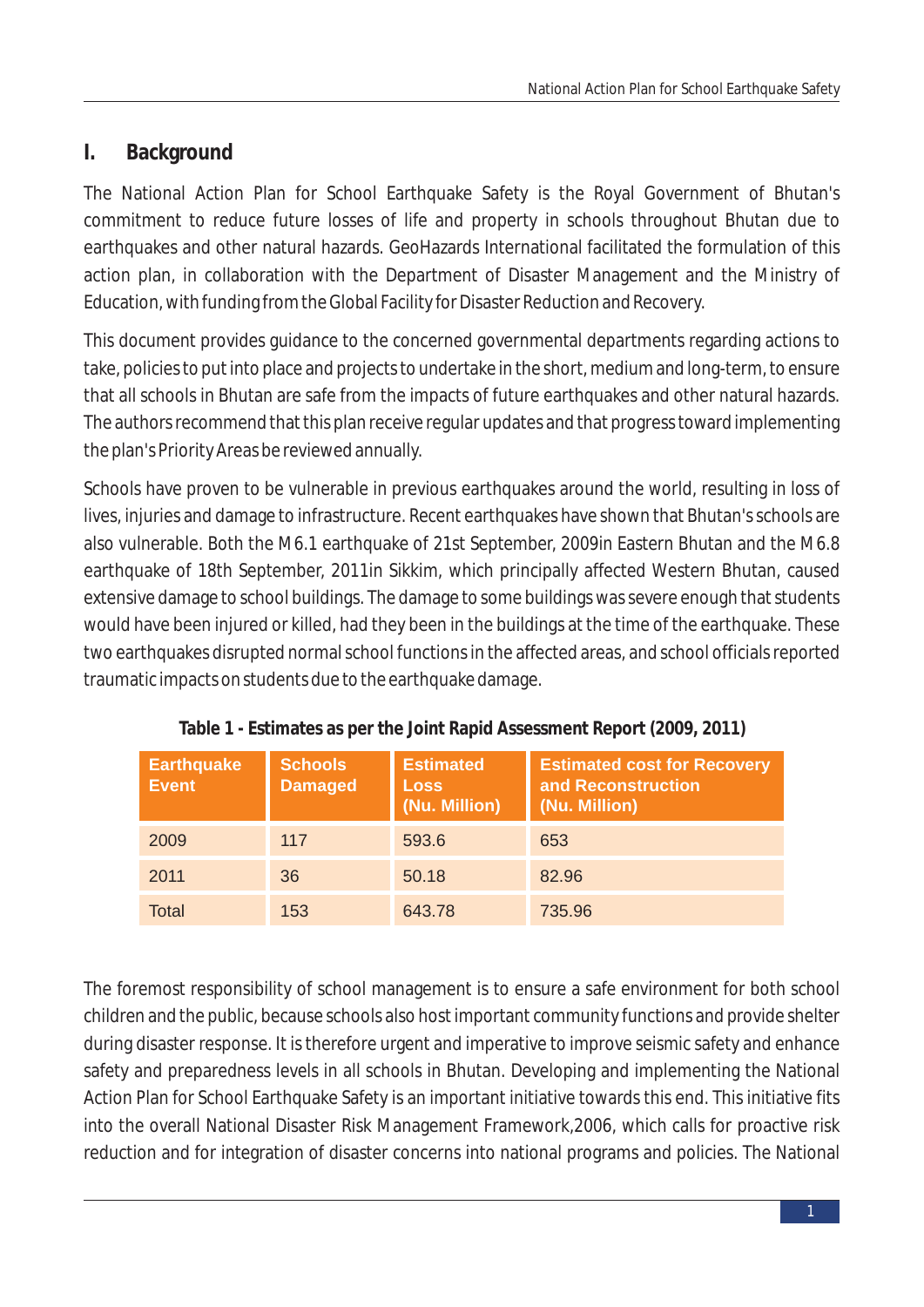Disaster Management Bill requires each notified department or agency to prepare contingency/action plans for disaster management, while the National Planning Guidelines for the 11th Five Year Plan by the Gross National Happiness Commission identifies "mainstreaming disaster resilience" as one of the 16 National Key Result Areas and "disaster risk reduction" as a cross cutting theme. The Action Plan serves as a tool to incorporate risk reduction and preparedness initiatives/actions into five year and annual plans of the Ministry of Education.

**a. Natural hazards in Bhutan**

Bhutan is vulnerable to earthquakes and several other natural hazards due to its location in the eastern Himalayas, which, in addition to being one of the most seismically active regions of the world, has landslide-prone slopes, potentially dangerous glacial lakes, and a climate conducive to flooding, windstorms and wildfires. Among the hazards that Bhutan faces, earthquakes have the potential to cause the most severe and widespread damage, because the entire country lies atop or near the major earthquake fault that divides the Indian tectonic plate from the Eurasian tectonic plate. Though recent earthquakes have been moderate in size, geologic evidence shows that the fault is also capable of breaking under most of the country in a single massive earthquake; scientists postulate that such a **<sup>1</sup>** massive earthquake may have last occurred circa 1100 A.D . Bhutan's two moderate earthquakes (21st September, 2009 and 18th September, 2011) caused 13 deaths, many injuries and losses of approximately Nu. 3698.63 million<sup>2</sup>. The much larger earthquakes that the fault is capable of generating would cause unprecedented damage.

Another major natural hazard that Bhutan faces, especially due to effects of climate change, is the risk from glacial lake outburst floods. Bhutan has 2,674 glacial lakes, 25 of which have been identified as potentially dangerous. Due to climate change and rising temperatures, the threat of glacial lake outburst floods is increasing, as glaciers melt and retreat at record rates<sup>3</sup>. In October 1994, a massive glacial lake outburst flood from Luggye Tsho in the headwaters of Pho Chhu River damaged the Punakha Dzong, causing numerous casualties. Earthquake shaking can also trigger a glacial lake outburst flood, by causing the natural dam holding back the glacial lake to crack and fail.

In addition to these two major natural hazards, Bhutan is vulnerable to recurring and seasonal hazards that include landslides, flooding, wind and hail storms. These hazards are increasing, with changes in temperature and precipitation levels and patterns. The effects of Cyclone Aila, which hit the Bay of Bengal in May 2009, were felt in all twenty Dzonkhags of Bhutan, disrupting power and water supplies, damaging roads, irrigation channels, bridges and other infrastructure, including schools.

<sup>&</sup>lt;sup>1</sup> Kumar, S. Wesnousky, S.G., Jayangondaperumal, R., Nakata, T., Kumahara, Y. and V. Singh (2010). Evidence for surface rupture along the northeastern Himalayan front, India: Timing, size, and spatial extent of great earthquakes. Journal of Geophysical Research, 115 (B12422), 1-20.

**<sup>2</sup>** Joint Rapid Assessment Report (JRAR), 2009 and 2011

**<sup>3</sup>** Second National Communication, NEC, 2011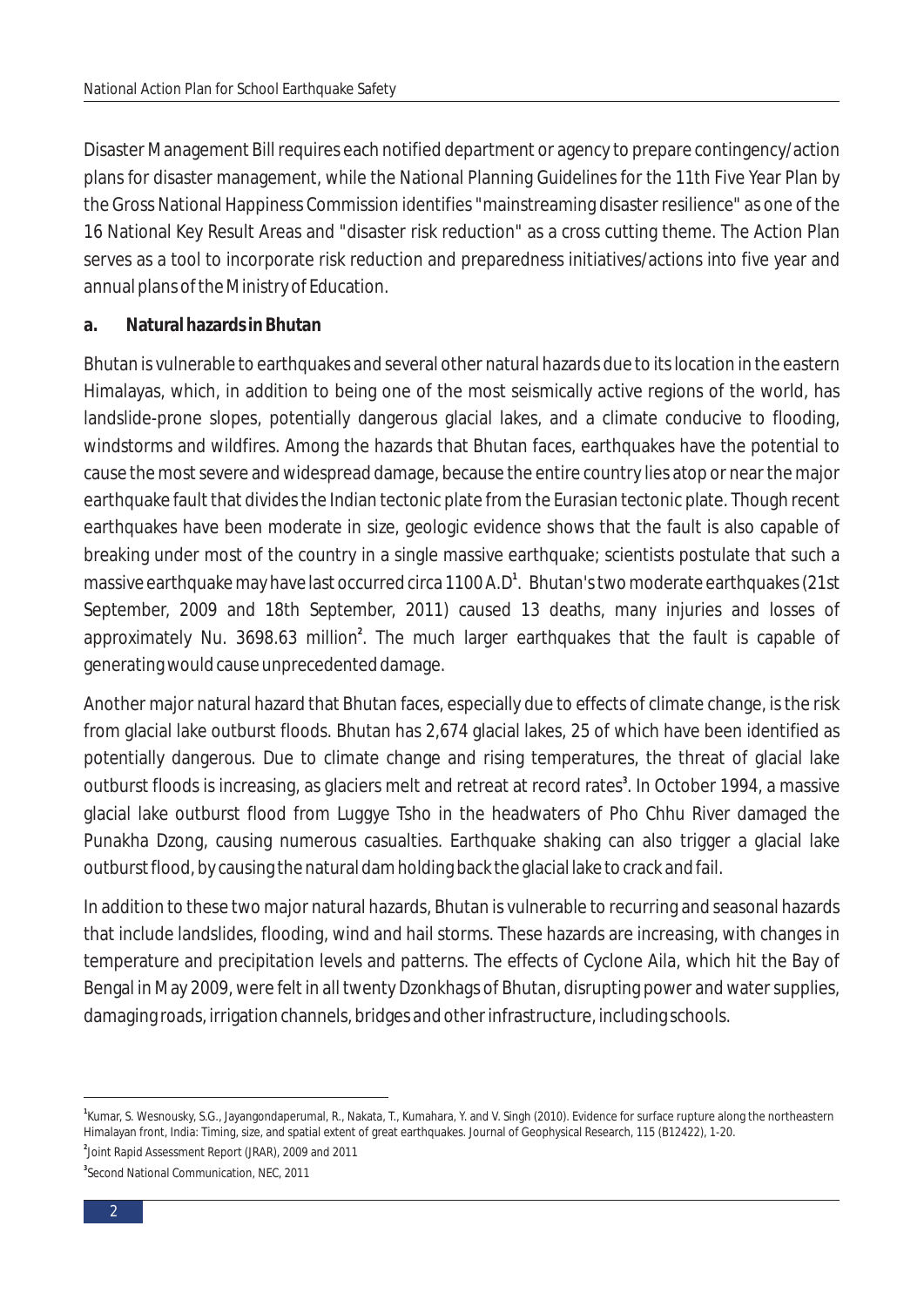Bhutan is also susceptible to fire in both settled and forest areas. The country's rugged terrain, highly combustible forests, erratic wind conditions and shortage of trained fire-fighters and equipment increase the risk of forest fire outbreaks, especially during the dry winter months. Fires in the human settlements of Wamrong, Trashigang and Chamkhar, Bumthang in 2011 and 2012 have had devastating effects on those communities.

In addition to shaking damage, earthquakes can also trigger many of these other hazards, including glacial lake outburst floods, landslides and rock falls, and fires. Strong earthquakes in mountain areas invariably cause numerous landslides and rock falls, especially when slopes are saturated by heavy rainfall. Earthquakes trigger fires that can spread between structures and grow into conflagrations. The Ministry of Education should describe these hazards by identifying the areas and structures threatened by floods, landslides, rock falls, avalanches, Glacial Lake Outburst Floods, and by ensuring measures to reduce the risk from them are incorporated into measures to improve earthquake safety and preparedness of students, teachers, parents and school administrators.

**b. Relevant national and education sector policies**

Bhutan has always given education high priority, along with the other social sectors. Through consecutive five year plans, the government has tried to make education accessible to all of its citizens. As of 2012, the education system comprises 553 schools (including private schools), which serve more than 170,000 children<sup>4</sup>. In addition to these schools, the Royal University of Bhutan (formed in 2003) consists of eleven member colleges.

| <b>Primary Schools</b>                       | 353    | $NER* (PP-VI) - 96%$       |
|----------------------------------------------|--------|----------------------------|
| Lower Secondary Schools-                     | 94     | GER** (PP-VI) - 118%       |
| Middle Secondary Schools                     | 58     | <b>NER (VII-VIII) -39%</b> |
| <b>Higher Secondary Schools</b>              | 48     | GER (VII - VIII) - 107%    |
| Early Childhood Care and Development Centres | 96     | NER (IX - X) - 29%         |
| Special Institutes - 9 GER (IX-X)            | 80.00% |                            |
| Private Schools - 26NER (XI - XII)           | 20.00% |                            |
| Extended classrooms - 108GER (XI-XII)        | 53.00% |                            |
| <b>Non-formal Centres</b>                    | 953    |                            |
| <b>Teachers in Schools</b>                   | 7,932  |                            |

|  |  | <b>Figure 1 - Education Statistics, 2012</b> |  |  |
|--|--|----------------------------------------------|--|--|
|--|--|----------------------------------------------|--|--|

**<sup>4</sup>** Annual Education Statistics 2012, PPD, Ministry of Education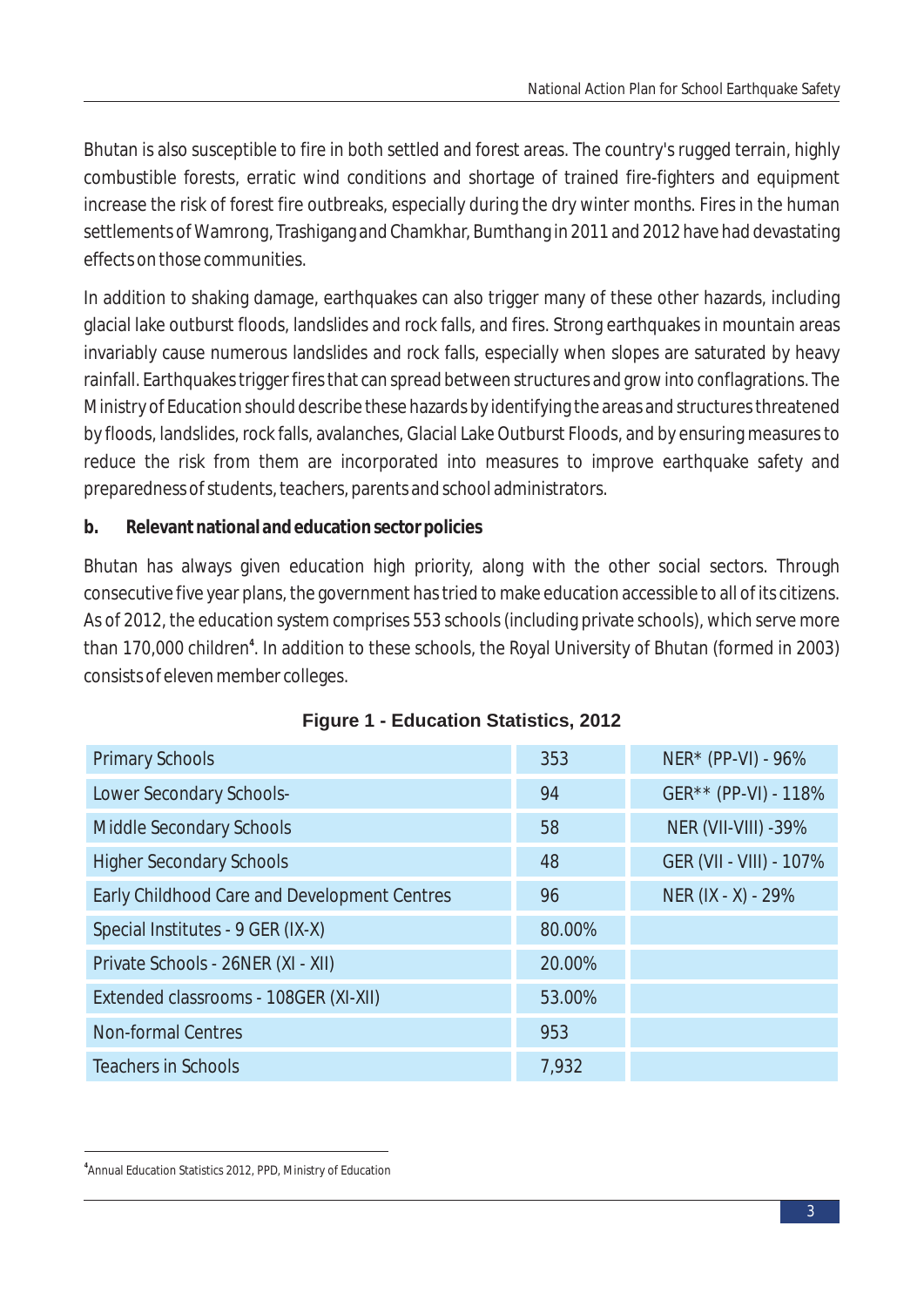| <b>Teachers in Institutes</b>                                         | 1,186 |                          |
|-----------------------------------------------------------------------|-------|--------------------------|
| <b>Teachers in Non Formal Centres</b>                                 | 949   |                          |
| Teachers in Early Childhood Care and Development                      | 229   |                          |
| Tertiary Institutes under Royal University of Bhutan                  | 11    |                          |
| Vocational Institutes under Ministry of Labour<br>and Human Resources | 8     |                          |
| Sanskrit Patshala                                                     | 1     |                          |
| <b>Continuing Education Centres</b>                                   | 21    |                          |
| *Net Enrollment Ratio                                                 |       | **Gross Enrollment Ratio |

Source - Annual Education Statistics 2012, Ministry of Education

Several national and education sector policy documents summarized in this section were especially relevant to the development of the National Action Plan for School Earthquake Safety. These are the National Disaster Risk Management Framework; the National Disaster Management Bill; Bhutan 2020: A Vision for Peace, Prosperity and Happiness; the Education Sector Strategy; and Education Without Compromise.

The National Disaster Risk Management Frame work of Bhutan, endorsed by the Cabinet in 2006,outlines eight components.

| Table 2 - Components Outlined in the National Disaster Risk Management Framework, 2009 |  |  |
|----------------------------------------------------------------------------------------|--|--|
|                                                                                        |  |  |

|                | National Disaster Risk Management Framework Component                          |
|----------------|--------------------------------------------------------------------------------|
| 1              | Institutional, legislative and policy framework                                |
| 2              | Hazard, vulnerability and risk assessment                                      |
| $\overline{3}$ | Early warning system                                                           |
| $\overline{4}$ | <b>Disaster preparedness</b>                                                   |
| 5              | Mitigation and incorporation of disaster risk reduction in development sectors |
| 6              | Public awareness and education                                                 |
|                | Capacity development                                                           |
| 8              | Communication and transportation                                               |

The Framework's Component 4, disaster preparedness, requires the formulation of disaster preparedness and response plans at national and local levels, including for important sectors such as Education. Component 6, public awareness and education, notes another important role for the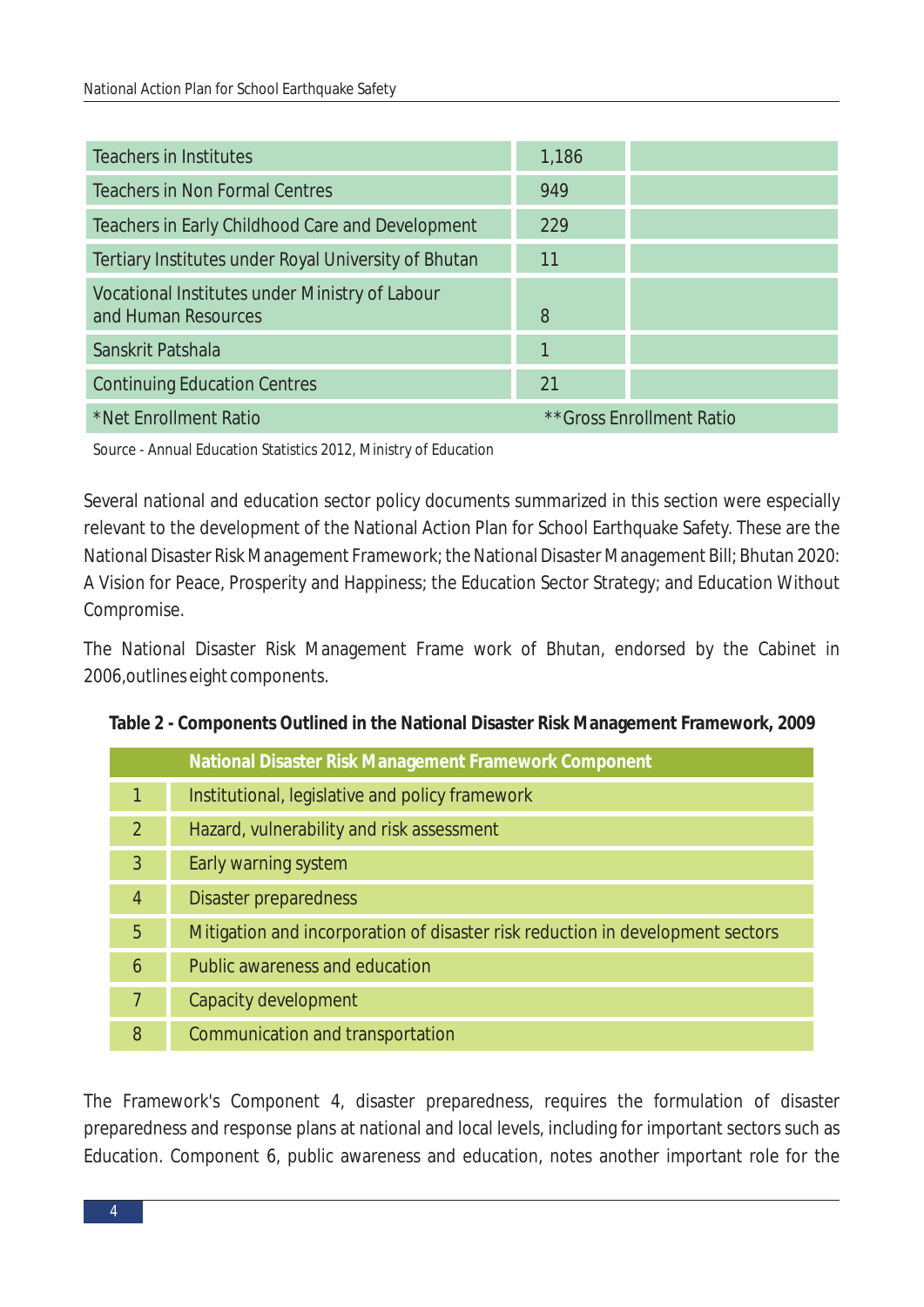Ministry of Education to introduce modules on disaster management into school and college curricula.

The draft *National Disaster Management Bill 2011* requires each notified ministry or agency to formulate and implement its own disaster management and contingency plans. The Ministry of Education, being a key ministry, would be required to formulate such plans.

*Bhutan 2020: A Vision for Peace, Prosperity and Happiness* outlines a strategy for Bhutan's development. Its vision for the education sector is to develop a full range of educational and vocational institutions that will in still cultural, ethical and moral values in children. Vision 2020 targets the full attainment of enrollment levels at Class X by 2012 and the realization of full adult literacy levels by 2017.Important educational goals in the 10thFive Year Plan have been to achieve near 100 percent enrollment through various strategies -to build community schools and extended classrooms; to introducing mid-day meals, student living stipends, and inclusive education; and to achieve gender parity at higher and tertiary levels of education.

The *Education Sector Strategy* outlines six strategic objectives: improving the quality and relevance of holistic education; expanding basic education; developing a motivated and competent teaching cadre; increasing access to and quality of education; encouraging establishment of private schools; and establishing a national university.

*Education Without Compromise,* a comprehensive review conducted by the Education Sector Review Commission in 2008, recommends priority initiatives to improve the quality of education, through implementing various strategies. One important recommendation is to enhance Early Childhood Care and Education, in order to help achieve enrollment of the final10-15% of children who are now out-ofschool and who are hardest to reach, due to persistent poverty at the household level and to other specific policy needs to ensure their enrollment and retention.

The Education Without Compromise report also reviews factors that influence learning achievements in primary education; these include the socio-economic background of students, the education level of parents, and physical factors such as school infrastructure quality and location, instruction quality, and the availability of books and other materials. The report also highlights that many schools were found to be in a "state of disrepair" and that "the maintenance and refurbishing of old schools were neglected."

**c. Impact of previous earthquakes on the education sector**

The losses attributable to the two moderate earthquakes of 21st September 2009 and 18th September 2011 demonstrate Bhutan's high level of risk in future earthquakes.

**1. Impacts of September 21, 2009 earthquake**

The Department of Disaster Management consolidated a Dzongkhag damage assessment report that stated that 117 schools were damaged in the September 21, 2009 earthquake; of those, 8 were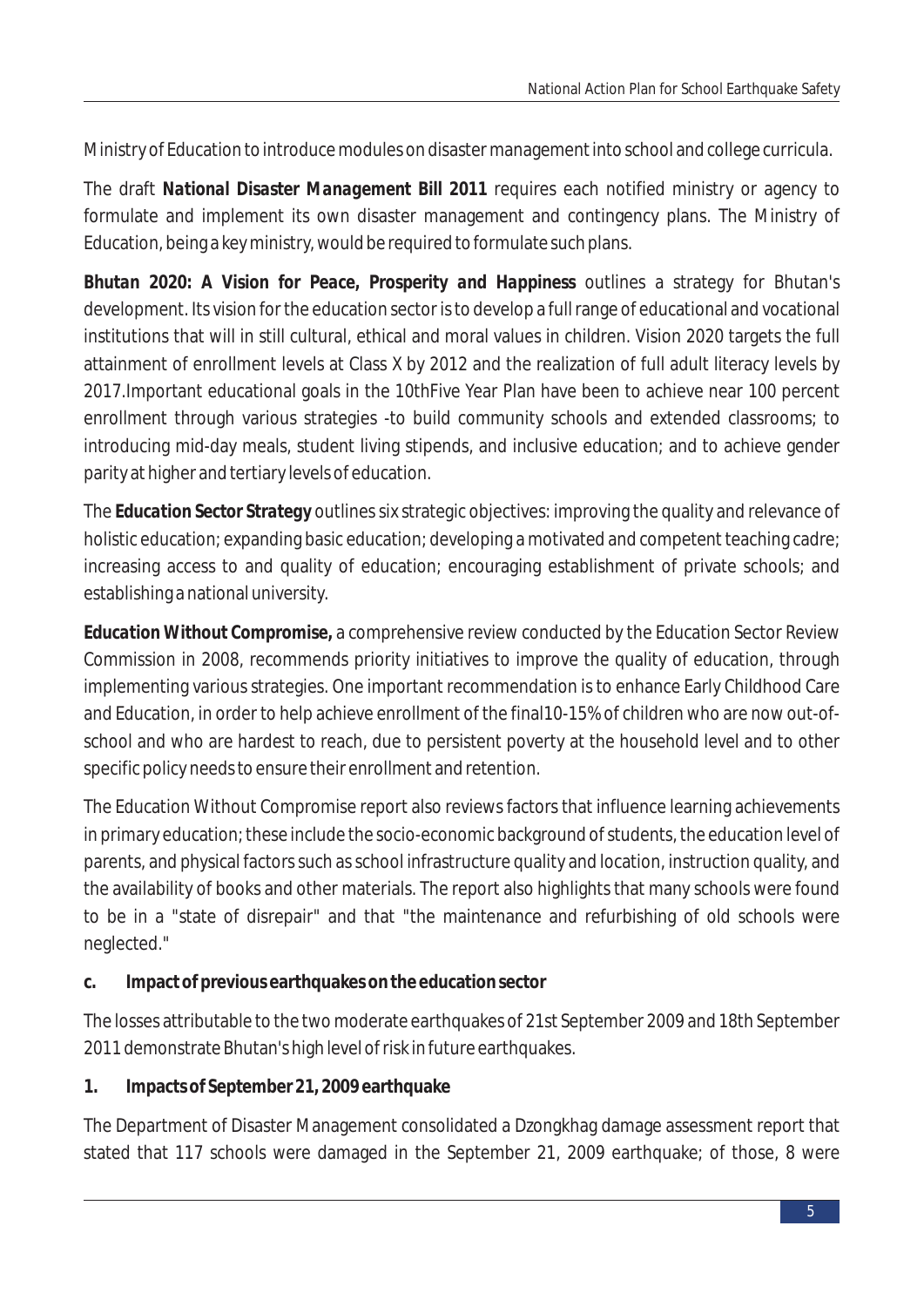damaged beyond repair, 26 required major repairs, 37 required partial repairs, and 46 required minor repairs. The Joint Rapid Assessment Report estimated re-construction costs in the education sector at Nu.653 million.

The report observed that the 21 community schools suffered the most extensive damage, as their constructions were non-engineered and lacked "structural integrity."However, the report also noted with concern that major damage was also found in government-built, "engineered" schools, which pointed to an "urgent need to improve school construction practices throughout the country."

The Ministry of Education carried out a rapid assessment after the earthquake in the six affected Eastern Dzongkhags and found that 37 schools were severely damaged, 23 schools had major damage to classroom blocks, 14 schools required major repairs to principal and staff quarters, and 5 schools had hostels with major damage which made them highly risky for students to occupy.

**2. Impact of September 18, 2011 earthquake**

The Dzongkhag and Ministry of Education damage assessment reports indicate that a total of 36 schools were damaged in the September 18, 2011 earthquake. The community primary and the primary schools again suffered the most extensive damage. The Joint Rapid Assessment Team for Recovery, Reconstruction and Risk Reduction estimated the total loss due to earthquake damage to schools at Nu. 50.18 million.

The assessment team also assessed the psycho-social impacts of the earthquake on children. Team members found that the children were "affected by shock and anxiety during and immediately following the earthquake." Children who witnessed damage in their homes and schools were more frightened than other children, although there did not appear to be "any long-term trauma as a result of the earthquake."The team noted the need to build counseling and emergency skills capacities among teachers and staff, and to enhance general preparedness of all schools in the country to deal with such disasters and emergencies.

## **II. National Action Plan for School Earthquake Safety**

The main focus of the Action Plan is to enhance earthquake safety in schools. Whenever possible, the plan integrates safety measures for other natural hazards such as fire, windstorms and floods.

**a. Action planning process**

The Earthquake Safety Action Plan for Schools represents the combined effort of the School Safety Working Group, formed with representation from key Ministries, Departments, and relevant Donor Agencies *(Annexure I - School Safety Working Group Members),* facilitated by GeoHazards International.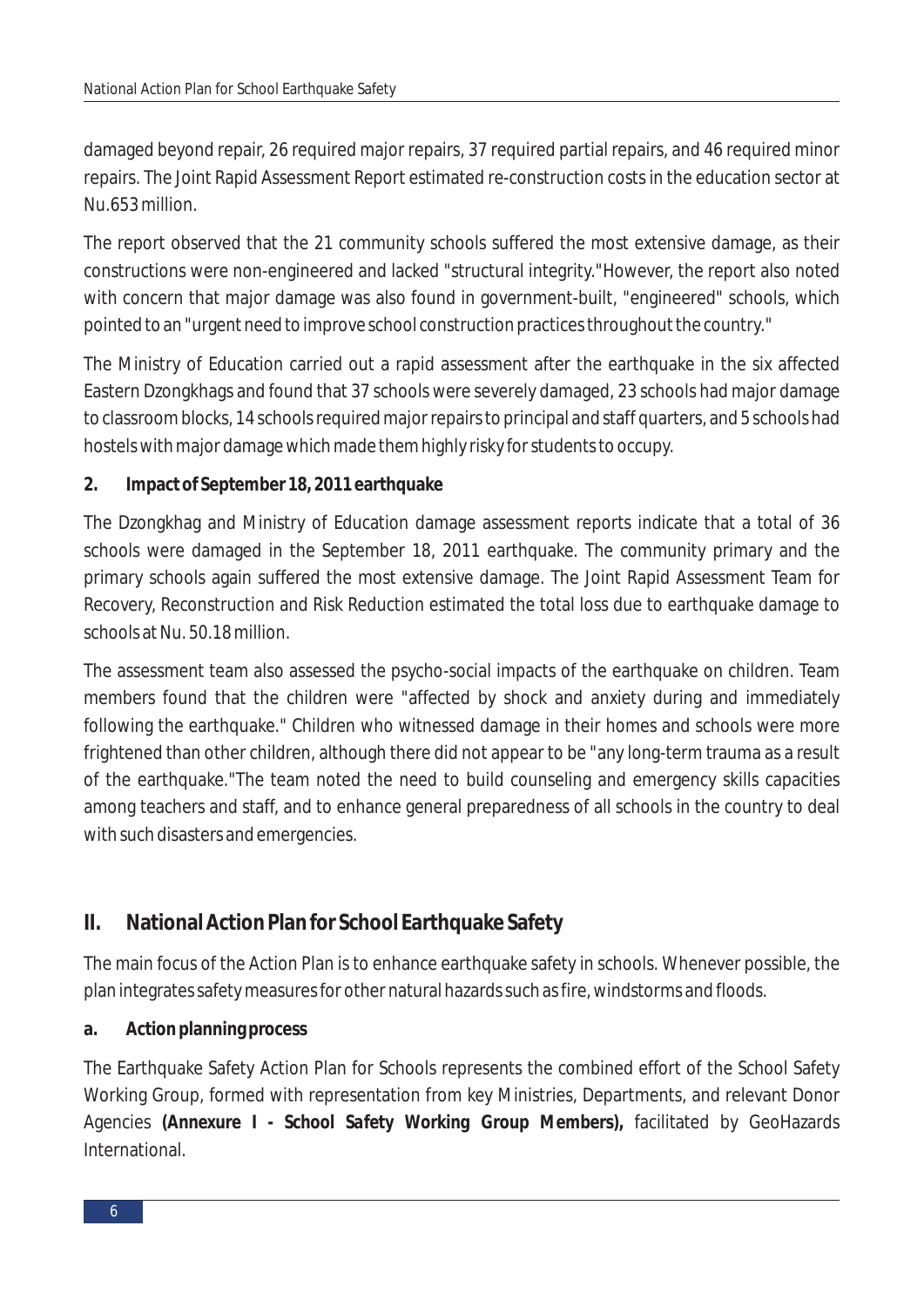At a National Stakeholder Workshop on 6th March 2012, working group members and other participants endorsed the Terms of Reference *(Annexure II)* and a Guidance Note on Development of Action Plan *(Annexure III).* The School Safety Working Group met on numerous occasions, and its work was also facilitated via e-mail and other communication tools.

The Working Group presented the action plan development progress, draft action plan matrix, and immediate priorities and recommendations for incorporation in the Ministry of Education's 11th Five Year Plan at the second National Stakeholder Workshop on 21 May, 2012.

**b. Action plan objectives**

The National Action Plan for School Earthquake Safety has the following objectives:

- 1. Make school children and teachers safer from earthquakes and other natural hazards;
- 2. Make buildings safer and more earthquake-resistant;
- 3. Enhance earthquake and emergency preparedness in schools; and
- 4. Build overall capacity and awareness about earthquakes and other natural hazards.
- **c. School earthquake safety framework**

The School Safety Working Group first worked to finalize the School Earthquake Safety Matrix or Framework *(Annexure IV)*. The framework identifies 5 priority areas that cover all aspects of strengthening natural disaster management in the education sector.

| Priority Area I   | Strengthening Earthquake Safety and Disaster Management Institutional and<br>Policy Framework in the Education Sector |
|-------------------|-----------------------------------------------------------------------------------------------------------------------|
| Priority Areall   | <b>Education and Awareness</b>                                                                                        |
| Priority Area III | <b>Risk Reduction and Mitigation</b>                                                                                  |
| Priority Area IV  | Preparedness, Response and Recovery                                                                                   |
| Priority Area V   | Capacity Building                                                                                                     |

#### **Table 3 - Priority Areas**

## **III. Priority Areas and Outcomes**

## *a. Priority Area I - Strengthening earthquake safety and disaster management institutional and policy framework in the education sector*

The objectives of this priority area are to formulate and implement various policies, guidelines, and ministerial directives to improve earthquake safety and disaster preparedness in schools; and to strengthen disaster management institutions within Bhutan's education sector.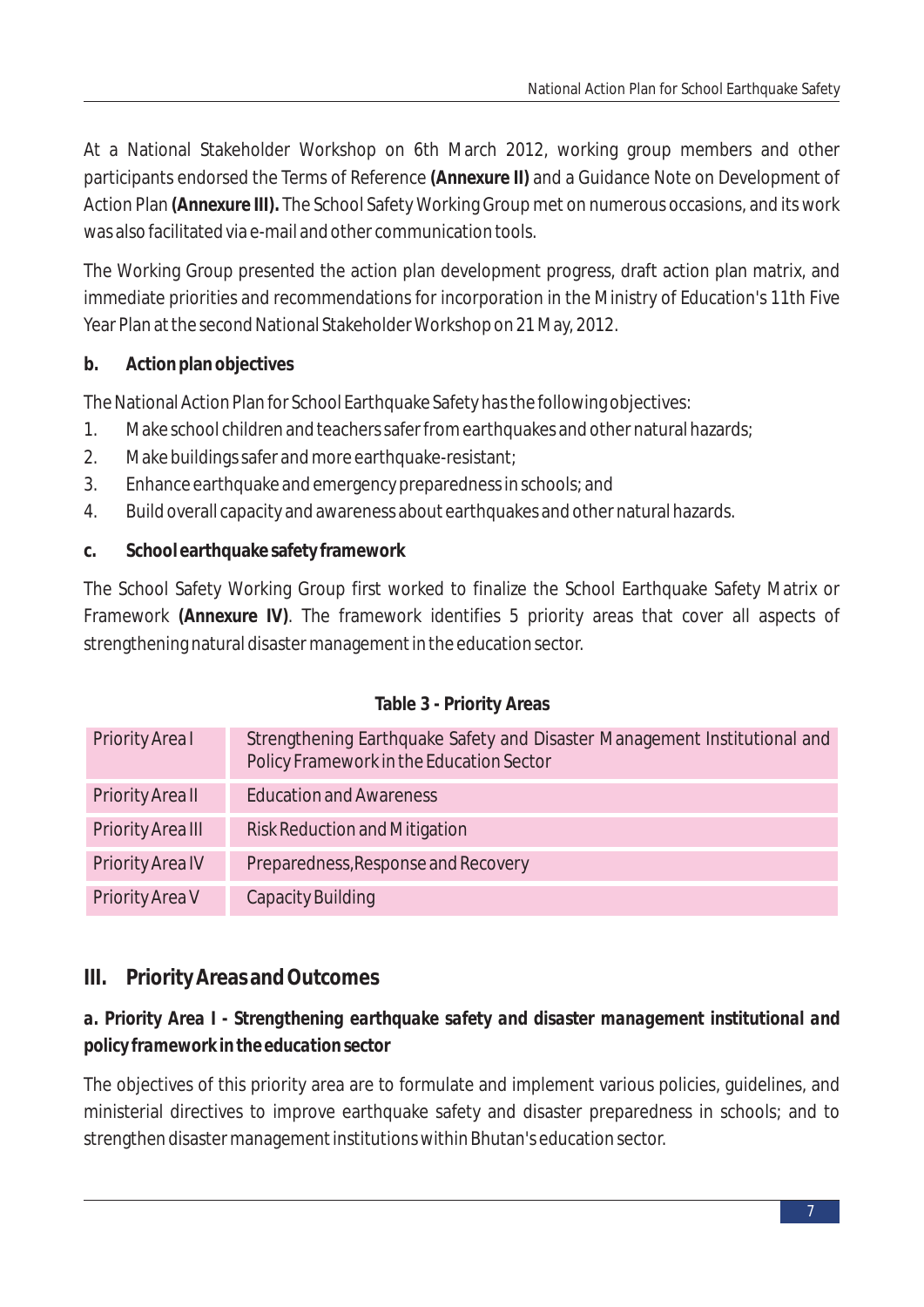| Priority<br>Area I                                                                                                                                           | <b>Outcomes</b>                                                                                                                                             | <b>Baseline</b>                                                                                                                                                                                                                                                                                                                                                                                                                                                                                                              | <b>Recommended Interventions</b>                                                                                                                                                                                                                                                                                                                                                                                                                                                                                                                                                                                                                                                                           | Timeline*                                    | Performance<br><b>Indicators</b>                                                                                                                                                                                                                                                               | Responsible<br><b>Agencies</b>                                                                                                                                                                                                                                                                                                                                                                                                                                                                             |
|--------------------------------------------------------------------------------------------------------------------------------------------------------------|-------------------------------------------------------------------------------------------------------------------------------------------------------------|------------------------------------------------------------------------------------------------------------------------------------------------------------------------------------------------------------------------------------------------------------------------------------------------------------------------------------------------------------------------------------------------------------------------------------------------------------------------------------------------------------------------------|------------------------------------------------------------------------------------------------------------------------------------------------------------------------------------------------------------------------------------------------------------------------------------------------------------------------------------------------------------------------------------------------------------------------------------------------------------------------------------------------------------------------------------------------------------------------------------------------------------------------------------------------------------------------------------------------------------|----------------------------------------------|------------------------------------------------------------------------------------------------------------------------------------------------------------------------------------------------------------------------------------------------------------------------------------------------|------------------------------------------------------------------------------------------------------------------------------------------------------------------------------------------------------------------------------------------------------------------------------------------------------------------------------------------------------------------------------------------------------------------------------------------------------------------------------------------------------------|
| Strengthening<br>earthquake<br>safety and<br>disaster<br>management<br>institutional<br>and policy<br>framework in<br><b>Bhutan's</b><br>education<br>sector | 1.1 Policies,<br>quidelines,<br>ministerial<br>directives<br>supporting<br>earthquake<br>safety and<br>disaster<br>management<br>in schools are<br>in place | - School<br><b>Disaster</b><br>Management<br>Planning<br>guidelines<br>drafted and<br>disseminated<br>in 2008<br>- School<br>Disaster<br>Management<br>plan part of<br>school<br>performance<br>assessment<br>since 2010<br>- Facilitators'<br>quide for<br>Workshop on<br><b>Disaster</b><br>Preparedness<br>and Response<br>for Safe School<br>developed in<br>2011<br>- Information<br>on<br>earthquakes,<br>other hazards<br>and risk<br>reduction<br>incorporated<br>into the non-<br>formal<br>education<br>curriculum | Review and update School<br>Disaster Management Planning<br>Guidelines<br>Formulate guidelines to identify<br>and abate hazards from building<br>contents, equipment and<br>furnishings<br>Adopt higher safety standards for<br>design and construction of all<br>schools/educational institutions<br>(including tertiary/vocational<br>institutes, special institutes and<br>day care centers)<br><b>Issue Ministerial Directives for</b><br>implementation of school plans,<br>safety standards, disaster<br>management policies and<br>quidelines<br>Review school and college<br>academic curriculafor<br>incorporation of earthquake<br>science, information on other<br>hazards and safety materials | Short<br>Short<br>Medium<br>Short<br>Medium  | <b>School Disaster</b><br>Management<br>Planning<br>guidelines<br>reviewed and<br>adopted; all<br>schools have<br>functional plans<br>Guidelines to<br>identify and<br>abate hazards<br>from building<br>contents,<br>equipment and<br>furnishings<br>adopted and<br>implemented in<br>schools | Lead: Department of<br>School Education,<br>Ministry of Education<br><b>Supporting Agencies:</b><br>1. Policy and Planning<br>Division, Ministry<br>of Education<br>2. Department of<br>Research and<br>Curriculum<br>Development,<br>Ministry of<br>Education<br>3. Royal University of<br><b>Bhutan</b><br>4. Department of<br><b>Disaster</b><br>Management,<br>Ministry of Home<br>and Cultural Affairs<br>5. Gross National<br>Happiness<br>Commission<br>6. Dzongkhag/<br>Thromde<br>Administrations |
|                                                                                                                                                              | 1.2 Strengthen<br><b>Disaster</b><br>Management<br>institutions<br>within the<br>education<br>sector                                                        | - Disaster<br>management<br>unit mandated<br>to be formed in<br>the Ministry of<br>Education<br>- School<br>disaster<br>management<br>committees<br>and teams<br>formed as per<br>quidelines                                                                                                                                                                                                                                                                                                                                 | Appoint/ Identify disaster<br>management focal persons in all<br>schools<br>Strengthen disaster management<br>unit in the Ministry of Education<br>Monitor, review and support<br>formation of disaster<br>management committees and<br>teams in schools<br>Encourage formation of disaster<br>÷,<br>management clubs in schools                                                                                                                                                                                                                                                                                                                                                                           | Short<br>Short &<br>Medium<br>Short<br>Short | All schools with<br>disaster<br>management<br>focal persons<br>and functional<br>disaster<br>management<br>unit in the<br>Ministry of<br>Education                                                                                                                                             | Lead: Department of<br>School Education,<br>Ministry of Education<br><b>Supporting Agencies:</b><br>1. Human Resources<br>Division, Ministry<br>of Education<br>2. School Principals<br>3. Department of<br><b>Disaster</b><br>Management,<br>Ministry of Home<br>and Cultural Affairs<br>4 Dzongkhag/<br>ThromdeAdministr<br>ations                                                                                                                                                                       |

**Table 4 - Priority Area I**

*\*Short (1-5 yrs.), Medium (5-10 yrs.), Long (More than 10 yrs.)*

The Department of Disaster Management formed the School Disaster Management Planning Guideline in 2008. Based on this guideline, almost all schools in Bhutan have developed their own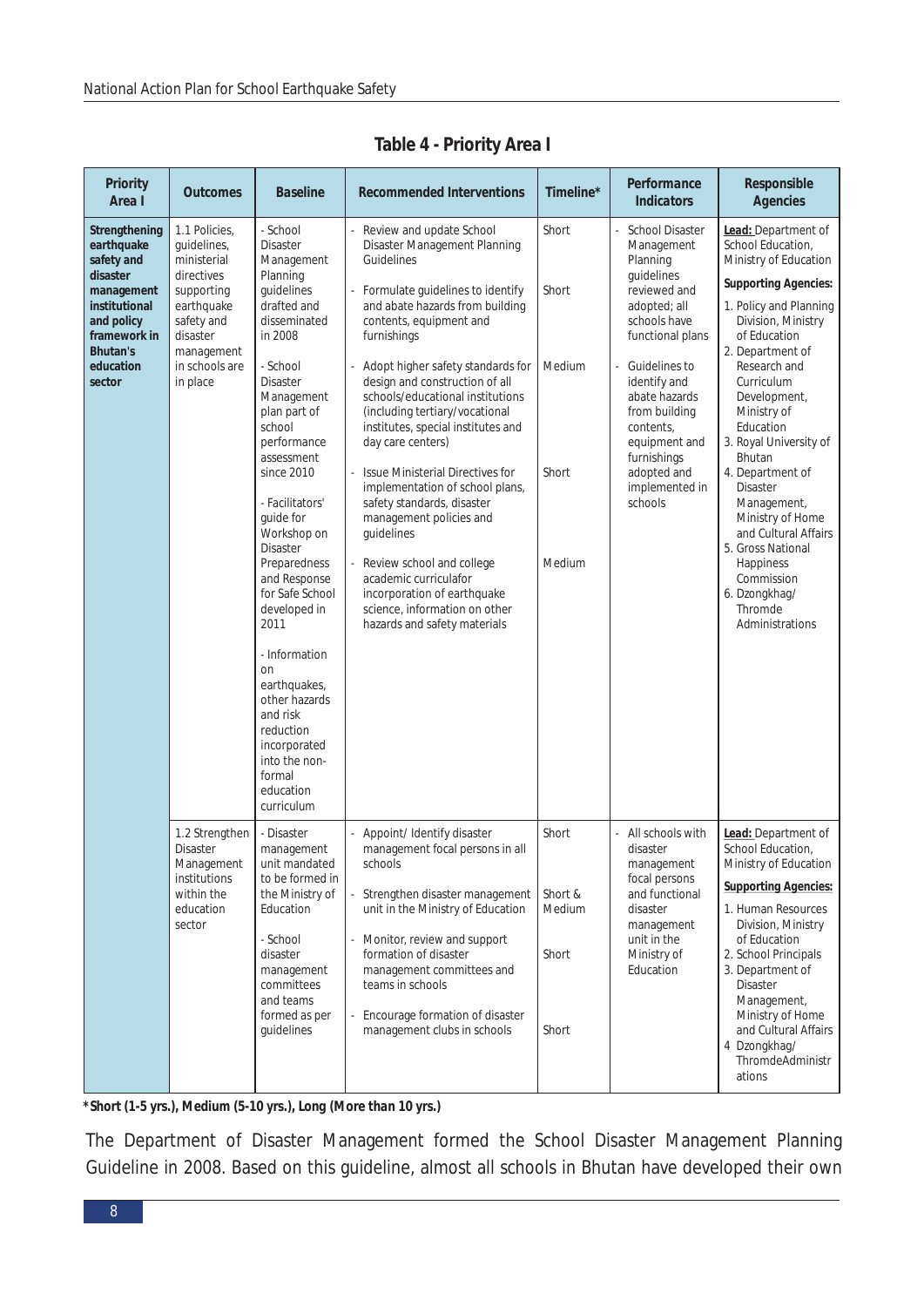School Disaster Management Plans. The Ministry of Education has reviewed the formulation of these plans as part of its performance assessment for schools since 2010.

In addition to these efforts, the Department of Disaster Management has worked with the Ministry of Education to incorporate information on earthquakes and other natural hazards and risk reduction materials in the non-formal education curriculum.

The action plan framework specifies two outcomes and eight key interventions to build upon these earlier actions and further strengthen disaster management institutions and policy framework in the education sector.

**Outcome 1.1 - Policies, guidelines, ministerial directives supporting earthquake safety and disaster management in schools in place**

**a. Review and update school disaster management planning guidelines**

Since the adoption of the School Disaster Management Planning guidelines in 2008, schools have gained a lot of experience in formulating and implementing their plans. The existing guideline should be reviewed to incorporate these experiences, to foster greater ownership by schools and the Ministry, and to ensure implementation and practice in all schools. The revised guideline should include procedures and guidance for budget requirements to implement the mitigation and preparedness measures in the plan and address tertiary/vocational institutes, special institutes, day care centres, extended classrooms and other such places of learning. The Ministry of Education, in collaboration with the Department of Disaster Management, should institute a procedure for monitoring the formulation and implementation of school disaster management plans.

**b. Formulate guidelines to identify and abate hazards, from building contents, equipment and furnishings**

Falling hazards cause most injuries and unsafe reactions during earthquakes. Falling objects could injure students and teachers inside and outside school buildings. These could also block doorways and exits. Equal importance should therefore be given to instituting and pursuing the fixing and mitigating falling hazards, and to addressing other hazards such as poor electrical wiring that could cause a fire, besides measures to strengthen buildings. To support this emphasis on falling hazards, standard guidelines should be formulated, adopted formally and implemented in all schools.

**c. Adopt higher safety standards for the design and construction of all schools/educational institutions**

Schools are densely populated places that function as community nodes during normal times and as evacuation areas following disastrous events. School buildings should be built to meet higher standards and levels of safety than other buildings. School buildings have not performed well in previous earthquakes for many reasons, which include poor workmanship, use of sub-standard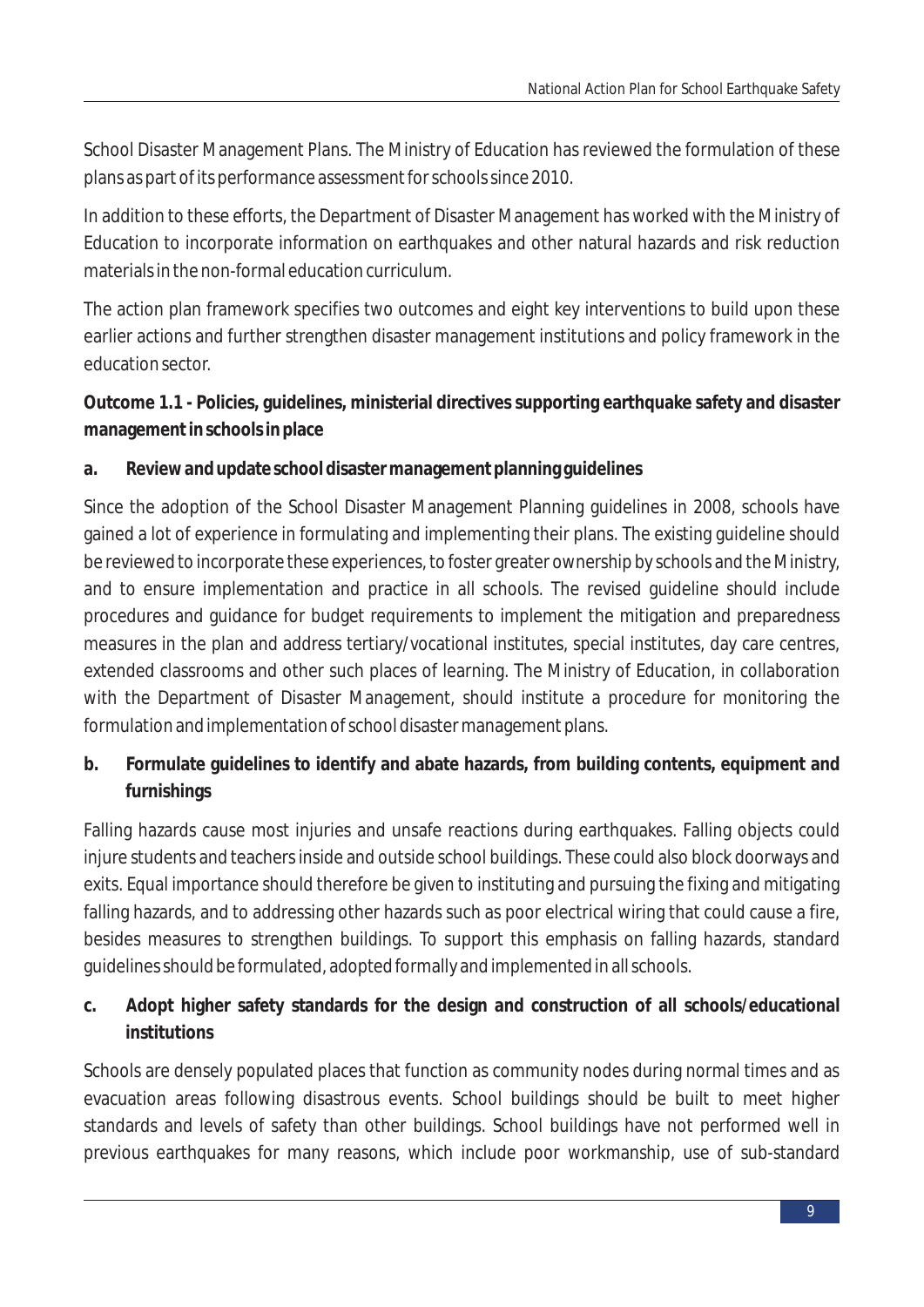building materials, lack of construction quality control, monitoring and supervision, etc. It is therefore crucial that the Ministry of Education adopts and formulates higher safety standards and guidelines for school construction and plan to address capacity building needs for construction personnel, in order to enforce the new standards.

**d. Issue ministerial directives to implement disaster management plans, safety standards, policies and guidelines**

The Ministry of Education should issue directives mandating the adoption and implementation of safety and disaster management related guidelines, standard and policies in all schools, day care centres, special institutes, tertiary/vocations institutes, etc. with fixed timelines.

**Outcome 1.2 - Disaster management institutions within the education sector strengthened**

**a. Appoint/ Identify disaster management focal persons**

All schools have school disaster management plans and a disaster management focal person. However, focal persons keep changing, making it difficult for them to provide and sustain capacity development and facilitate disaster management activities in schools. Formally designating focal persons, for a fixed duration, would support facilitation and coordination of disaster management related activities in schools and help to ensure that capacity building activities are sustainable.

**b. Strengthen disaster management unit in the Ministry of Education**

The School Liaison and Coordination Division holds responsibility for coordinating disaster management activities within the education sector. The division presently has one dedicated official working on disaster management. Considering the number of schools and the important role of the Ministry of Education, it would be advantageous to establish a small disaster management functional unit. The unit should work with a multi-sector disaster management committee and report to the Secretary, Ministry of Education to ensure that it is integrated and to facilitate mainstreaming of risk reduction measures into the Ministry's plans and programs.

**c. Form school disaster management committees and teams**

As per the school disaster management planning guidelines, all schools are required to form school disaster management committees that are responsible for emergency planning for the school, as well as for developing and implementing preparedness, response and recovery measures for the school in coordination with local authorities. However, in most schools, institutional preparedness for disaster management exists only on paper, with most of the work being conducted by one focal person or the Principal. There is a need for schools to form the school committees with representation not only from teachers but also from parents and students. The committee members should be responsible for providing direction, decision-making and coordinating with the Dzongkhag, Ministry and other agencies. The committees should also direct formation of the various school teams, as required.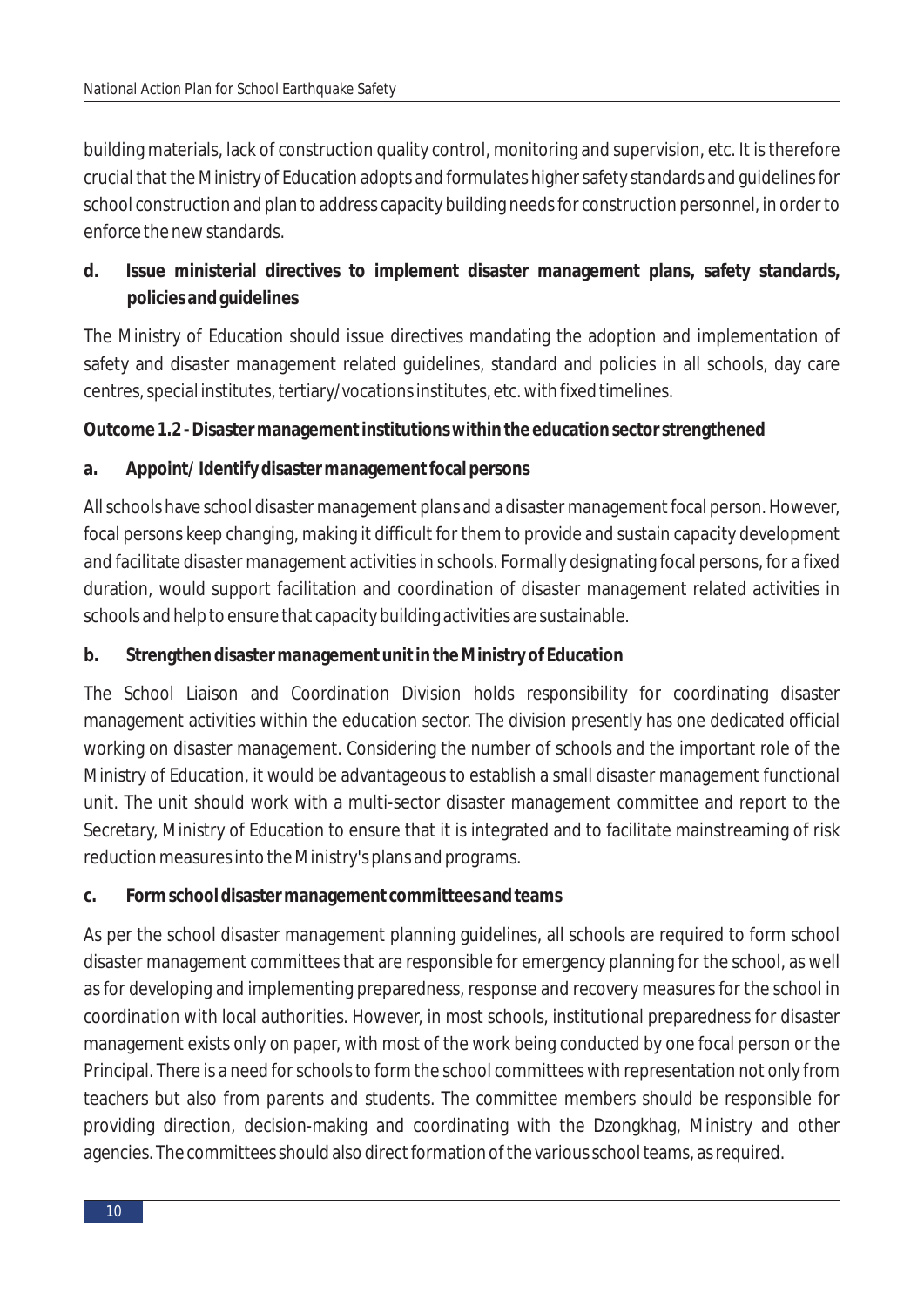#### **d. Encourage formation of disaster management clubs in schools**

Schools have various clubs that help to increase awareness and capacities related to various subjects. Disaster Management Clubs should be formed in schools to increase awareness about risks from natural hazards, to promote student involvement in risk reduction activities, and to enhance the preparedness level of students and their families.

| Outcome                | Activity                                       | Sub-Activity                                                                  |
|------------------------|------------------------------------------------|-------------------------------------------------------------------------------|
| 1.1 Policy             | a. Review planning guidelines,                 | 1. Hold stakeholder meeting to compile and analyze lessons                    |
| guidelines<br>and      | including budgetary and<br>monetary mechanisms | learned                                                                       |
| ministerial            |                                                | 2. Review of guidelines and incorporation of lessons, financial<br>mechanisms |
| directives             |                                                | 3. Set up of formal monitoring mechanisms                                     |
| supporting             | b. Formulate guidelines to identify            | Asses falling hazards in pilot schools                                        |
| earthquake             | and abate hazards from                         |                                                                               |
| safety and<br>disaster | building contents, equipment                   | 2. Formulate standard guidelines to identify and abate falling<br>hazards     |
| management             | and furnishings                                | 3. Disseminate guidelines to all schools                                      |
| in schools in          | c. Adopt higher safety standards               | Review of needs, gaps, current standards, etc.                                |
| place                  | to be observed and maintained                  | Consult with stakeholders<br>2.                                               |
|                        | in the design and construction                 | Formulate, and agree on, safety standards                                     |
|                        | of all schools/educational                     | 4. Disseminate standards to all schools and educational                       |
|                        | institutions                                   | facilities                                                                    |
|                        | d. Issue ministerial directives for            | Review activities and requirements for formal directives<br>1.                |
|                        | implementation of plans,                       | 2. Disseminate directives to all schools and education                        |
|                        | standards, policies and<br>guidelines          | facilities                                                                    |
| 1.2 Disaster           | a. Appoint/identify disaster                   | Complete Terms of Reference                                                   |
| management             | management focal person in all                 | 2. Issue ministerial directives                                               |
| institutions           | schools                                        |                                                                               |
| within the             | b. Strengthen the disaster                     | 1. Assess human resource needs, detailing of responsibilities,                |
| education              | management unit in the                         | etc.                                                                          |
| sector                 | Ministry of Education                          | 2. Discuss activities and submit them to Royal Civil Service                  |
| strengthened           |                                                | Commission                                                                    |
|                        | Form school disaster<br>C.                     | Issue Terms of Reference, per guidelines<br>1.                                |
|                        | management committees                          | Issue ministerial directives<br>2.                                            |
|                        | d. Establishment of disaster                   | 1. Describe the need and rationale for disaster management                    |
|                        | management club in schools                     | club in schools                                                               |
|                        |                                                | Identify Club activities, materials, resources etc.                           |
|                        |                                                | 3. Issue ministerial directives                                               |

**Table 5 - Priority I - Outcomes, Activities and Sub-activities**

## **Priority Area II- Education and Awareness**

The objective of this priority area is to enhance knowledge and to share information related to earthquake safety and emergency preparedness in and among schools, and to increase awareness and education about earthquakes, other natural hazards and the importance of preparedness and risk reduction in schools and communities.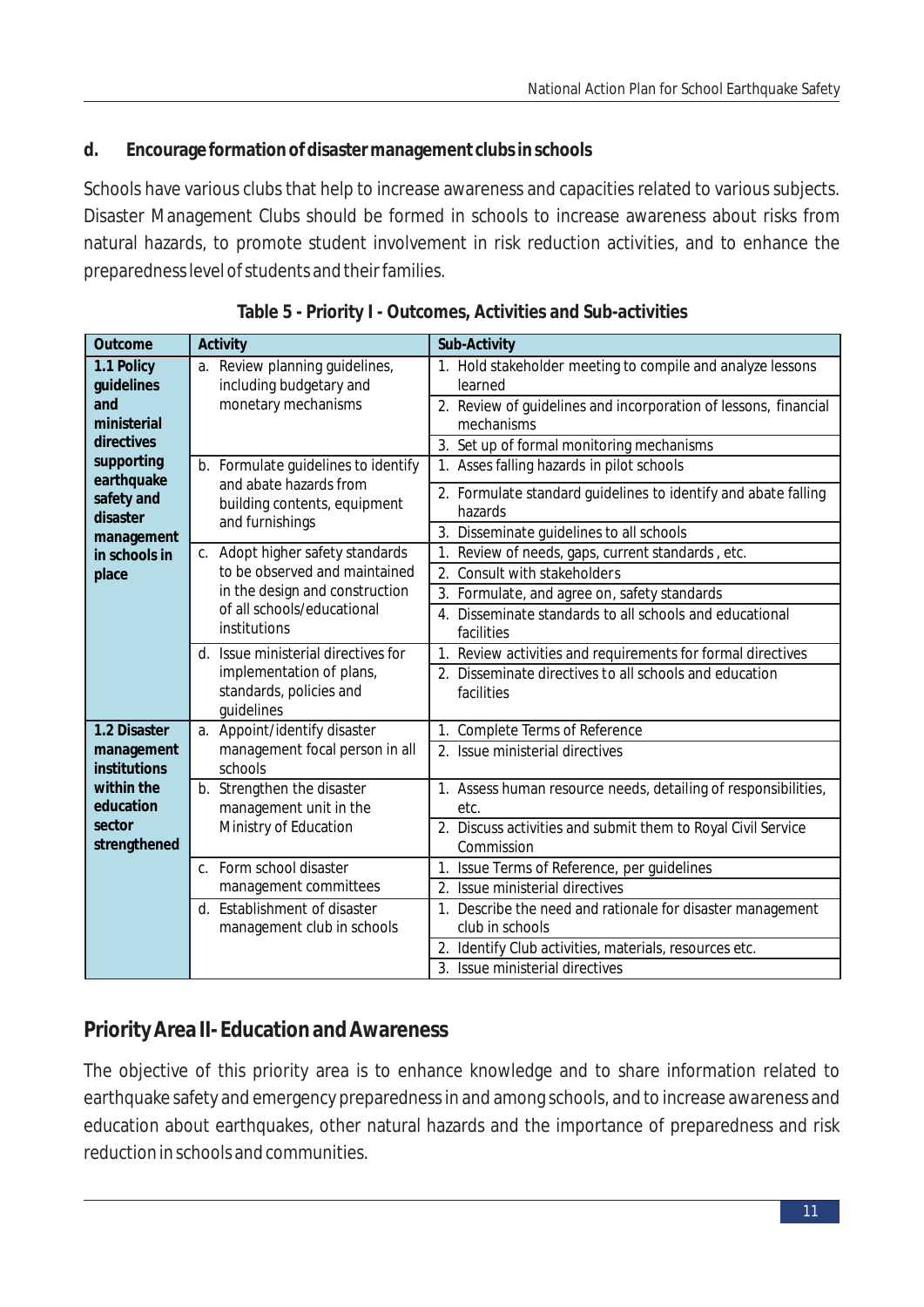| Priority<br>Area II                      | <b>Outcomes</b>                                                                               | <b>Baseline</b>                                                                                                                                                                                                                                                                                                                     | Recommended<br><b>Interventions</b>                                                                                                                                                                                                                                                                                                                                                                                                                                                                                                                                                                                                                                                                            | <b>Timeline</b>                                  | Performance<br><b>Indicators</b>                                                                                                                                                                                                                                                                                                                                                                                                                                                                              | Responsible<br><b>Agencies</b>                                                                                                                                                                                                                                                                                                                                                                                                                                                                        |
|------------------------------------------|-----------------------------------------------------------------------------------------------|-------------------------------------------------------------------------------------------------------------------------------------------------------------------------------------------------------------------------------------------------------------------------------------------------------------------------------------|----------------------------------------------------------------------------------------------------------------------------------------------------------------------------------------------------------------------------------------------------------------------------------------------------------------------------------------------------------------------------------------------------------------------------------------------------------------------------------------------------------------------------------------------------------------------------------------------------------------------------------------------------------------------------------------------------------------|--------------------------------------------------|---------------------------------------------------------------------------------------------------------------------------------------------------------------------------------------------------------------------------------------------------------------------------------------------------------------------------------------------------------------------------------------------------------------------------------------------------------------------------------------------------------------|-------------------------------------------------------------------------------------------------------------------------------------------------------------------------------------------------------------------------------------------------------------------------------------------------------------------------------------------------------------------------------------------------------------------------------------------------------------------------------------------------------|
| <b>Education and</b><br><b>Awareness</b> | 2.1 Enhanced<br>knowledge<br>and<br>information<br>sharing<br>management<br>system<br>created | - Knowledge<br>and<br>information<br>shared through<br>past and<br>ongoing<br>trainings<br>programmes                                                                                                                                                                                                                               | Form a knowledge sharing<br>network among schools for<br>earthquake science,<br>engineering, risk reduction<br>and safety<br>Share information with<br>communities                                                                                                                                                                                                                                                                                                                                                                                                                                                                                                                                             | Medium<br>Short                                  | Mechanism for<br>information sharing<br>developed<br>- No.of knowledge<br>sharing activities<br>No. of community<br>campaigns, etc.                                                                                                                                                                                                                                                                                                                                                                           | Lead: Department of<br>School Education,<br>Ministry of Education<br><b>Supporting Agencies:</b><br>1. Policy and Planning<br>Division, Ministry<br>of Education<br>2. Dzongkhag<br><b>Education Officers</b><br>3. School Principals<br>4. Department of<br><b>Disaster</b><br>Management,<br>Ministry of Home<br>and Cultural Affairs                                                                                                                                                               |
|                                          | 2.2 Awareness<br>and Education<br>increased                                                   | - Workshop on<br>disaster<br>preparedness<br>and response<br>for safe schools<br>conducted in<br>19Dzongkhags<br>- International<br>Day for<br><b>Disaster</b><br>Reduction<br>observed since<br>2008<br>- Existing<br>information<br>and education<br>materials<br>- School safety<br>day observed<br>in few schools<br>since 2012 | Conduct awareness<br>activities on a prioritized<br>basis, including youth<br>programs, awareness<br>through media and media<br>management<br>Observe International Day<br>for Disaster Reduction (or<br>commemoration of past<br>earthquake events) and<br>carry out an earthquake<br>drill in all schools as a<br>National event<br>Develop information and<br>educationmaterials (Risk<br>Communication, dos and<br>don'ts, hazard specific,<br>family preparedness etc.)<br>Incorporate safety<br>information on<br>earthquakes and other<br>hazards in school<br>curriculaand teacher<br>training institute curricula<br>Carry out awareness on<br>Family Preparedness for all<br>school/ education staff | Ongoing<br>Ongoing<br>Ongoing<br>Medium<br>Short | Increased awareness of<br>disaster management<br>among teachers and<br>students<br>Development of a<br>comprehensive<br>awareness strategy for<br>education sector<br>No. of awareness<br>activities carried out at<br>various levels<br>Information and<br>education materials<br>formulated and<br>disseminated in all<br>schools<br>Risk reduction materials<br>incorporated in school<br>and teacher training<br>curricula<br>All school / education<br>staff have family<br>disaster management<br>plans | Lead: Department of<br>School Education,<br>Ministry of Education<br><b>Supporting Agencies:</b><br>1. Policy and Planning<br>Division, Ministry<br>of Education<br>2. Department of<br>Research and<br>Curriculum<br>Development,<br>Ministry of<br>Education<br>3. Royal University of<br>Bhutan<br>4. Dzongkhag<br>Administrations<br>5. Dzongkhag<br><b>Education officers</b><br>6. School Principals<br>7. Department of<br>Disaster<br>Management,<br>Ministry of Home<br>and Cultural Affairs |

**Table 6- Priority Area II**

**Outcome 2.1 - Enhanced knowledge and information sharing management**

**a. Establish knowledge sharing network among schools**

Forming a network for disaster management focal persons and school disaster management committees would enable sharing of knowledge and experience, as well as joint implementation of activities and programs. A website would serve as a virtual platform for interested education personnel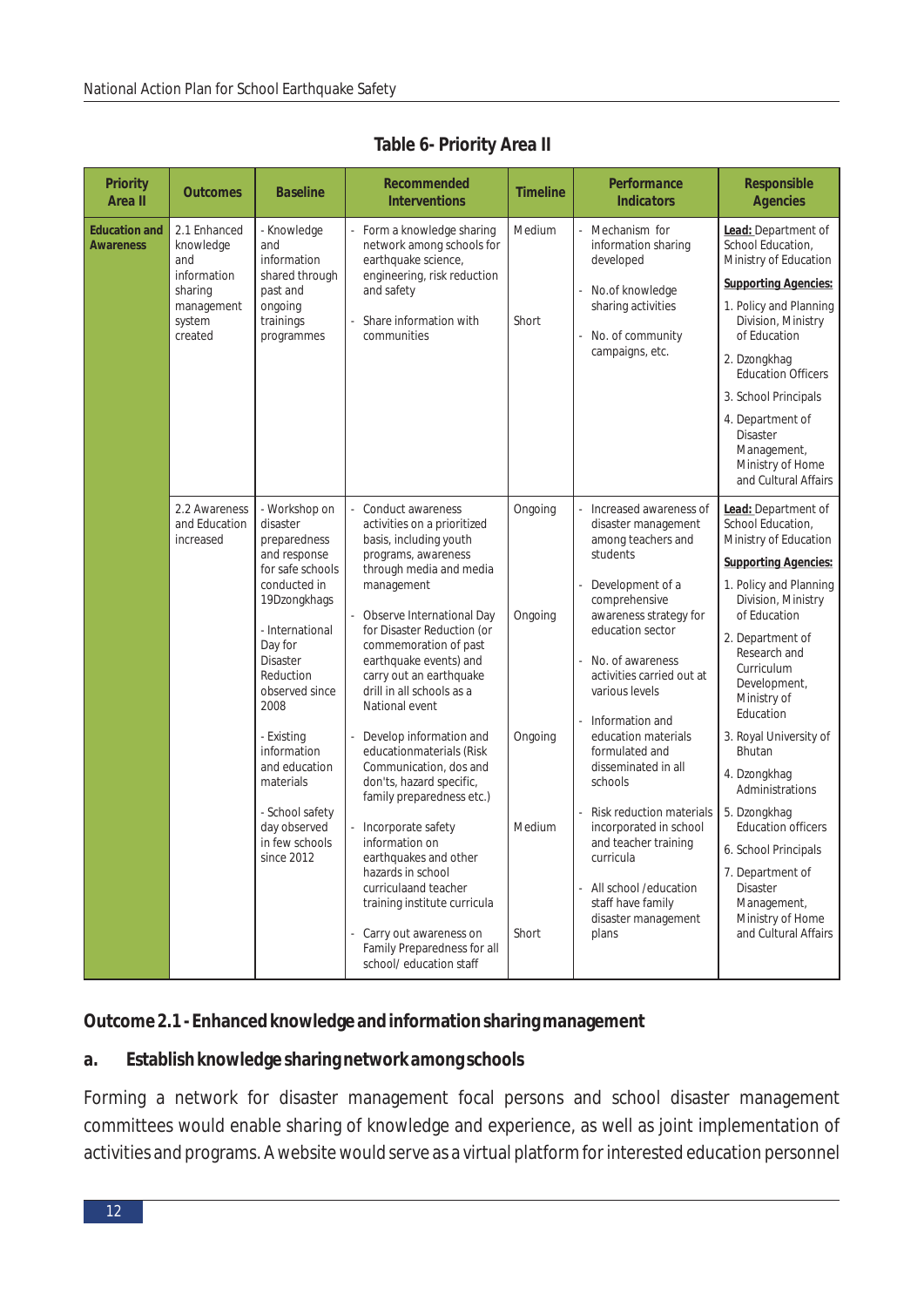to access related information, discuss common issues and challenges, and foster solidarity and motivation.

#### **b. Share information with communities**

Schools play an important role in informing and educating the public, and can spread awareness about natural hazards and the need for risk reduction and preparedness in their immediate communities and neighborhoods. Schools can undertake awareness campaigns, as well as preparedness and risk reduction programs, especially through school awareness teams and school disaster management clubs.

**Outcome 2.2 - Increased awareness and education**

**a. Conduct awareness programs and activities**

There is a need to conduct awareness activities and programs, including youth programs and awareness programs disseminated through local media channels, on a prioritized basis. Awareness programs and activities should be tailored to specific audiences, such as decision-makers, school disaster management committees, focal persons, teachers, and students. A key priority is to educate and raise awareness about earthquake safety and disaster preparedness for children with special needs and for day care centres.

**b. Observe International Day for Disaster Reduction**

Bhutan has observed the International Day for Disaster Reduction since 2008, with celebrations in different Dzongkhags, involving a few schools at a time. In addition to observing this day, Bhutan should also mark the anniversary of past earthquake events that have affected the country; these are significant days on which to share earthquake safety and risk reduction messages. Observing these days would allow schools to reflect on their safety and level of preparedness. In addition, all schools across Bhutan should conduct a national earthquake drill, or "shakeout"awareness-raising event, along with other awareness activities.

**c. Develop information and education materials**

Easy-to-use and understand educational materials should be developed for the disaster management committees, teams, focal persons, school disaster management clubs, teachers, special needs children, young children, and youth. These materials should provide basic information on various hazards, dos and don'ts, family preparedness, risk information including maps showing hazard zone areas (for glacial lake outburst floods, areas at high risk of flood inundation or landslides, etc.)and other relevant topics.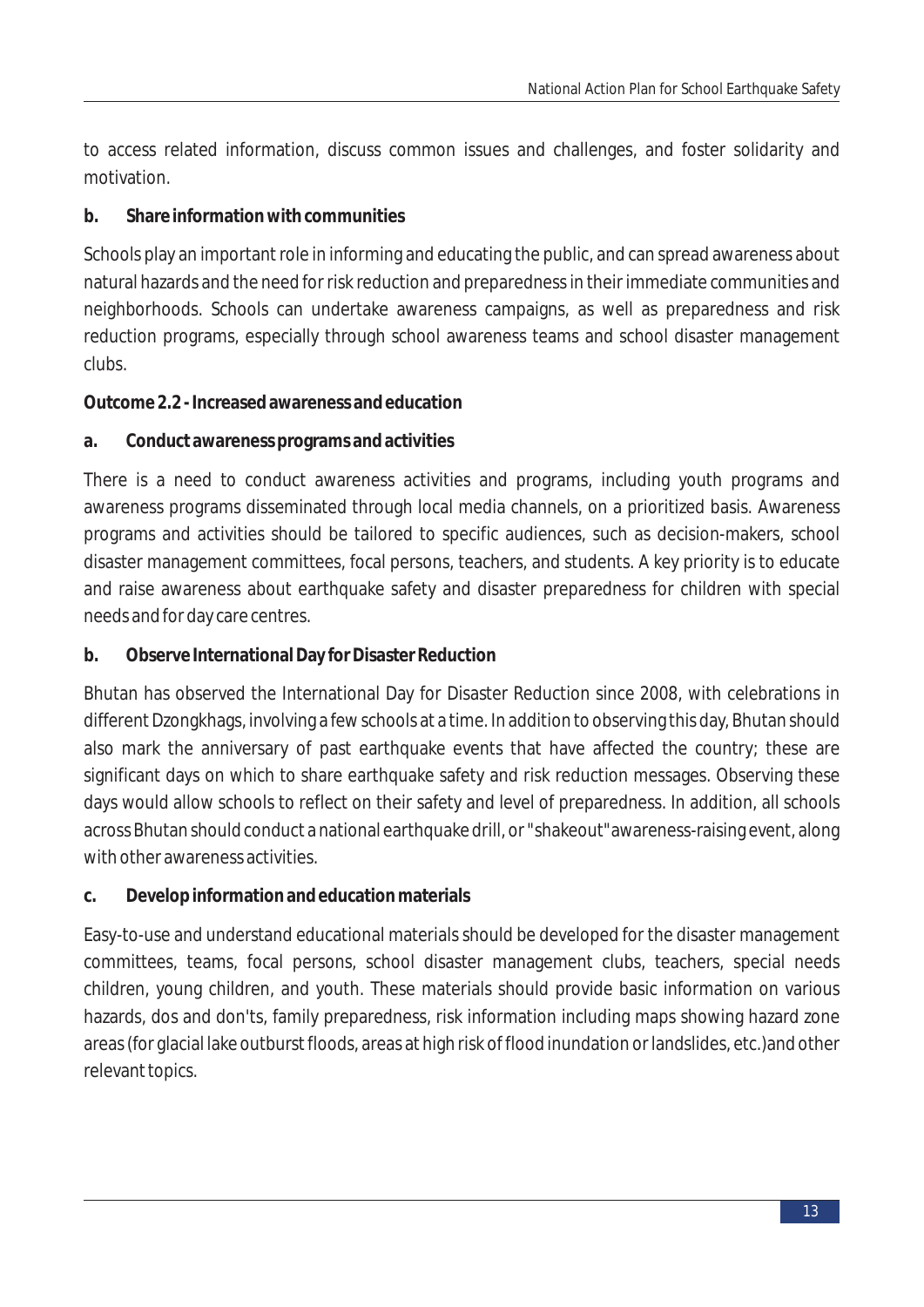**d. Incorporate safety information on earthquakes and other hazards in school curricula and teacher training institute curricula**

Incorporating grade-appropriate material on earthquake science, information on other natural hazards and on disaster risk management issues into school and academic curricula will help to create a culture of preparedness and resilience. This represents a long-term investment in risk mitigation. The curricula of relevant vocational institutes like the College of Science and Technology and other higher tertiary institutes should also incorporate appropriate information on natural hazards and methods to mitigate risk and improve resilience.

#### **e. Raise awareness on family preparedness**

School management and teachers are responsible for ensuring the safety of their school's students. To fulfill this responsibility, both school personnel and their families need to be prepared for natural hazard events and emergencies. Schools must place a high priority on sensitizing staff on the need for family preparedness. Such programs help school personnel to fulfill their responsibilities to the school during emergencies, help to change attitudes, and help families to prepare their own emergency plans.

| Outcome                                     | Activity                                                                             | Sub-Activity                                                                                                                 |
|---------------------------------------------|--------------------------------------------------------------------------------------|------------------------------------------------------------------------------------------------------------------------------|
| 2.1 Enhanced<br>knowledge                   | a. Develop knowledge sharing<br>network among schools                                | 1. Develop suitable information technology platform and<br>other coordination mechanisms                                     |
| and<br>information<br>sharing<br>management |                                                                                      | 2. Share knowledge and experience through activities<br>(quiz, exhibitions, newsletters, etc.)                               |
|                                             | b. Share information with<br>communities                                             | 1. Conduct community based awareness activities in<br>schools (dramas/ concerts, street plays, awareness<br>materials, etc.) |
|                                             |                                                                                      | 2. Conduct a "Families for disaster management"<br>program                                                                   |
|                                             |                                                                                      | 3. Disseminate school plans                                                                                                  |
| 2.2 Increased<br>awareness                  | a. Conduct awareness activities                                                      | 1. Conduct a needs assessment and plan activities for<br>target audiences                                                    |
| and                                         |                                                                                      | 2. Implement planned activities                                                                                              |
| education                                   | b. Observe International Day for<br>Disaster Reduction and past<br>earthquake events | 1. Conduct a National Preparedness drill in all schools                                                                      |
|                                             |                                                                                      | 2. Remember past events and conduct other awareness<br>activities                                                            |
|                                             | c. Incorporate safety materials on                                                   | 1. Review existing curricula                                                                                                 |
|                                             | earthquake and other hazards in                                                      | 2. Formulate appropriate materials                                                                                           |
|                                             | school and teacher training institute<br>curricula                                   | 3. Increase knowledge among teachers on hazards and<br>awareness                                                             |
|                                             |                                                                                      | 4. Incorporate information on hazards and awareness<br>into curricula                                                        |
|                                             | d. Raise awareness on family                                                         | 1. Formulate materials                                                                                                       |
|                                             | preparedness                                                                         | 2. Conduct sensitization programs                                                                                            |

|  | Table 7 - Priority II - Outcomes, Activities and Sub- activities |  |  |
|--|------------------------------------------------------------------|--|--|
|  |                                                                  |  |  |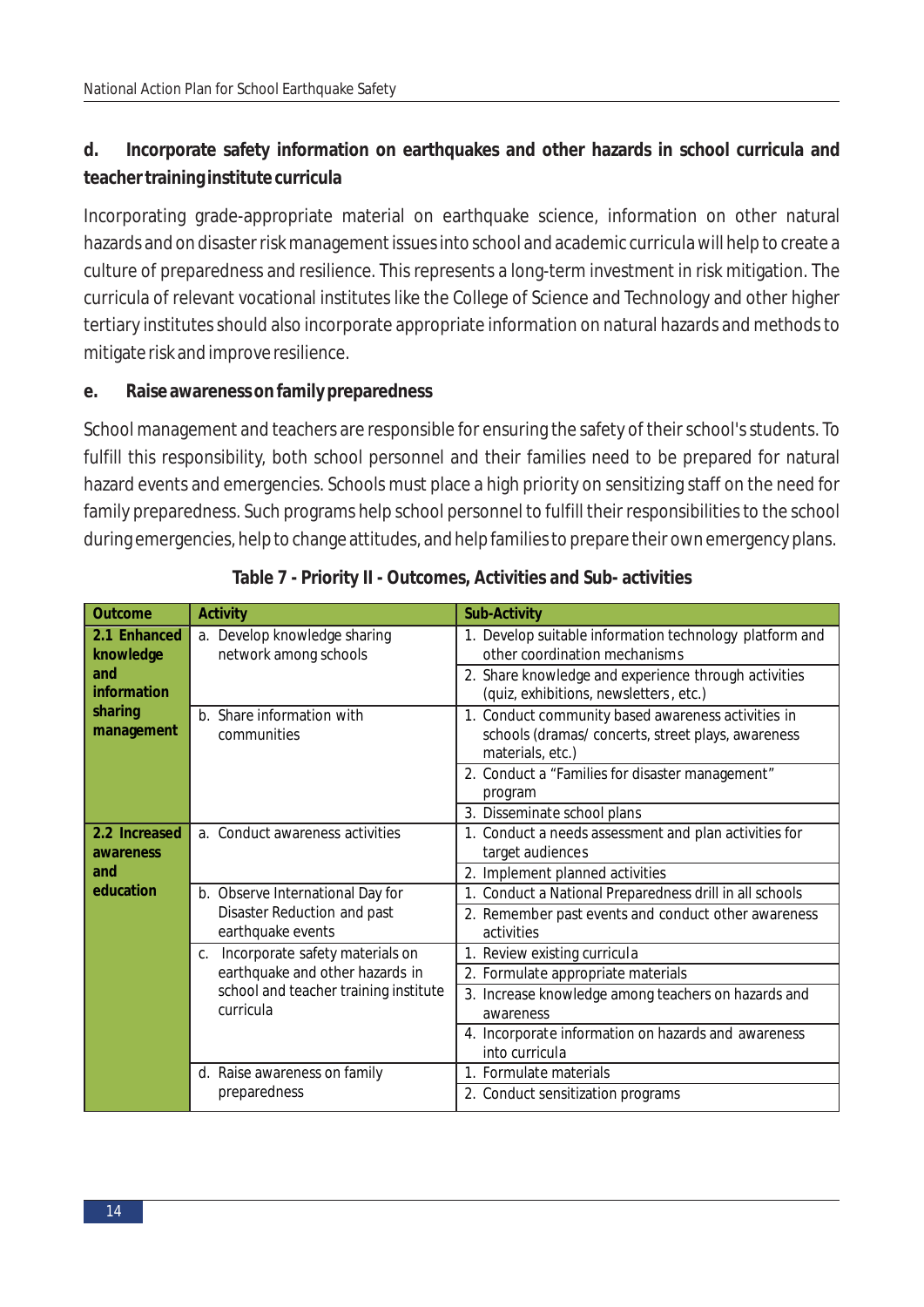# **Priority Area III - Risk Reduction and Mitigation**

The objectives of this priority area are to reduce loss of lives and property damage in the event of an earthquake or other natural hazard event. Specific risk reduction and mitigation measures differ, depending on the hazard. For earthquakes, risk reduction and mitigation involve ensuring that school buildings are structurally sound, located on stable ground and able to withstand the expected level of earthquake shaking, and that furnishing, decorative finishes and parts of the building are anchored or braced to prevent them from falling onto students. For glacial lake outburst floods, risk reduction measures might include shifting schools outside of high risk zones and lowering the water level in dangerous glacial lakes upriver from schools in low-lying areas. The table below focuses on risk reduction and mitigation measures for earthquakes, but similar measures can and should be delineated for the other hazards that Bhutan's schools face.

| Priority<br>Area III                          | <b>Outcomes</b>                           | <b>Baseline</b>                                                                                                                                                                                                                                | Recommended<br><i><u><b>Interventions</b></u></i>                                                                                                                                                                                                                                                                                                                                                                                                                                                                                                                                                                      | <b>Timeline</b>                                                                                           | Performance<br><b>Indicators</b>                                                                                                                                                                                                                                    | Responsible<br>Agencies                                                                                                                                                                                                                                                                                                                                                                                                            |
|-----------------------------------------------|-------------------------------------------|------------------------------------------------------------------------------------------------------------------------------------------------------------------------------------------------------------------------------------------------|------------------------------------------------------------------------------------------------------------------------------------------------------------------------------------------------------------------------------------------------------------------------------------------------------------------------------------------------------------------------------------------------------------------------------------------------------------------------------------------------------------------------------------------------------------------------------------------------------------------------|-----------------------------------------------------------------------------------------------------------|---------------------------------------------------------------------------------------------------------------------------------------------------------------------------------------------------------------------------------------------------------------------|------------------------------------------------------------------------------------------------------------------------------------------------------------------------------------------------------------------------------------------------------------------------------------------------------------------------------------------------------------------------------------------------------------------------------------|
| <b>Risk</b><br>Reduction<br>and<br>Mitigation | 3.1 Structural<br>measures<br>implemented | - Vulnerability<br>assessment<br>checklist<br>training<br>conducted for<br>more than 75<br>participants in<br>2012<br>- Existing<br>School<br>Planning and<br>Building<br>Division's<br>designs include<br>earthquake<br>resilient<br>features | New Construction:<br>Prepare standard<br>earthquake-resilient school<br>designs<br>Review existing guidelines<br>for school construction and<br>incorporate risk reduction<br>concerns, including<br>identification of sites<br>outside of hazard zones<br>Institute construction<br>quality control and<br>inspectionmechanism for<br>construction materials and<br>adherence to standards<br>and designs<br><b>Existing Buildings:</b><br>Conduct vulnerability /<br>safety assessment of<br>existing school buildings<br>Cary out recommendations<br>for replacement or<br>repair/retrofit of existing<br>buildings | Short to<br>Medium<br>Short to<br>Medium<br>Short to<br>Medium<br>Short to<br>Medium<br>Medium<br>to Long | All new schools<br>constructed per<br>earthquake resilient<br>design<br>Schools constructed per<br>quidelines outside of<br>hazard zones<br>Quality and standards<br>of all new constructions<br>ensured<br>All schools assessed<br>and strengthened<br>accordingly | Lead: School<br>Planning and Building<br>Division, Ministry of<br>Education<br>Supporting agencies:<br>1. Department<br>of School<br>Education.<br>Ministry of<br>Education<br>2. School Principals<br>3. Dzongkhag<br>Administrations<br>4. Dzongkhag<br>Engineers<br>5. Department of<br><b>Disaster</b><br>Management,<br>Ministry of Home<br>and Cultural<br><b>Affairs</b><br>6. Ministry of Works<br>and Human<br>Settlement |

#### **Table 8 - Priority Area III**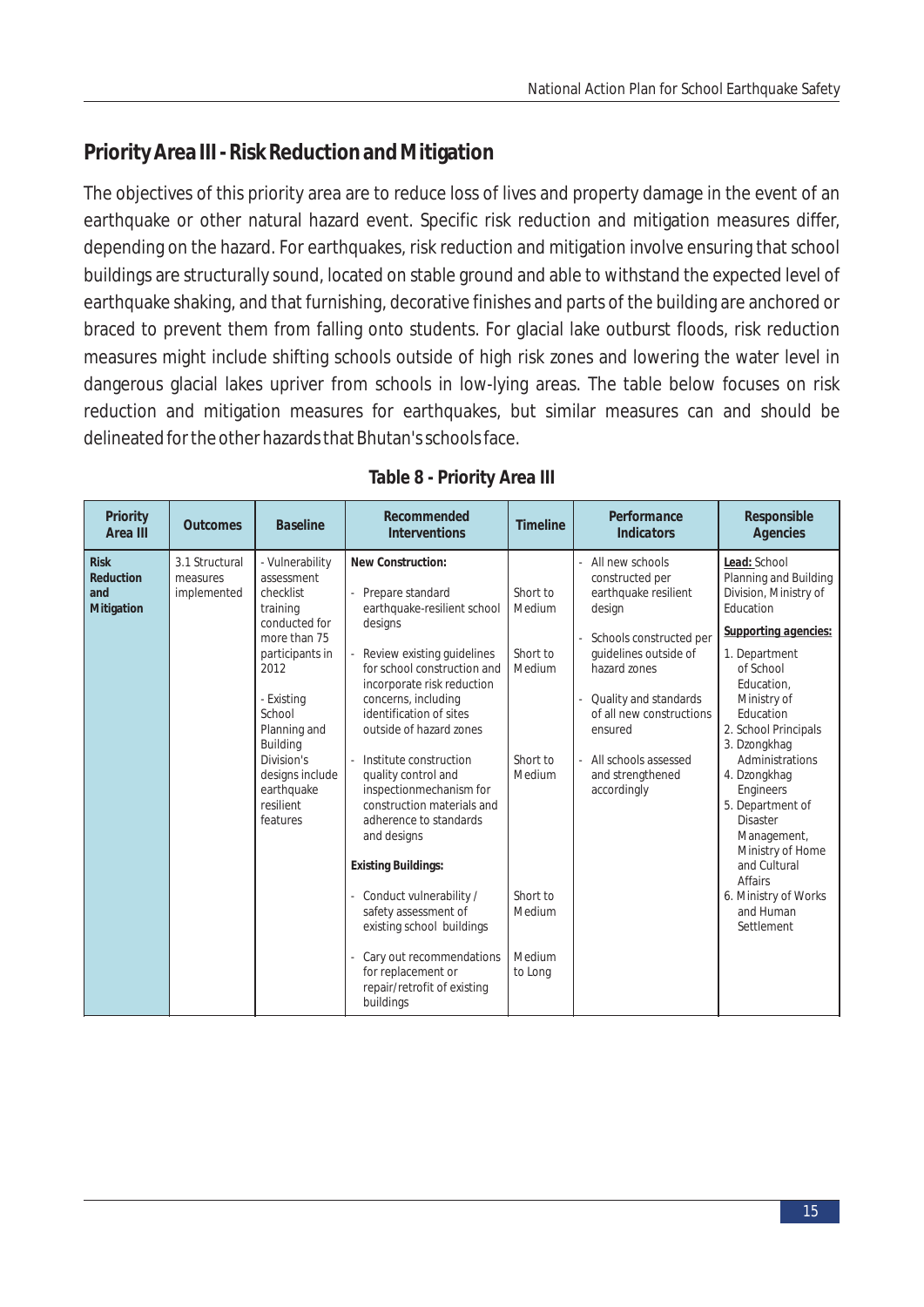| Priority<br>Area III | <b>Outcomes</b>                                  | <b>Baseline</b>                                                                                                                                                                                                                                                                                                                                                                                                                              | Recommended<br><b>Interventions</b>                                                                                                                        | Timeline           | Performance<br>Indicators                                  | Responsible<br><b>Agencies</b>                                                                                                                                                                                                                       |
|----------------------|--------------------------------------------------|----------------------------------------------------------------------------------------------------------------------------------------------------------------------------------------------------------------------------------------------------------------------------------------------------------------------------------------------------------------------------------------------------------------------------------------------|------------------------------------------------------------------------------------------------------------------------------------------------------------|--------------------|------------------------------------------------------------|------------------------------------------------------------------------------------------------------------------------------------------------------------------------------------------------------------------------------------------------------|
|                      | 3.2 Falling<br>hazards are<br>abated             | - All Dzongkhag<br>Education<br>Officers and<br>selected<br>principals<br>trained on<br>falling hazards<br>and<br>preparedness<br>measures in<br>2010<br>- Facilitators'<br>quide for<br>Workshop on<br><b>Disaster</b><br>Preparedness<br>and Response<br>for Safe School<br>includes<br>component on<br>fixing and<br>bracing of<br>falling hazards<br>- Anchoring<br>and bracing of<br>falling hazards<br>carried out in<br>pilot schools | Carry out fixing, bracing<br>and other non-structural<br>measures in all schools<br>(e.g. electrification, proper<br>use of electrical appliances<br>etc.) | Short to<br>Medium | Falling hazards in<br>schools are identified<br>and abated | Lead: Department of<br>School Education,<br>Ministry of Education<br><b>Supporting Agencies:</b><br>1. School Principals<br>2. Dzongkhag<br><b>Education Officers</b><br>3. Department of<br><b>Disaster</b><br>Management<br>4. Ministry of Finance |
|                      | 3.3 Risk<br>Insurance in<br>place for<br>schools |                                                                                                                                                                                                                                                                                                                                                                                                                                              | Explore and institute<br>insurance coverage for<br>school buildings                                                                                        | Medium<br>to Long  | School buildings<br>insured on a prioritized<br>basis      | Lead: Department of<br>School Education,<br>Ministry of Education<br><b>Supporting Agencies:</b><br>1. Royal Insurance<br>Corporation and<br>other insurance<br>companies<br>2. Ministry of Finance                                                  |

#### *Outcome 3.1 - Structural Measures*

#### *For New Construction*

#### *a. Prepare standards for earthquake-resilient school designs*

School buildings house children and teachers, serve as important community nodes and can function as safe emergency shelter during disasters. For all of these reasons, it is vital to prepare and maintain higher performance standards for school buildings, especially with regard to earthquake safety.

#### *b. Review existing guidelines for school construction*

Existing school construction guidelines and procedures should reflect the higher standards of construction that are now in place, and should ensure that potential natural hazards are considered at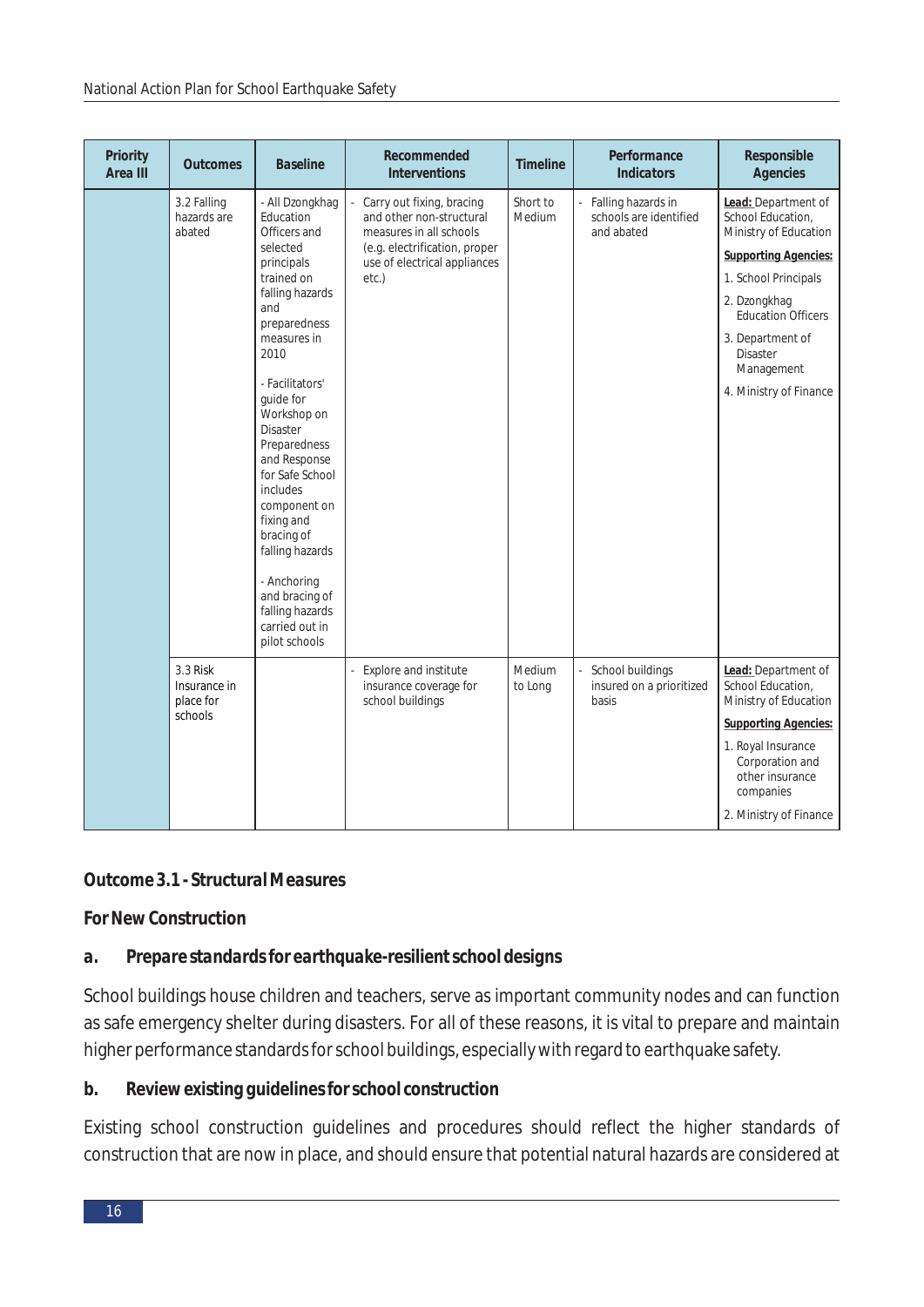all levels. Guidelines should specify how to identify safe sites for construction and should prohibit building in hazardous areas (e.g., glacial lake outburst flood red zone areas, flood zones or landslide prone areas).

### *c. Institute construction quality control and inspection mechanisms*

Past assessments and experiences from previous earthquake events illustrate the importance of ensuring construction quality by testing materials, inspecting workmanship, and confirming that workers comply with design drawings during construction. It is therefore very important for the Ministry to institute independent quality control and inspection requirements for the construction of school buildings.

### *Existing Construction*

## *d. Conduct Vulnerability/ safety assessment of existing schools buildings*

There are many old school buildings across Bhutan; in the 2009 and 2011 earthquakes, older and community-built buildings suffered more damage than did other buildings. It is therefore essential to assess the earthquake vulnerability of existing school buildings, to develop a clear understanding of the level of risk and the possibilities for strengthening or replacing structures in order to reduce and mitigate that risk. The vulnerability assessment should also indicate the school's exposure to floods, wildfires, landslides, rock falls and glacial lake outburst floods, to help identify cases in which the site itself is unsafe, and the school may need to be relocated.

#### *e. Carry out recommended strengthening, replacement or relocation measures*

Vulnerability and safety assessment recommendations for strengthening, replacing, or relocating old school buildings should be carried out in a prioritized and phased manner.

#### *Outcome 3.2 - Falling hazards abated and insurance coverage in place*

#### *a. Carry out fixing, bracing and other non-structural measures in all schools*

In most earthquakes, falling objects inside and immediately outside of buildings cause more injuries than structural damage does. Simple measures that keep objects from falling during earthquakes can prevent most of these injuries. The Ministry of Education should formulate guidelines for fixing and mitigating falling and other non-structural hazards (such as stairs, parapets, partitions, equipment, electrical systems and sources of fire hazards), train appropriate personnel and implement required measures.

#### *Outcome 3.3 - Explore and institute risk insurance for school buildings*

Insuring school buildings (on a prioritized/selective basis) can ensure funds are available for recovery and reconstruction activities, if required. Insurance can also be a way of ensuring and encouraging buildings to be constructed per design.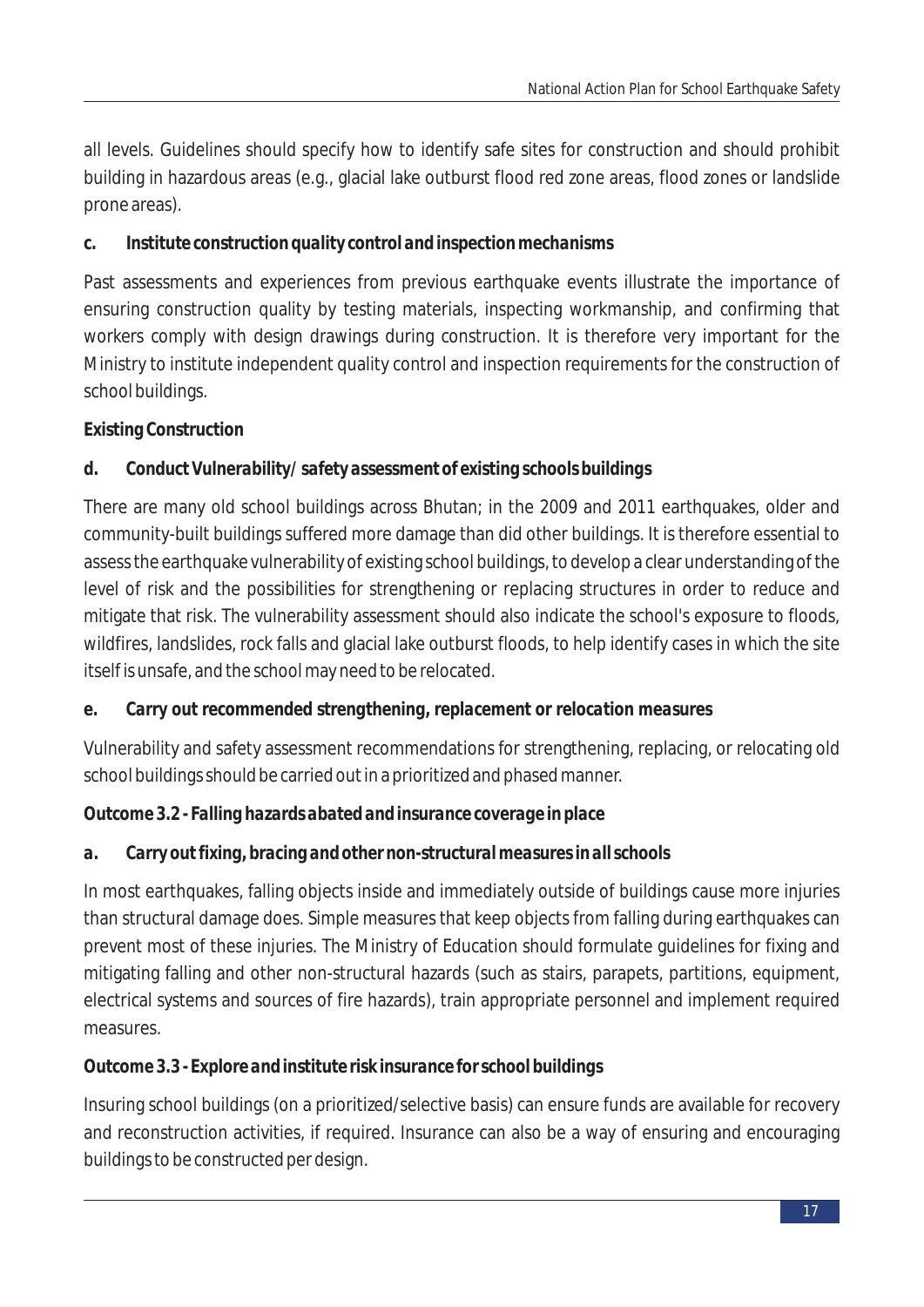| Outcome                        | Activity                                                                            | Sub-Activity                                                                                                                          |
|--------------------------------|-------------------------------------------------------------------------------------|---------------------------------------------------------------------------------------------------------------------------------------|
| 3.1 Structural                 | a. Prepare standards for                                                            | Reviewexisting designs and identify gaps                                                                                              |
| <b>Measures</b><br>Implemented | earthquake-resilient school<br>designs                                              | 2. Prepare standards for non-structural elements (fixtures,<br>ceilings, partitions, equipment, stairs, electric systems,<br>$etc.$ ) |
|                                |                                                                                     | 3. Formulate and disseminate enhanced standards and<br>designs                                                                        |
|                                | b. Review existing guidelines for                                                   | 1. Review of existing construction guidelines                                                                                         |
|                                | school construction and<br>incorporate risk reduction                               | 2. Includeseismic considerations, site assessment and<br>other safety concerns in guidelines                                          |
|                                | concerns                                                                            | 3. Update and disseminate guidelines                                                                                                  |
|                                | c. Institute quality control and                                                    | 1. Review existing construction inspection practices                                                                                  |
|                                | construction inspection<br>mechanisms                                               | 2. Formulate and mandateindependent quality control<br>and construction inspection                                                    |
|                                | d. Conduct vulnerability/safety<br>assessment of old school                         | 1. Formulate vulnerability assessment checklists/<br>guidelines                                                                       |
|                                | buildings                                                                           | 2. Train engineers/assessors                                                                                                          |
|                                |                                                                                     | 3. Consolidate assessment reportsand present conclusions<br>to decision makers                                                        |
|                                | e. Implement recommended<br>measures                                                | 1. Prioritize recommended measures                                                                                                    |
|                                |                                                                                     | 2. Implement measures in phased manner                                                                                                |
| 3.2 Falling<br>hazards         | a. Carry out fixing, bracing and<br>other non-structural<br>measures in all schools | 1. Formulate and adopt guidelines for fixing and bracing<br>and carrying out non-structural measures in schools                       |
| abated                         |                                                                                     | 2. Disseminate guidelines and train maintenance and<br>other staff                                                                    |
|                                |                                                                                     | 3. Implement measures                                                                                                                 |
| 3.3 Insurance                  | a. Insure school buildings                                                          | 1. Explore insurance options                                                                                                          |
| coverage in<br>place           |                                                                                     | 2. Secure insurance                                                                                                                   |

**Table 9 - Priority III - Outcomes, Activities and Sub-activities**

## **Priority Area IV - Preparedness, Response and Early Recovery**

The objectives of this priority area are to strengthen preparedness planning and to enhance natural disaster response capacities.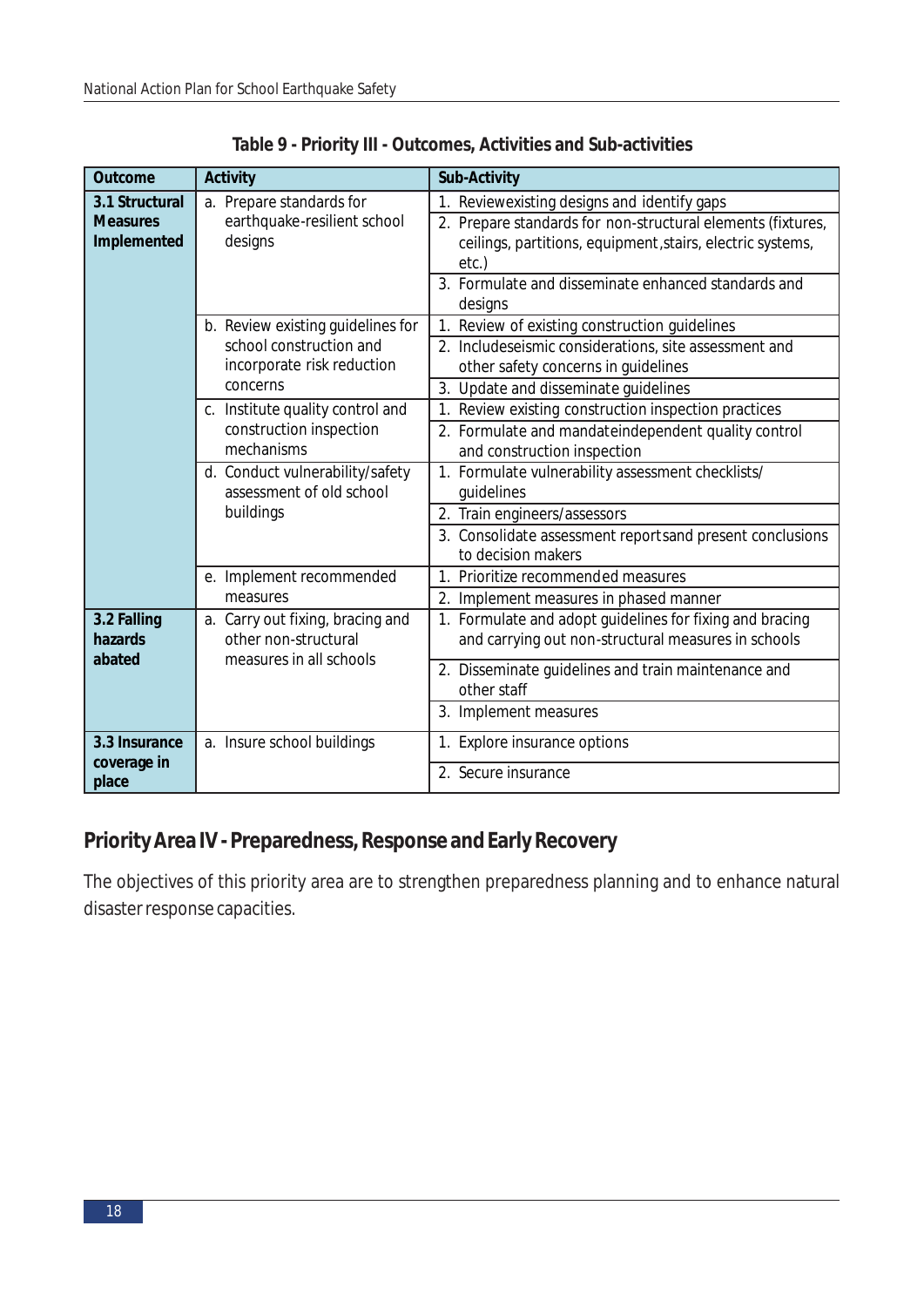| Priority<br>Area IV                                | <b>Outcomes</b>                                                            | <b>Baseline</b>                                                                                                                                                                                                                                                                           | Recommended<br><b>Interventions</b>                                                                                                                                                                                                                                                                                                                                                                                                                                                                                                                                                                         | <b>Timeline</b>                                                                 | Performance<br><b>Indicators</b>                                                                                                                                                                                                                                                                                  | Responsible<br><b>Agencies</b>                                                                                                                                                                                                                                                                                                    |
|----------------------------------------------------|----------------------------------------------------------------------------|-------------------------------------------------------------------------------------------------------------------------------------------------------------------------------------------------------------------------------------------------------------------------------------------|-------------------------------------------------------------------------------------------------------------------------------------------------------------------------------------------------------------------------------------------------------------------------------------------------------------------------------------------------------------------------------------------------------------------------------------------------------------------------------------------------------------------------------------------------------------------------------------------------------------|---------------------------------------------------------------------------------|-------------------------------------------------------------------------------------------------------------------------------------------------------------------------------------------------------------------------------------------------------------------------------------------------------------------|-----------------------------------------------------------------------------------------------------------------------------------------------------------------------------------------------------------------------------------------------------------------------------------------------------------------------------------|
| Preparedness,<br>Response and<br>Early<br>Recovery | 4.1<br>Preparedness<br>planning<br>strengthened                            | - School<br>disaster<br>management<br>plans in place<br>for all schools<br>- Awareness on<br>preparedness<br>planning and<br>need to<br>enhance<br>preparedness<br>initiated<br>through past<br>and ongoing<br>training<br>programs                                                       | Develop guidelines for<br>disaster management and<br>contingency plan for the<br>education sector<br>Carry out table<br>top/simulation exercises<br>for the contingency<br>requirements and<br>arrangements<br>Develop education sector<br>contingency plan<br>Sensitize all departments,<br>divisions, agencies in the<br>education sector and all<br>education sector personnel<br>at national and local level<br>on plan and contingency<br>arrangements                                                                                                                                                 | Short<br>Short<br>Short to<br>Medium<br>Short to<br>Medium                      | - Functional education<br>sector contingency plan<br>in place<br>All schools,<br>Dzongkhags, education<br>sector agencies aware<br>of the contingency plan                                                                                                                                                        | Lead: Department of<br>School Education,<br>Ministry of Education<br><b>Supporting Agencies:</b><br>1. All Departments,<br>Ministry of<br>Education<br>2. Dzongkhag<br><b>Education Officers</b><br>3. School Principals<br>4. Other agencies<br>working in the<br>education sector<br>5. Department of<br>Disaster<br>Management |
|                                                    | 4.2 Response<br>and<br>immediate<br>recovery<br>capacities<br>strengthened | - Basic disaster<br>risk reduction<br>and search &<br>rescue training<br>for 200 Scout<br>masters<br>conducted in<br>2012<br>- Education in<br>emergency<br>trainings<br>conducted in<br>19 Dzongkhags<br>- Distribution<br>of standard<br>safety<br>materials to<br>128 pilot<br>schools | Establish clear chain of<br>$\overline{a}$<br>command and<br>communication flow<br>$\overline{\phantom{a}}$<br>Maintain stockpile of<br>materials required for<br>emergency response and<br>immediate recovery<br>Establish/institute pre-<br>$\frac{1}{2}$<br>arrangements for<br>emergency requirements<br>Standardize equipment/<br>materials requirements at<br>school, local government<br>and national level<br>- Continue delivery of<br>workshop on disaster<br>preparedness and response<br>for safe schools and<br>conduct<br>refresher/additional<br>courses and targeted<br>courses as required | Short<br>Medium<br>Short to<br>Medium<br>Short to<br>Medium<br>Ongoing<br>Short | - An effective<br>communication and<br>command system in<br>place for emergencies<br>Stockpile of emergency<br>materials and pre-<br>arrangements in place<br>and pre-positioned for<br>effective response and<br>recovery<br>Schools equipped with<br>basic disaster<br>management<br>equipment and<br>materials | Lead: Department of<br>School Education,<br>Ministry of Education<br><b>Supporting Agencies:</b><br>1. School Principals<br>2. Dzongkhag<br>Administrations<br>3. Dzongkhag<br><b>Education Officers</b><br>4. Department of<br><b>Disaster</b><br>Management                                                                     |

#### **Table 10 - Priority Area IV**

*Outcome 4.1 - Preparedness planning strengthened*

#### *a. Develop guidelines for disaster management contingency plan for education sector*

As a very important sector, Education should develop a comprehensive emergency response and contingency plan that would specify emergency arrangements, emergency communication protocols, and responsibilities. This contingency plan would also provide the necessary guidance for school level emergency planning.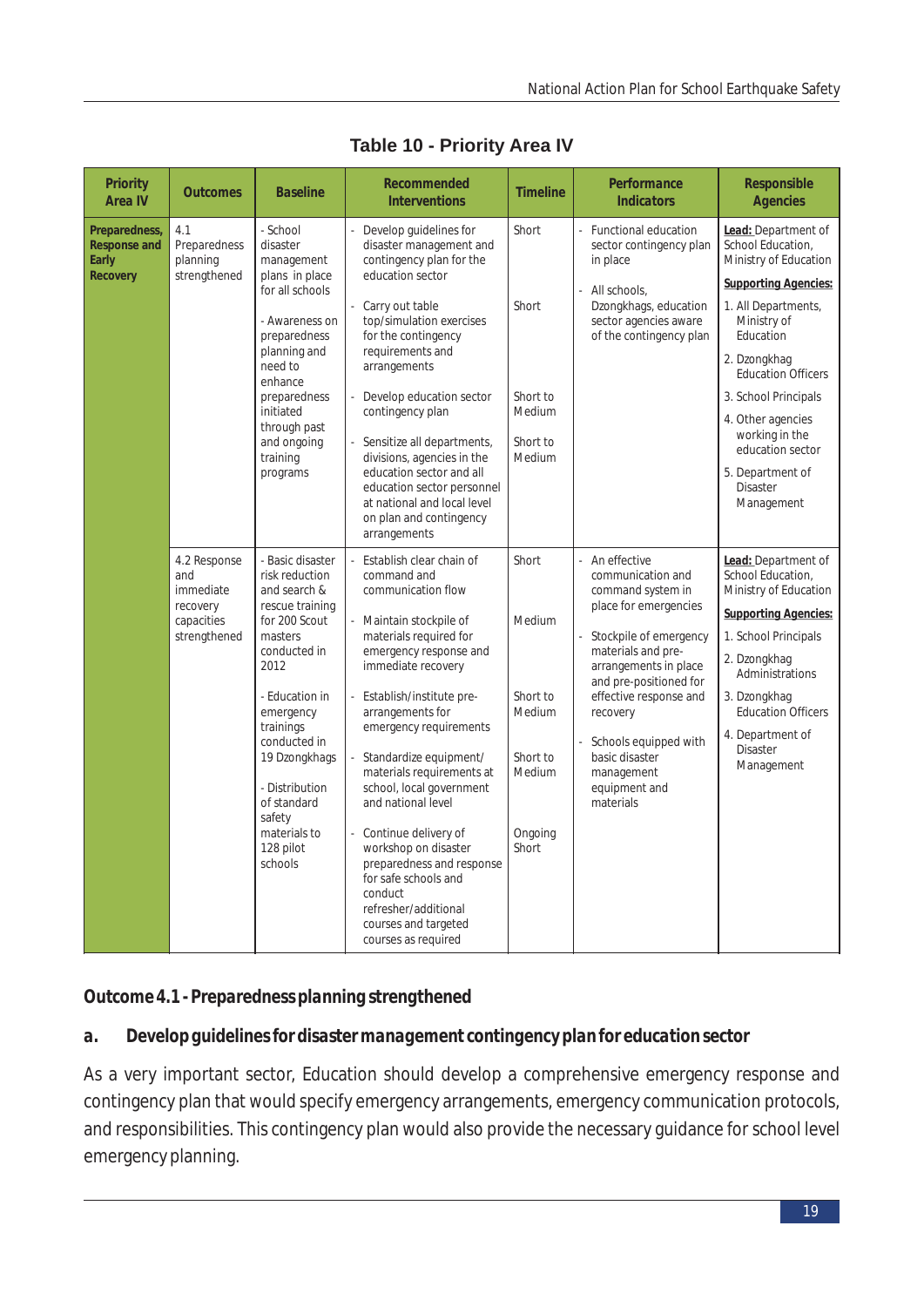#### *b. Conduct table top/simulation exercises for contingency requirements and arrangements.*

A number of simulation/table top exercises should be conducted at various levels, to help formulate the education sector emergency response and contingency plan and to test the emergency arrangements being put into place.

#### *c. Sensitize all departments, divisions, and agencies on the contingency arrangements*

Once the emergency response and contingency plan is formulated and the emergency arrangements and procedures are put into place, all departments, divisions, agencies at various levels should be sensitized on the plan, arrangements, and their specific responsibilities.

#### *Outcome 4.2 - Response and immediate recovery capacities strengthened*

#### *a. Establish clear chain of command and communication flow*

Formulating and instituting a clear chain of command and information flow during emergencies will facilitate effective response. All levels within the education sector should establish a clear communication flow. To facilitate this, the Ministry of Education should prioritize procurement of emergency communication equipment that would function during emergencies and allow schools to self-report and ask for medical and search and rescue help.

#### *b. Maintain stockpile of materials required emergency response and immediate recovery*

Effective emergency preparedness and response require maintaining a stockpile of emergency materials at various levels. Schools should stockpile basic emergency response materials such as first aid kits, fire extinguishers, etc. Immediate recovery materials (CGI sheets, tarpaulin, education materials, etc.) should be stockpiled at Dzongkhag or regional levels, to ensure swift recovery and resumption of school function at the earliest possible time.

#### *c. Establish/ institute pre-arrangements for emergency requirements*

Effective emergency management requires that the necessary arrangements be put into place well in advance. Per the education sector contingency plan, pre-arrangements and procedures (related to command and control, manpower, communications, and transportation, for response and immediate recovery among others) should be instituted and tested regularly.

#### *d. Standardize equipment/materials requirements at all levels*

Disaster response and immediate recovery equipment and materials for the education sector should be standardized at the school, Dzongkhag/region, and national levels.

*e. Continue ongoing training programs and institute other emergency and response management trainings*

The Safe School Initiative, Education in Emergency campaigns, and the workshop for disaster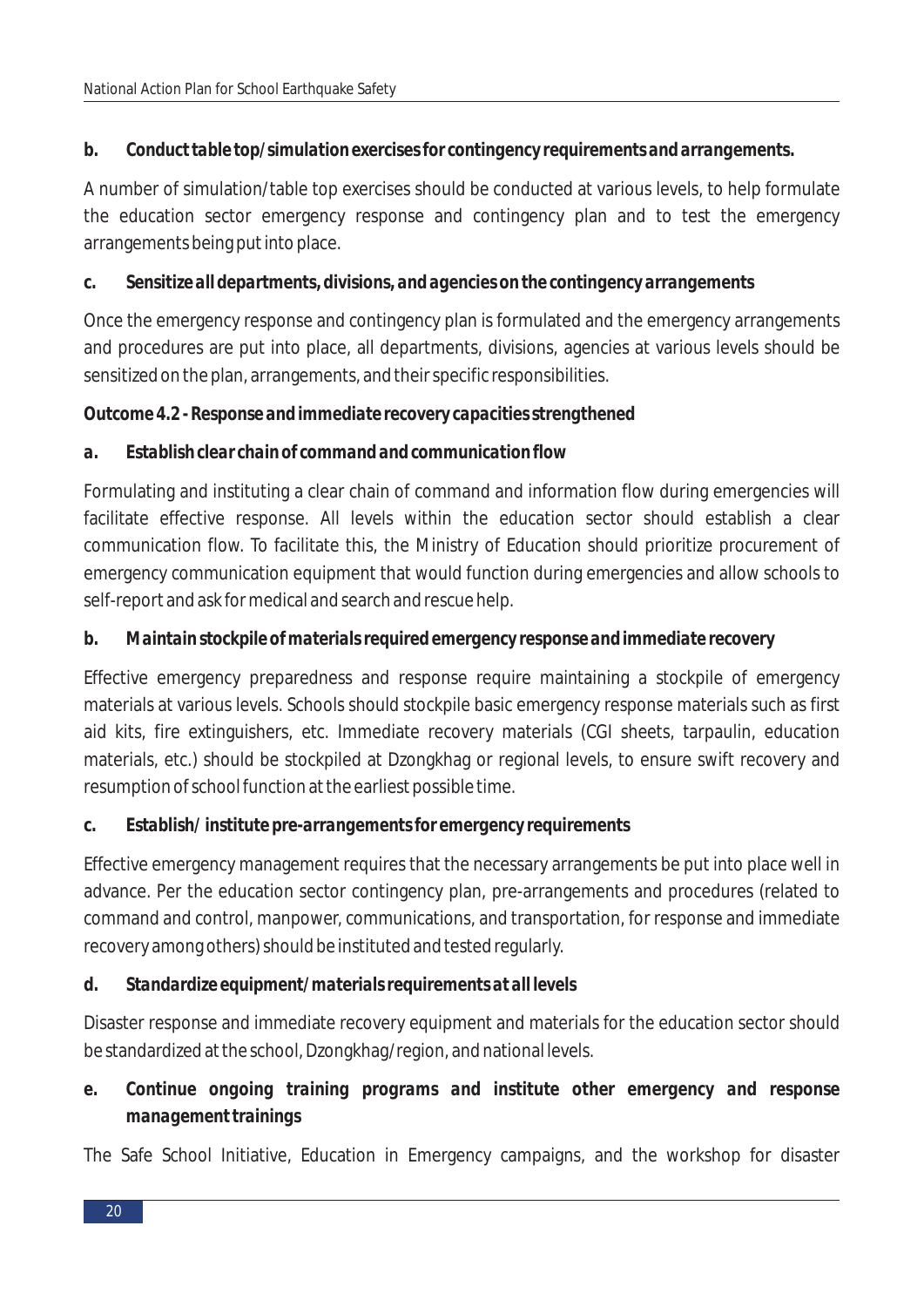preparedness and response for safe schools are a few of the ongoing training programs that the Department of Disaster Management and the Ministry of Education carry out, in collaboration with various agencies. So far, training programs have provided sensitization to District Education Officers and teachers on various natural hazards in Bhutan, underlying vulnerabilities and risks, and the need for the education sector to reduce risks and be prepared. The training programs also facilitated the formulation of school disaster management plans and conducted mock drills in pilot schools. Refresher training programs and programs tailored to target audiences such as principals, disaster management teams, focal persons and others could reinforce and expand existing training agendas.

| Outcome                         | Activity                                                                 | Sub-Activity                                                                                                 |
|---------------------------------|--------------------------------------------------------------------------|--------------------------------------------------------------------------------------------------------------|
| 4.1 Preparedness<br>planning    | a. Develop education sector<br>quidelines for                            | Form core group to identify scope and objectives, and<br>outline guideline contents                          |
| strengthened                    | contingency disaster<br>management planning                              | Discuss guidelines with officials at various levels and<br>2.<br>with various stakeholders                   |
|                                 |                                                                          | Formulate guidelines<br>3.                                                                                   |
|                                 | b. Conduct table top/                                                    | Develop and design scenarios and exercises<br>$\mathbf{1}$ .                                                 |
|                                 | simulation exercises and<br>develop education sector<br>contingency plan | Conduct table top and simulation exercisesat various<br>2.<br>levels.                                        |
|                                 |                                                                          | 3.<br>Formulate contingency plan                                                                             |
|                                 | c. Sensitize all                                                         | Disseminate contingency plan and guidelines<br>1.                                                            |
|                                 | departments, agencies<br>on contingency<br>arrangements                  | 2.<br>Conduct sensitization among stakeholders at all levels                                                 |
| 4.2 Response and                | a. Establish clear chain of                                              | Identify need and gaps<br>1.                                                                                 |
| immediate<br>recoverycapacities | command and<br>communication flow                                        | Formulate standard communication procedures at<br>2.<br>various levels                                       |
| strengthened                    | b. Maintain stockpile of<br>materials required                           | Identify and standardize materials to be stockpiled for<br>$\mathbf{1}$ .<br>response and immediate recovery |
|                                 |                                                                          | 2.<br>Stockpile materials on prioritized basis                                                               |
|                                 | c. Establish/ institute pre-                                             | Identify gaps and requirements<br>1.                                                                         |
|                                 | arrangements for<br>emergency requirements                               | Discuss and formulate pre-arrangements to be put in<br>2.<br>place                                           |
|                                 |                                                                          | Establish pre-arrangementsas required<br>3.                                                                  |

| Table 11 - Priority IV - Outcomes, Activities and Sub-activities |  |
|------------------------------------------------------------------|--|
|                                                                  |  |

# *Priority V - Capacity Building*

The education sector must develop human and material capacities at various levels, in order to reduce risk and increase preparedness. Carrying out a capacity needs assessment and implementing capacity building programs to build technical, managerial and emergency skills on a prioritized basis, will help the sector to implement risk reduction and action plan priorities effectively.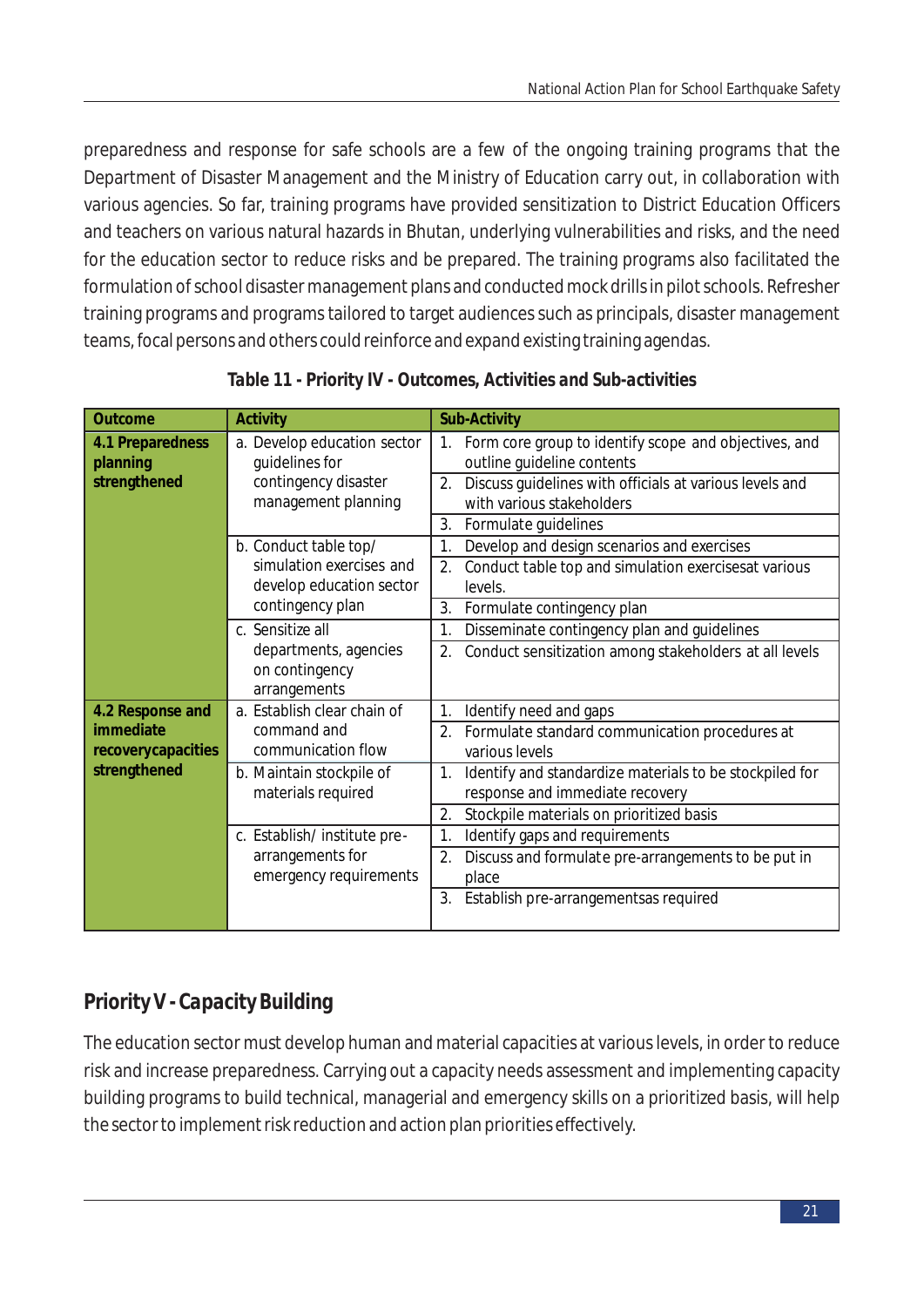|                      | Safe Schools - Action Plan (2013 - 2023)                     |                                                                                                                                                                                                                                                                                               |                                                                                                                                                                                                                                                                                                                                                                                                                                                                                                                                                                                                      |                                                                      |                                                                                                                                                                                                                                                                                                                                                                              |                                                                                                                                                                                                                                                                                                                                                                                                                             |
|----------------------|--------------------------------------------------------------|-----------------------------------------------------------------------------------------------------------------------------------------------------------------------------------------------------------------------------------------------------------------------------------------------|------------------------------------------------------------------------------------------------------------------------------------------------------------------------------------------------------------------------------------------------------------------------------------------------------------------------------------------------------------------------------------------------------------------------------------------------------------------------------------------------------------------------------------------------------------------------------------------------------|----------------------------------------------------------------------|------------------------------------------------------------------------------------------------------------------------------------------------------------------------------------------------------------------------------------------------------------------------------------------------------------------------------------------------------------------------------|-----------------------------------------------------------------------------------------------------------------------------------------------------------------------------------------------------------------------------------------------------------------------------------------------------------------------------------------------------------------------------------------------------------------------------|
| Priority<br>Area V   | <i>Outcomes</i>                                              | <b>Baseline</b>                                                                                                                                                                                                                                                                               | Recommended<br><b>Interventions</b>                                                                                                                                                                                                                                                                                                                                                                                                                                                                                                                                                                  | <b>Timeline</b>                                                      | Performance<br><b>Indicators</b>                                                                                                                                                                                                                                                                                                                                             | Responsible<br>Agencies                                                                                                                                                                                                                                                                                                                                                                                                     |
| Capacity<br>building | 5.1 Capacity<br>building for<br>risk reduction               | - Vulnerability<br>assessment<br>forms training<br>conducted for<br>more than 75<br>engineers in<br>2012                                                                                                                                                                                      | Build capacity of engineers<br>and maintenance staff to<br>assess building for<br>vulnerability and safety of<br>school buildings<br>Build capacity of engineers<br>and architects for<br>retrofitting and seismic risk<br>reduction techniques for<br>buildings<br>Conduct comprehensive<br>training on how to abate<br>falling hazards<br>Raise awareness and<br>capacity of policy and<br>planning personnel and<br>other relevant Ministry of<br>Education personnel on<br>mainstreaming earthquake<br>safety and risk reduction<br>concerns                                                     | Short to<br>Medium<br>Medium<br>to Long<br>Short<br>Short,<br>Medium | Engineers/technical<br>personnel trained in the<br>use of vulnerability<br>assessment tools and<br>procedures and<br>equipped with capacity<br>to retrofit/strengthen<br>existing school<br>buildings<br>School personnel,<br>especially maintenance<br>staff, trained in carrying<br>out non-structural<br>measures                                                         | Lead: School<br>Planning and Building<br>division, Ministry of<br>Education<br><b>Supporting Agencies:</b><br>1. Department of<br>School Education,<br>Ministry of<br>Education<br>2. School Principals<br>3. District engineers<br>4. Dzongkhag<br>Administrations<br>5. Department of<br><b>Disaster</b><br>Management,<br>Ministry of Home<br>and Cultural<br>Affairs<br>6. Ministry of Works<br>and Human<br>Settlement |
|                      | 5.2 Capacity<br>building for<br>preparedness<br>and response | - Workshop on<br><b>Disaster</b><br>Preparedness<br>and Response<br>for Safe<br>Schools<br>conducted in<br>16 Dzongkhags<br>(includes Mock<br>Drill, EIE, first<br>aid and fire<br>safety)<br>- Basic disaster<br>risk reduction<br>and Search and<br>Rescue training<br>for Scout<br>masters | Provide Emergency<br>Management training for<br>Education. Personnel<br>(Disaster Management<br>Unit, Dzongkhag Education<br>personnel, Principals,<br><b>School Disaster</b><br>Management Committee,<br>Focal persons)<br>Train School Disaster<br>Management Teams,<br>Principals, focal persons in<br>conducting mock drills,<br>Search and Rescue, First<br>Aid, emergency logistics<br>psycho-social/trauma care,<br>fire safety and other<br>capacity requirements<br>Develop and deliver<br>comprehensive disaster<br>management training<br>developed for Scouts/<br>youth volunteer groups | Short to<br>Medium<br>Ongoing<br>Medium                              | Ministry and education<br>personnel equipped<br>with knowledge on<br>emergency<br>management<br>School disaster<br>management teams<br>and focal persons have<br>enhanced capacity in<br>carrying out their<br>responsibilities<br>Scouts/ youth groups<br>trained in disaster risk<br>reduction and<br>emergency skills and<br>have ability to aid in<br>immediate response | Lead: Department of<br>School Education,<br>Ministry of Education<br><b>Supporting Agencies:</b><br>1. School Principals<br>2. Department of<br>Youth and Sports,<br>Ministry of<br>Education<br>3. Department of<br><b>Disaster</b><br>Management,<br>Ministry of Home<br>and Cultural Affairs                                                                                                                             |

#### **Table 12 - Priority Area V**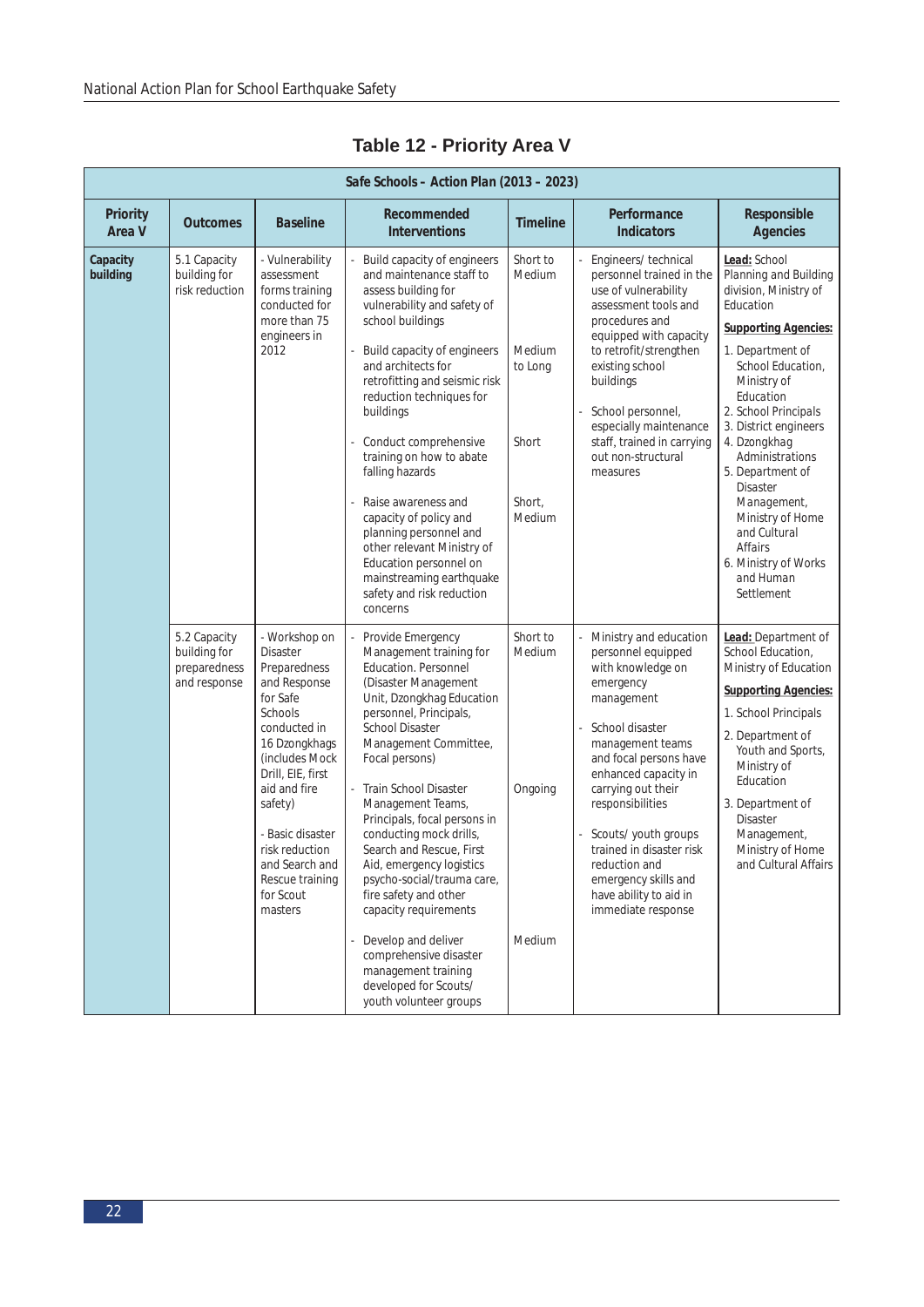### *Outcome 5.1 - Capacity building for risk reduction*

*a. Build capacity of engineers and maintenance staff to assess vulnerability/ safety of school buildings*

Bhutan has 553 schools today (not including day care centres, extended classrooms, and special institutes). It is especially important to assess the safety of the old and community-built schools, which proved to be more vulnerable than other schools in previous earthquake events. The Ministry of Education should invest to formulate tools to carry out vulnerability and safety assessments of school buildings and train engineers to use them.

#### *b. Build capacity of engineers and architects for retrofitting and seismic risk reduction techniques*

Engineers should receive training in retrofitting and seismic risk reduction techniques so that, after conducting vulnerability and safety assessments, they are able to provide recommendations on how to replace or strengthen school buildings.

#### *c. Conduct comprehensive training on how to reduce hazards from falling objects*

School maintenance staff or other relevant personnel should receive training on an urgent basis on how to fix or brace objects that can fall during earthquake shaking, and on other non-structural hazards, such as poor electric wiring that could lead to fires.

*d. Raise awareness and capacity on mainstreaming earthquake safety and risk reduction concerns*

Both the National Disaster Risk Management Framework and the Bill require Ministries and Agencies to mainstream disaster management risks and concerns into their plans and programs. The 11th Five Year Planning Guidelines identify "mainstreaming disaster resilience" as one of 16 National Key Result Areas and "disaster risk reduction" as a cross cutting theme. It would therefore be important to raise awareness and build capacity of policy, planning and other relevant personnel in the Ministry of Education, in order to enable them to carry out mainstreaming of risk reduction concerns into their plans and programs.

#### *Outcome 5.2 - Capacity building for preparedness and response*

#### *a. Emergency management training for education personnel*

Training in emergency management is required for principals, disaster management focal persons, district education officers and other key people in the Ministry of Education.

*b. Training of committees, teams, focal persons*

School disaster management committee members, the focal persons, and members of the various school teams should receive appropriate sensitization and skills development training. Trainings would include emergency first aid, search and rescue techniques, trauma management, and fire-fighting techniques.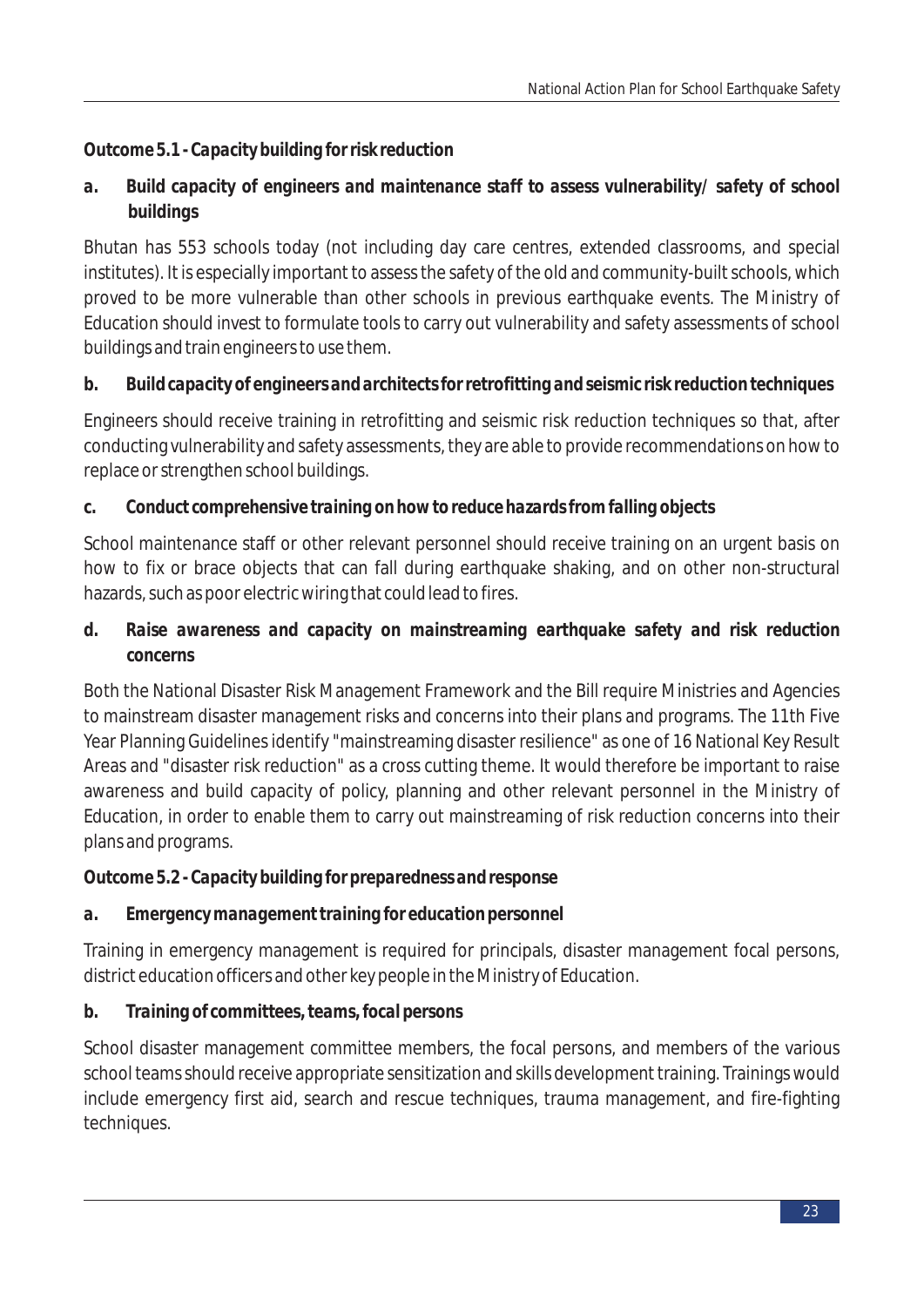#### *c. Comprehensive disaster management training for scouts and youth volunteers*

There are morethan18,000 scouts registered with the Bhutan Scouts Association, and thousands of youth are graduating from schools and colleges in Bhutan every year. It would be worthwhile to harness their potential and to provide them with a comprehensive disaster management and first responder training. Scouts and youth volunteers could help to spread the message of risk reduction and prove an immense support to communities during emergencies. They could also assist emergency agencies and first responders in delivering effective response and relief.

| Outcome                                                      | Activity                                                                                                 | Sub-Activity                                                                                                                                                                                                 |
|--------------------------------------------------------------|----------------------------------------------------------------------------------------------------------|--------------------------------------------------------------------------------------------------------------------------------------------------------------------------------------------------------------|
| 5.1 Capacity<br>building for risk                            | a. Build capacity of<br>engineers and                                                                    | 1. Formulate tools and train engineers and assessors<br>2. Prepare plans and acquire resources needed for                                                                                                    |
| reduction                                                    | maintenance staff to<br>assess building<br>vulnerability and safety                                      | assessments                                                                                                                                                                                                  |
|                                                              |                                                                                                          | 3. Provide training and mentoring to enhance skills and<br>training assessors                                                                                                                                |
|                                                              | b. Build capacity of<br>engineers and architects                                                         | 1. Conduct a gap assessment and identify capacity-<br>building needs                                                                                                                                         |
|                                                              | in retrofitting and<br>seismic risk reduction                                                            | 2. Conduct training and mentoring programs<br>3. Conduct pilot projects to develop skills                                                                                                                    |
|                                                              | techniques<br>c. Conduct comprehensive                                                                   | 1. Develop guidelines and a manual, and provide training                                                                                                                                                     |
|                                                              | training on fixing and<br>abating of falling hazards                                                     | 2. Conduct a pilot project to fix falling hazards in schools<br>to demonstrate measures and develop skills                                                                                                   |
|                                                              | d. Raise awareness and                                                                                   | 1. Conduct awareness and sensitization activities                                                                                                                                                            |
|                                                              | capacity of policy and<br>planning and other<br>relevant personnel on<br>mainstreaming risk<br>reduction | 2. Integrate earthquake safety and risk reduction plans<br>and policies into the Ministry of Education's plans and<br>programs                                                                               |
| 5.2 Capacity<br>building for<br>preparedness and<br>response | a. Provide emergency<br>management training for<br>education personnel                                   | 1. Conduct an assessment to determine capacity and<br>training needs at various levels including the Disaster<br>Management Unit, district education officers,<br>principals, and school committee and teams |
|                                                              |                                                                                                          | 2. Implement prioritized capacity building plan                                                                                                                                                              |
|                                                              | b. Train committees,                                                                                     | 1. Prioritize capacity requirements                                                                                                                                                                          |
|                                                              | teams, principals, focal<br>persons                                                                      | 2. Formulate a plan and strategy for school level capacity<br>building                                                                                                                                       |
|                                                              |                                                                                                          | 3. Implement the prioritized plan                                                                                                                                                                            |
|                                                              | c. Provide comprehensive<br>disaster management                                                          | 1. Review existing scout programs<br>2. Assessment of need and opportunities for training                                                                                                                    |
|                                                              | training for scouts and<br>youth volunteer groups                                                        | scouts and youth volunteer groups in emergency and<br>disaster management                                                                                                                                    |
|                                                              |                                                                                                          | 3. Incorporate preparedness and response training into<br>existing scout programs and develop youth volunteer<br>training programs                                                                           |

**Table 13 - Priority V - Outcomes, Activities and Sub-activities**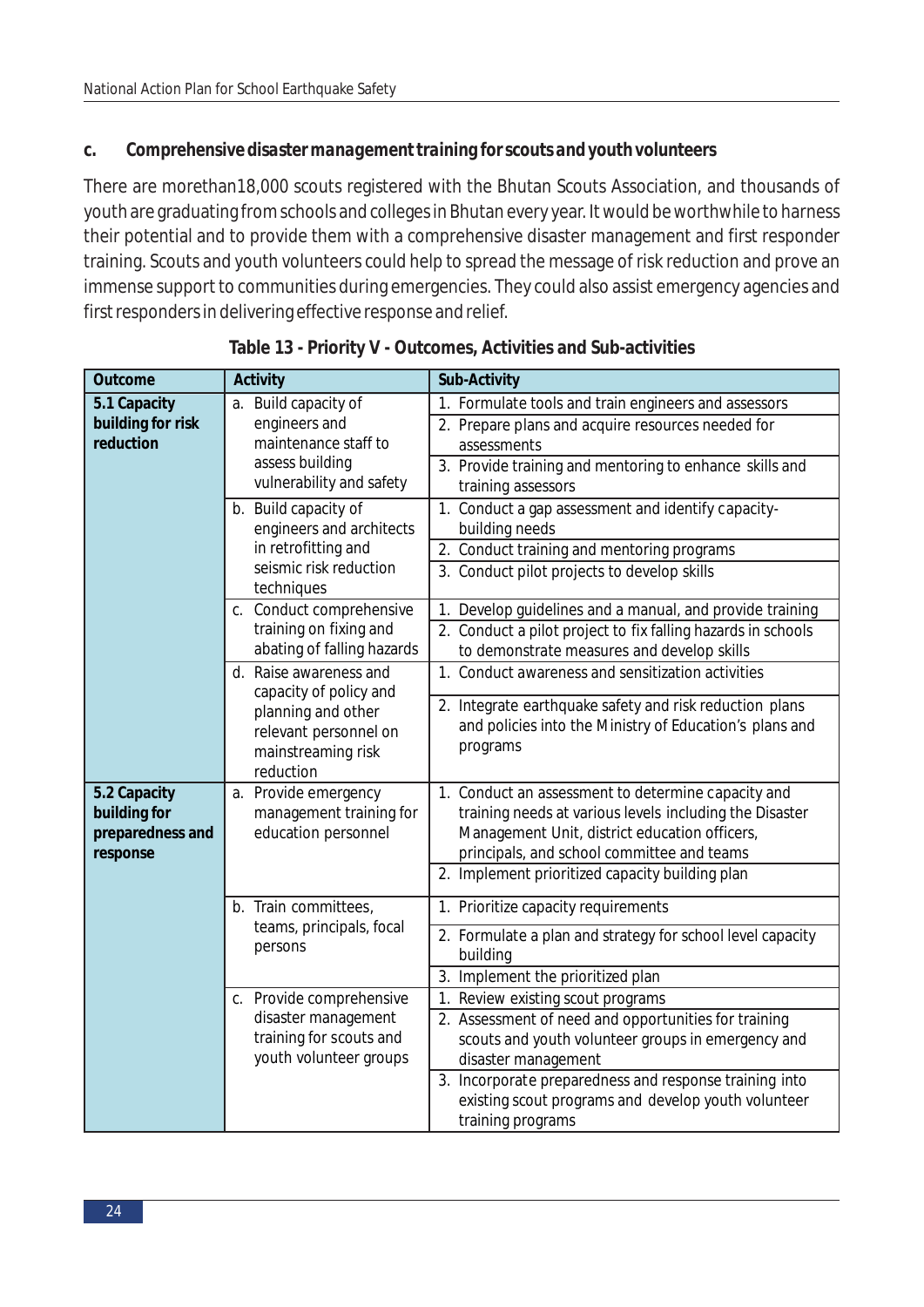#### *IV. Implementation, Review and Monitoring Arrangements*

Mainstreaming disaster risk reduction is an important theme in the 11th Five Year Plan. As is true for other cross-cutting themes, the Gross National Happiness Commission and the Ministries and Agencies would be required to monitor their progress and achievements in mainstreaming these concerns.

Through the National Action Planning Process, the working groups have succeeded in incorporating their immediate priorities into the upcoming 11th Five Year Plan. However, the plan takes a long-term view (over more than 10 years) and has identified priorities and activities that would extend beyond the 11thFive Year Plan. In addition, as needs and priorities change over time, the plan requires continual review and monitoring.

The Department of School Education should ensure, as the key agency, that the national action plan is reviewed in conjunction with the annual and five yearly plan reviews. The Review Committee, which would be co-chaired by the Department of School Education and the Department of Disaster Management and involve the working group members, would carry out annual reviews of the action plan. The annual review meeting would evaluate the progress made in implementing the action plan, gaps, support and resource requirements and also plan for current priorities to be included in the upcoming annual and five yearly plans.

#### *V. Annexure*

Annexure I - School Earthquake Safety Working Group Members Annexure II - Terms of Reference for the Working Group Annexure III - Guidance Note on Development of Action Plan Annexure IV - School Earthquake Safety Action Plan Matrix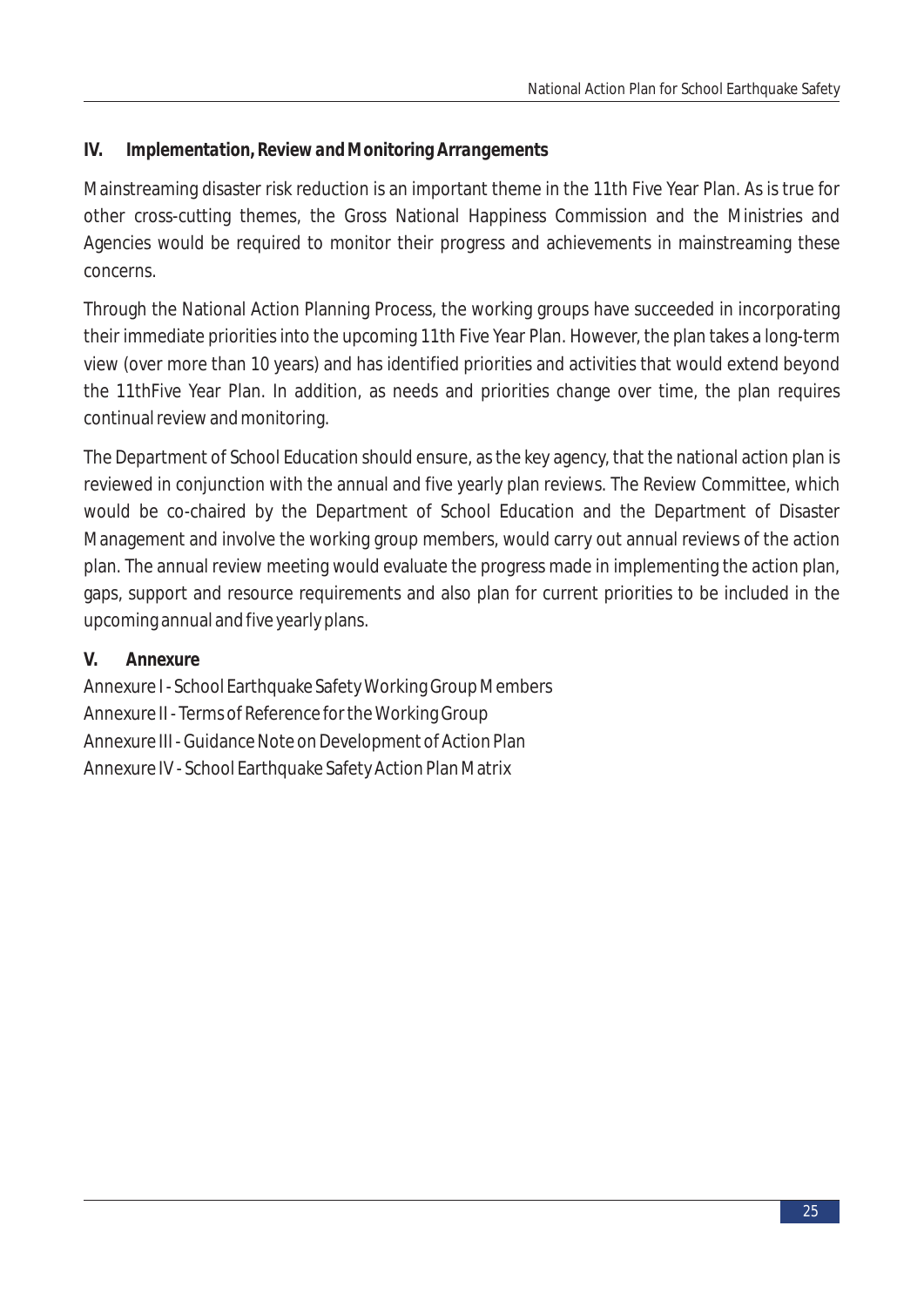|                | Name                     | Designation                       | Organisation                               |
|----------------|--------------------------|-----------------------------------|--------------------------------------------|
|                | Chencho Dorji            | Chief Liaison Officer             | Department of School Education             |
| $\overline{2}$ | Karma Sonam              | <b>Chief Engineer</b>             | School Planning and Building Division      |
| 3              | Tshering Yangden         | <b>District Education Officer</b> | Thimphu Dzongkhag                          |
| 4              | Lham Tshering            | Thromde Education officer         | Thimphu Thomde                             |
| 5              | Kamal Hingman            | Vice Principal                    | Yangchenphug Higher Secondary School       |
| 6              | Choki Dukpa              | Principal                         | Jigme Losel Primary School                 |
| 7              | Yang Dorji (Coordinator) | Senior Program Officer            | Department of School Education             |
| 8              | Kaka Tshering            | Deputy Chief Program Officer      | Department of School Education             |
| 9              | <b>Lhagey Tshering</b>   | Principal                         | Babesa Primary School                      |
| 10             | Pelden Zangmo            | Chief Program Officer             | Department of Disaster Management          |
| 11             | Lhachey Dema             | Program Officer                   | Department of Disaster Management          |
| 12             | Anne Erica Larsen        | Program Analyst                   | United Nations Development Program, Bhutan |
| 13             | Sonam Pelden             | Project Officer                   | Save the Children, Bhutan                  |
| 14             | Sonam Tshewang           | Adm. Officer                      | Save the Children, Bhutan                  |
| 15             | Karma Doma Tshering      | National Coordinator              | GeoHazards International, Bhutan           |
| 16             | Sonam Tenzin             | Project Officer                   | GeoHazards International, Bhutan           |

# **Annexure I School Earthquake Safety Working Group Members**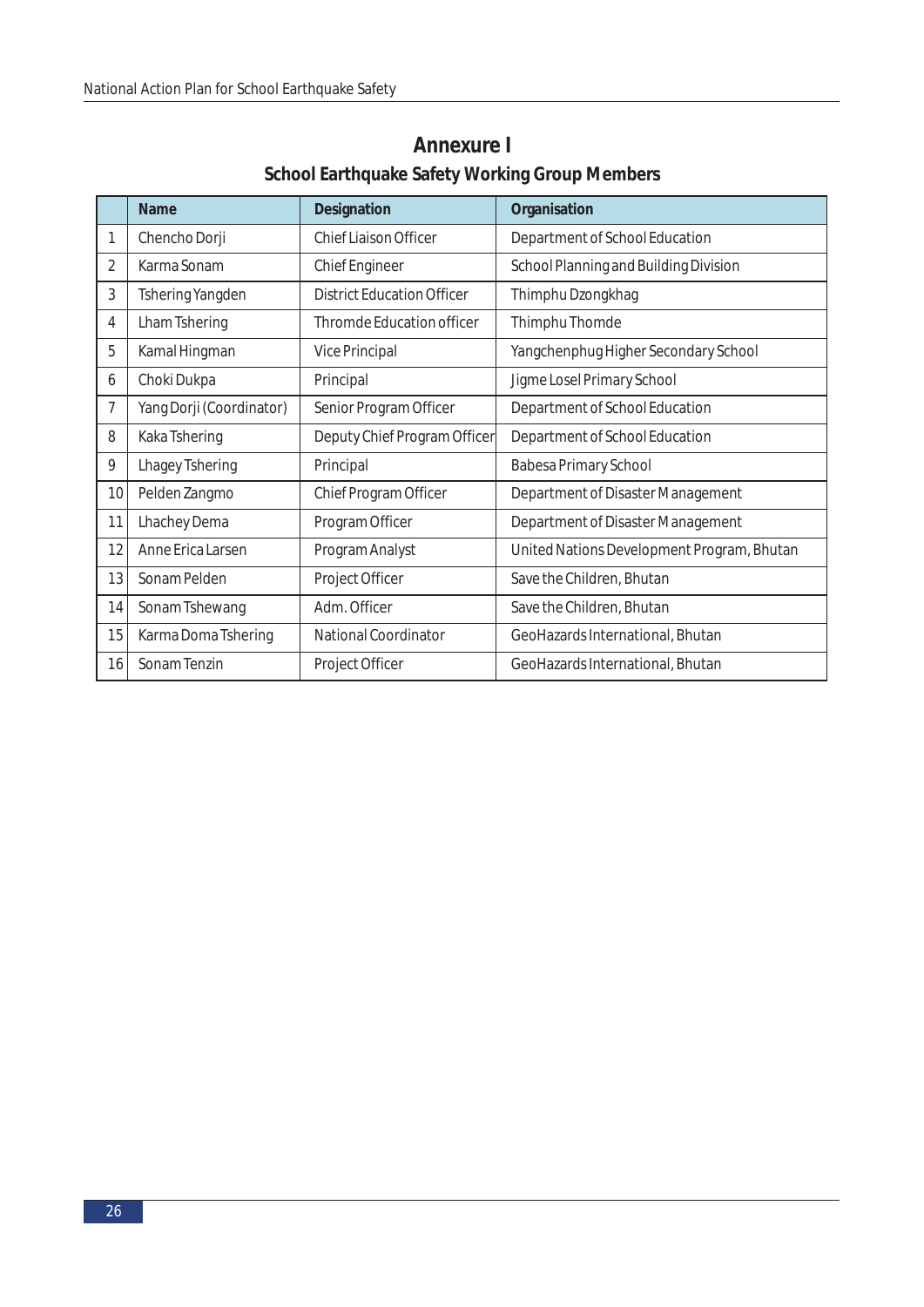## **Annexure II**

## **Terms of Reference for School and Hospital Earthquake Safety Working Groups**

The Department of Disaster Management (DDM) and GeoHazards International (GHI) will be collaborating in the area of disaster risk reduction and preparedness capacity in the country. Towards this end, the development of National Action Plans for School and Hospital Earthquake Safety in Bhutan is an important activity. The goal of the action planning process is to support the key Ministries - the Ministry of Health and the Ministry of Education to develop a comprehensive consensus plan on how to do away with the current situation of seismically unsafe schools and hospitals, to acceptable levels of seismic safety and preparedness.

Hospital and School Earthquake Safety Working Groups have been formed respectively, with representation from relevant Agencies and Departments, to come out with the draft National Action Plans for school and earthquake safety. This document describes the roles and activities of the Working Group and outlines the support and assistance to be provided by the DDM and the GHI in facilitating the planning process.

## *A. Working Group Members*

Representative from key Ministries, Departments, the DDM and relevant UN and other Donor Agencies have been identified as members of the two Working Groups. The same Working Group members are expected to participate through out the action planning process for continuity and coordinated outcome of the process. In the absence of a designated Working Group member, a replacement from the same Agency/Department should represent with prior information to the DDM focal person.

## *B. Working Group Activities*

The Working Group will conduct the following activities:

- Hold in-person meetings as per agreed schedule to carry out the action plan development process;
- Participate in a National Consultation Workshop to help advance the plan development process;
- Review and provide advice on the draft Action Plan Document, as needed;
- Provide information and data needed for the description of current conditions and gap analysis;
- Produce the draft National Action Plan as a consensus document, with support from DDM and GHI.
- *C. Expected Outcomes*

Expected Outcomes of the Working Group meetings are:

• The development of a draft National Action Plan for Hospital Earthquake Safety and School Earthquake Safety;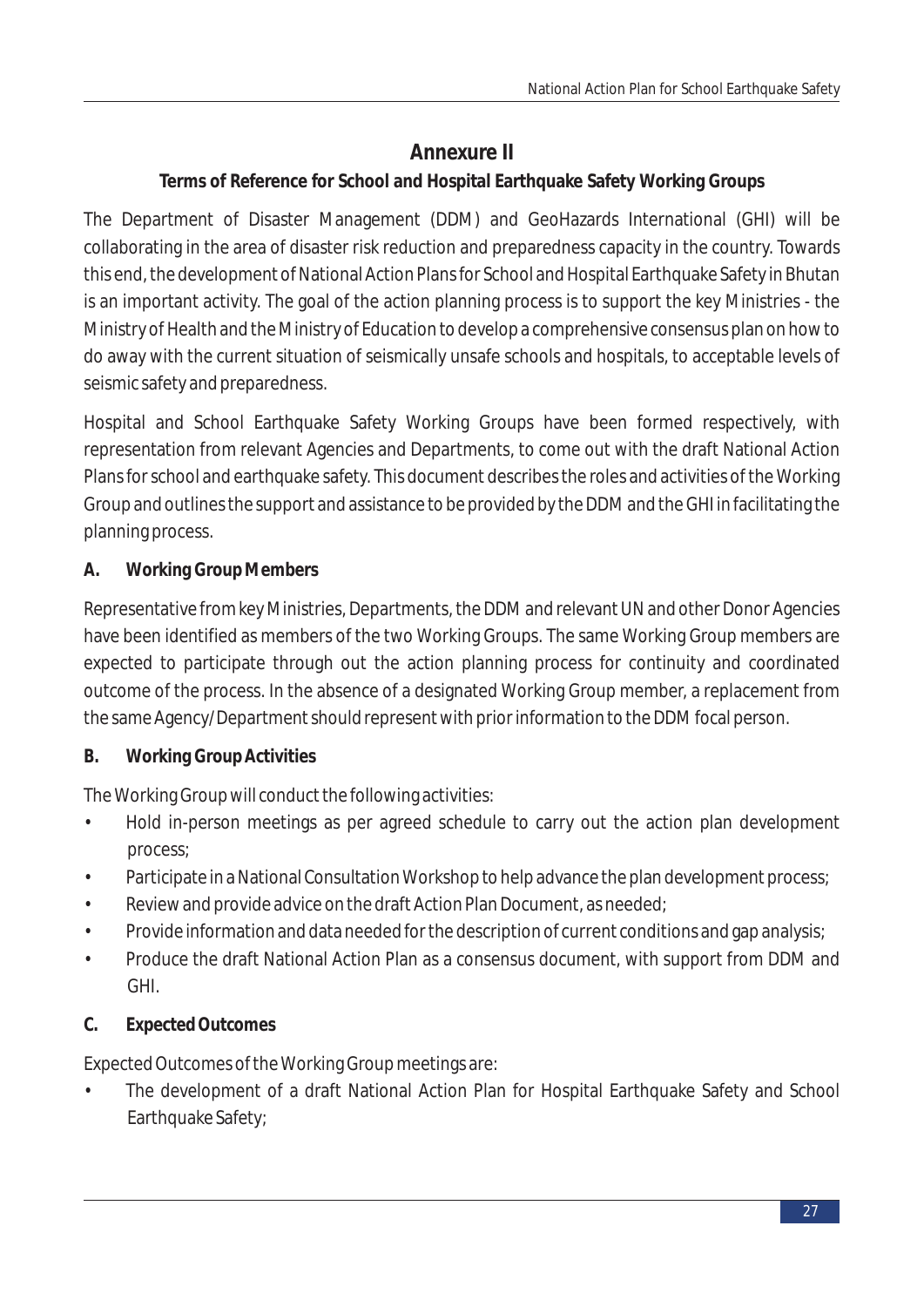- for seismic safety and to reduce risks and enhance preparedness levels; Increased awareness, understanding and urgency among members and stakeholders on the need
- The use of the Action Plan as a mainstreaming and prioritization tool for the Ministry of Health and the Ministry of Education in the 11th FYP.
- *D. Responsibilities of the Department of Disaster Management*

As the National Coordinating Agency for disaster management, the DDM will be responsible for:

- Assigning a National focal person
- Providing the space for meetings
- Identifying and facilitating the participation of relevant stakeholders
- Facilitating technical experts/consultants, as required, during the process
- Ensuring awareness and advocacy on the formulation and implementation of the Plan
- Supporting the Ministry of Education and the Ministry of Health in taking ownership and in mainstreaming the Plan during the 11th FYP and consecutive FYP periods, as required.
- *E. Responsibilities of GeoHazards International*

Support from GeoHazards International will consist of the following:

- GHI's Local Project Officer will organize and facilitate meetings of the Working Group, assist the Working Group members in obtaining background information and data and document for the Working Group meetings and decisions made;
- Develop drafts of the Plan document and compile and edit the draft Plan as per the comments and advice of the Working Group members.
- GHI will provide Mr. Thomas Tobin, who has many years of experience in mitigation planning, as a resource for the Working Groups. Mr. Tobin will co-chair the National Consultative Workshop for the Working Groups and other stakeholders.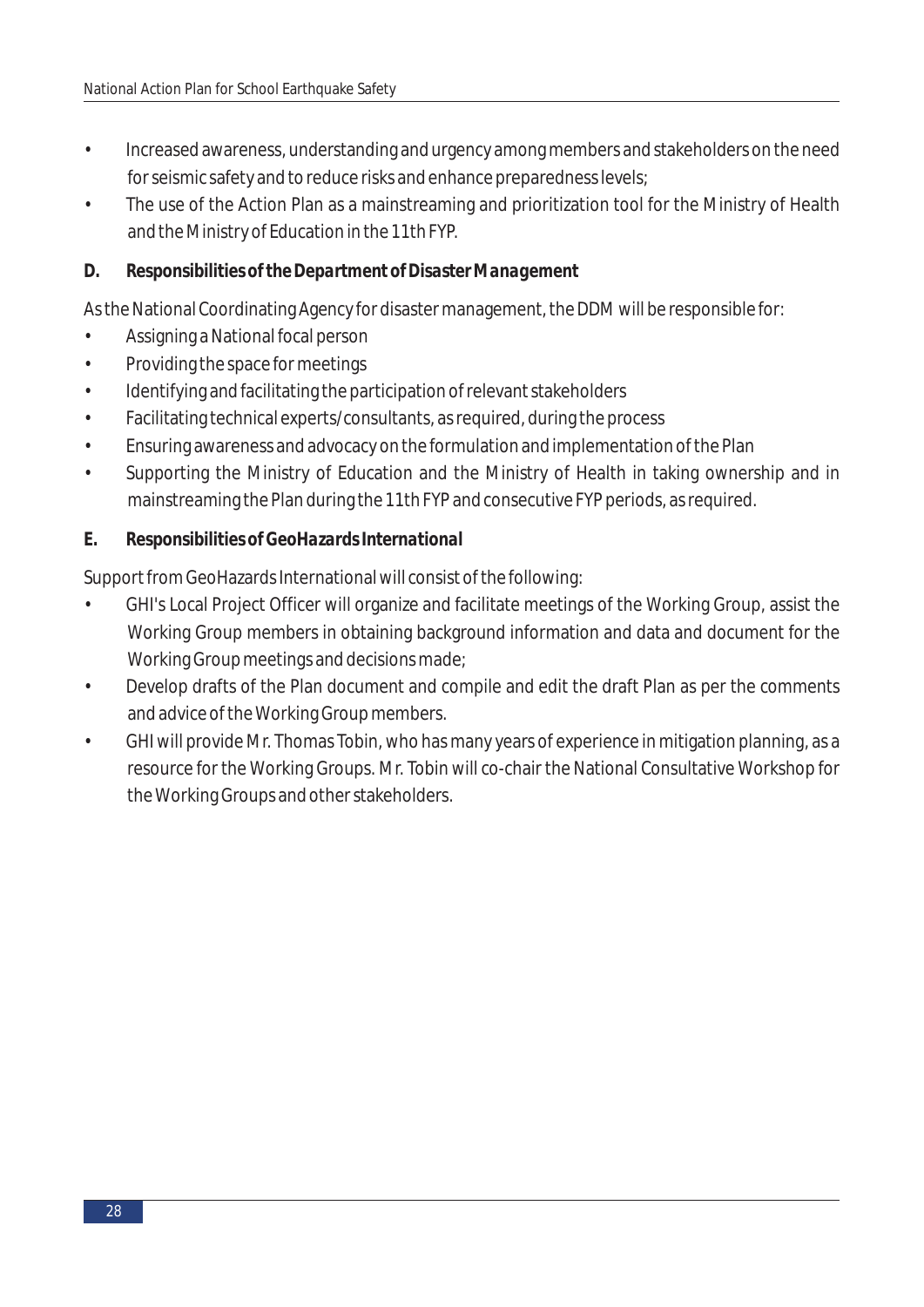## **Annexure III**

**Developing a National Action Plan (School Earthquake Safety and Hospital Earthquake Safety) - A Guidance for the Bhutan Working Groups**

## *A. Background*

In any earthquake disaster event, hospitals and schools have proven most vulnerable, be it in terms of loss of lives or damage to infrastructure. Bhutan lies in one of the most seismically active regions and even in the most recent earthquake events in Bhutan (21st September, 2009 Earthquake that impacted Eastern Bhutan and 18th September, 2010 that affected mostly Western Bhutan), both health and education sectors suffered heavy losses. More than 250 numbers of school infrastructure and over 100 hospital infrastructures were recorded as damaged in the two earthquake events. These figures alone call for schools and hospitals to enhance their seismic safety and preparedness.

In any community hospitals and schools are critical public service nodes and have a key role to play during all phases of disaster management. Above all, hospital and school management have the responsibility of ensuring a safe environment for children and the public.

Therefore, developing and implementing National Action Plans for Earthquake Safety for Schools and Hospitals is an initiative that needs to be urgently realized. This initiative also fits very well into the overall National Disaster Risk Management Framework, which calls for proactive risk reduction and mainstreaming of disaster concerns into national programs and policies and upcoming National Disaster Management Act, which requires each notified department/agency to prepare contingency/action plans for disaster management. The formulation of such actions plans could also be used as a disaster mainstreaming tool and help concerned sectors in prioritizing and incorporating important risk reduction and preparedness initiatives/actions into their own five year and annual plans.

## *B. What is an Action Plan?*

An Action Plan is a written document that describes the tasks or actions to be performed to achieve a strategy or certain objectives/goals successfully. The purpose is to organize and develop solutions to address specific issues and challenge.

An action plan usually outlines - *strategy/objectives* (what is the strategy and what needs to be achieved), *issues* (challenges, problems, needs) *specific tasks* (what will be done and by whom), *a time line* (when will it be done), *resources* (available and required), *likely constraints* (existing or expected) and *outcomes* (expected changes that need to happen to move closer to the goal).

## *C. Likely Components of an Action Plan for School and Hospital Earthquake Safety*

An action plan can be presented in many different ways - it can be a 50-page report, a five page list of key plan elements, or a simple one-page table. The working group should determine how best to present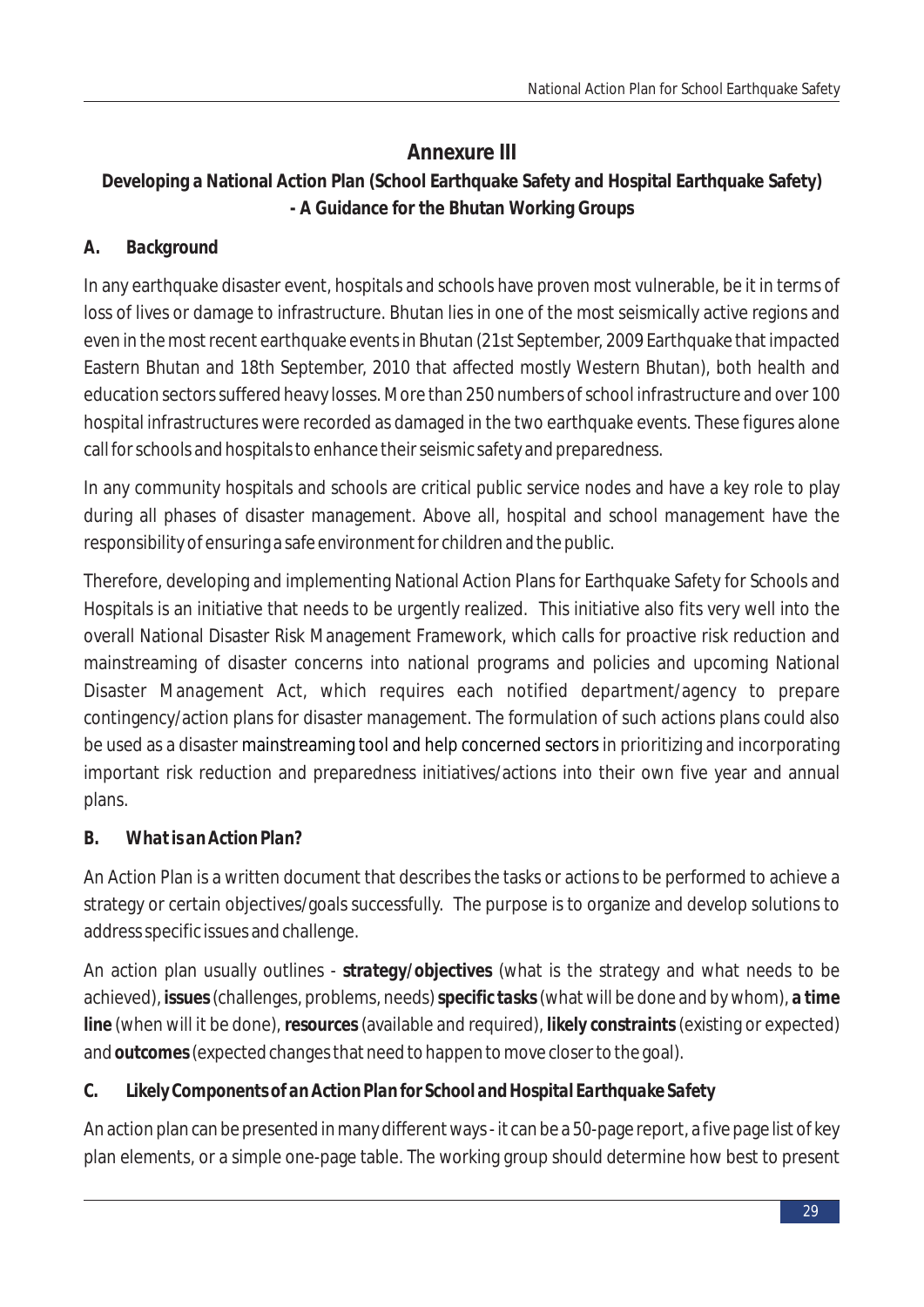the plan and the level of detail the plan should try to achieve. Too much detail may obscure the major elements of the plan.

Some of the main elements of an Action Plan would be:

- *1. Background* A brief description of *current conditions* physically (hazards, risks, vulnerabilities) and policy-wise (the NDRMF, Bill, relevant policies/guidelines). The plan document might also include a summary of the planning process and the work that was put in to come up with the Plan.
- *2. Goals* What are the *objectives* of the Action plan? What does the Action Plan seek to achieve over a period of time? Goals and Objectives can be divided into short term, long term and intermediate or medium term goals. Clear and measurable Objectives would lead to identifying proper needs and interventions.
- *3. Identified Gaps* What are the issues to be tackled? A description of the shortcomings, gaps and needs which should be filled before the fundamental objectives can be met.
- *4. Strategic Areas of Intervention* What are the strategies that need to be adopted to overcome the identified gaps and meet the set goals and objectives? Areas of intervention may be identified in terms of - Awareness Raising, Mitigation/Risk Reduction, Response/Preparedness, Mainstreaming etc.
- *5. Specific Activities* The Plan then needs to specify priorities and actions under each identified strategy to fill the gaps and reach the objectives.
- *6. Expected Outcomes* What are the expected results/changes due to implementation of the strategy/ activities? - In quantitative as well as qualitative terms.
- *7. Time Frame* Timeline for actions should be realistic and could be aligned with the annual and five year planning process.
- *8. Lead Agencies* A listing of the organizations (and possibly individuals / positions) and agencies that would take the lead or be responsible for each action.
- *9. Resources* A summary of required and available resources, both fiscal (funding to implement elements of the action plan, cost estimates, sources of funding) and technical (technical documents, standards, training materials, manuals, etc.).
- *10. Mechanisms/Additional Notes* Implementation/ Coordination/ Reporting mechanisms and arrangements for carrying out activities and other requirements to be noted could also be included in the Plan.

An Action Plan Matrix to summarize all the key elements and for easy reference would be an important annexure to the Plan document.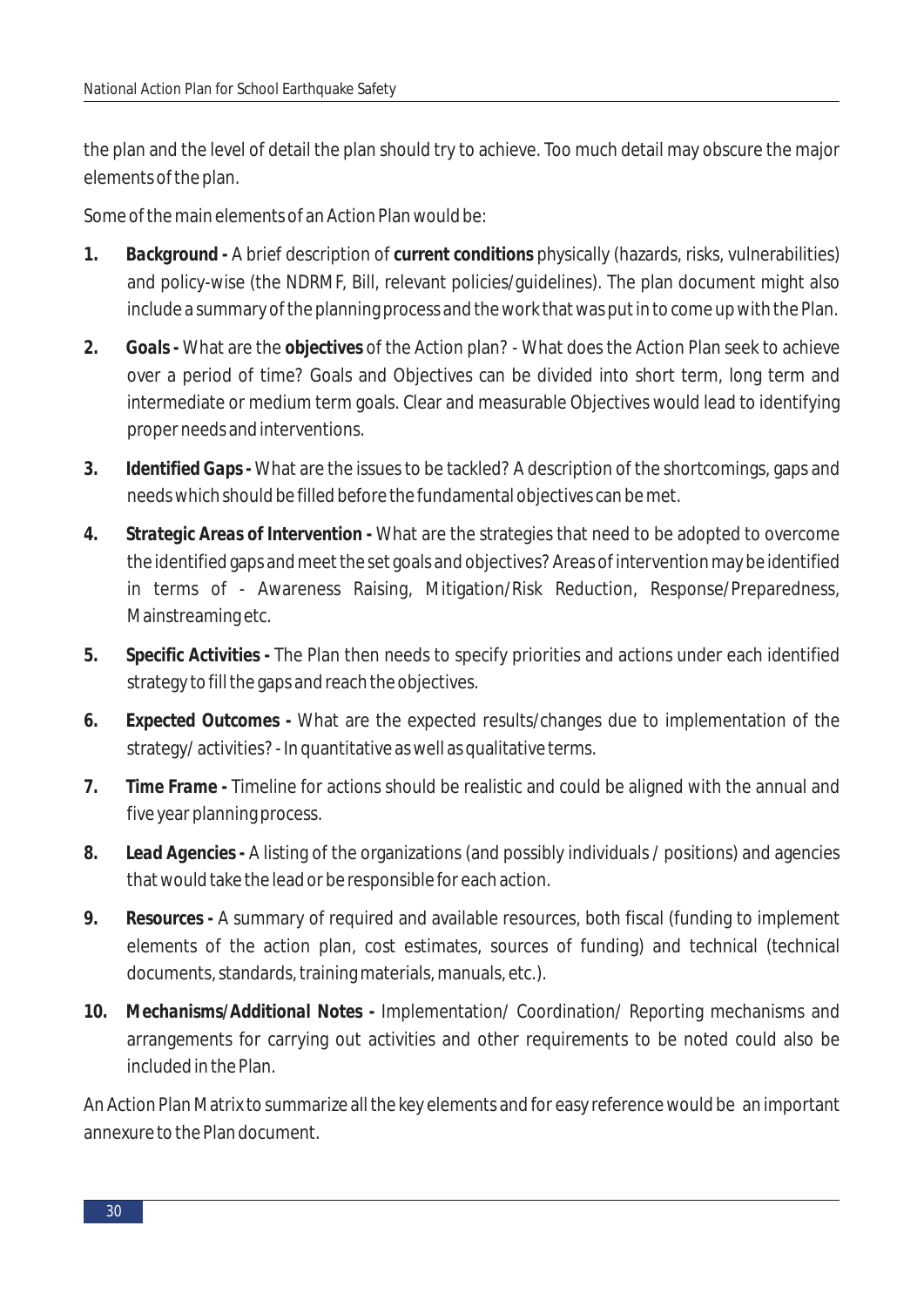#### *D. Action Plan Development Process*

For the development of an Action Plan, the working groups would adopt the following steps/process:

- 1. Set the Goals (Clarify objectives, scope, priority areas, etc.);
- 2. Based on the objectives, analyze needs and gaps;
- 3. Discuss steps or actions to be taken;
- 4. Identify responsibilities and resources (both available and required), opportunities for cooperative implementation, barriers to implementation;
- 5. Discuss and estimate duration/ time required to carry out actions;
- 6. Establish priorities and a sequence or schedule for implementation.

Working group members shall meet once a month to review the plan drafting process until its finalization and adoption. An Action Plan is a work in progress. With time, as organizations grow and new developments take place, the Plan should be reviewed on a timely basis to reflect current realities and changing needs and priorities.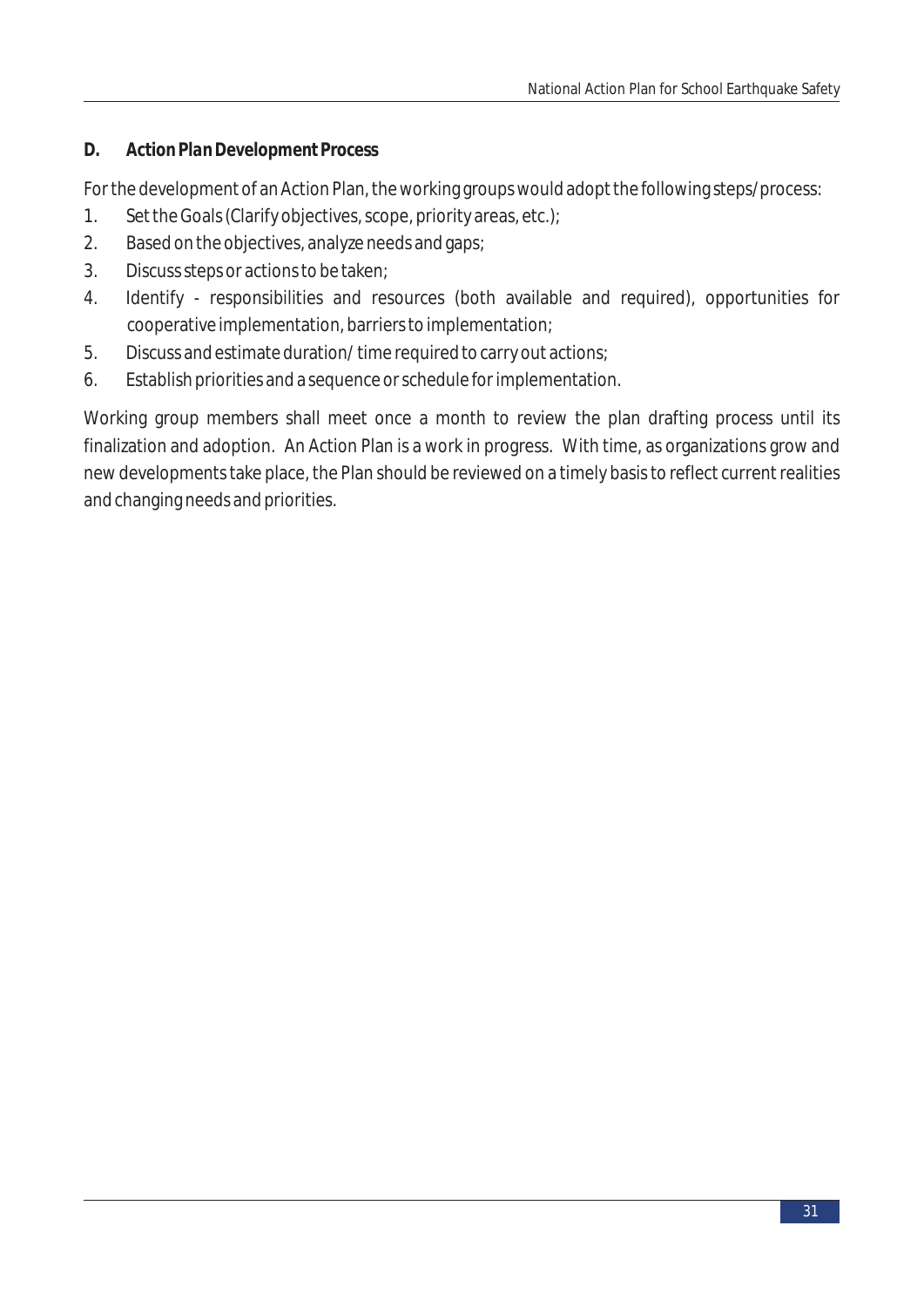|                                                                                                                                                         | Matrix for School Earthquake Safety – Action Plan (2013 – 2023 and beyond)                                                                              |                                                                                                                                                                                                                                                                                                                                                                                                                                                                                       |                                                                                                                                                                                                                                                                                                                                                                                                                                                                                                                                                                                                     |                                                                                                             |                                                                                                                                                                                                                                                                                          |                                                                                                                                                                                                                                                                                                                                                                              |
|---------------------------------------------------------------------------------------------------------------------------------------------------------|---------------------------------------------------------------------------------------------------------------------------------------------------------|---------------------------------------------------------------------------------------------------------------------------------------------------------------------------------------------------------------------------------------------------------------------------------------------------------------------------------------------------------------------------------------------------------------------------------------------------------------------------------------|-----------------------------------------------------------------------------------------------------------------------------------------------------------------------------------------------------------------------------------------------------------------------------------------------------------------------------------------------------------------------------------------------------------------------------------------------------------------------------------------------------------------------------------------------------------------------------------------------------|-------------------------------------------------------------------------------------------------------------|------------------------------------------------------------------------------------------------------------------------------------------------------------------------------------------------------------------------------------------------------------------------------------------|------------------------------------------------------------------------------------------------------------------------------------------------------------------------------------------------------------------------------------------------------------------------------------------------------------------------------------------------------------------------------|
| Priority<br>Area                                                                                                                                        | <b>Outcomes</b>                                                                                                                                         | <b>Baseline</b>                                                                                                                                                                                                                                                                                                                                                                                                                                                                       | Interventions                                                                                                                                                                                                                                                                                                                                                                                                                                                                                                                                                                                       | <b>Timeline</b><br><b>Short</b><br>$(1-5$ yrs.)<br>Medium (5-<br>10 yrs.)<br>Long (More<br>than 10<br>yrs.) | Performance<br>Indicators                                                                                                                                                                                                                                                                | Responsible<br><b>Agencies</b>                                                                                                                                                                                                                                                                                                                                               |
| 1.<br>Strengthenin<br>g earthquake<br>safety and<br>disaster<br>management<br>institutional<br>and policy<br>framework in<br>the<br>Education<br>Sector | 1.1 Policies,<br>quidelines,<br>ministerial<br>directives<br>supporting<br>earthquake<br>safety and<br>disaster<br>management<br>in schools in<br>place | - School Disaster<br>Management<br>Planning<br>guidelines drafted<br>and disseminated<br>in 2008<br>- School Disaster<br>Management plan<br>part of school<br>performance<br>assessment since<br>2010<br>- Facilitators guide<br>for Workshop on<br><b>Disaster</b><br>Preparedness and<br>Response for Safe<br>School developed<br>n 2011<br>- Information on<br>earthquakes,<br>other hazards and<br>risk reduction<br>incorporated in<br>the non-formal<br>education<br>curriculum | Review of School Disaster<br>Management Planning<br>Guidelines, including<br>budget and monitoring<br>mechanisms<br>Formulate guidelines to<br>identify and abate hazards<br>from building contents,<br>equipment and furnishings<br>Adopt higher safety<br>standards for design and<br>construction of all<br>schools/educational<br>institutions (including for<br>tertiary/vocational<br>institutes, special institutes<br>and day care centres)<br>Issue ministerial directives<br>for implementation of<br>school plan, safety<br>standards, disaster<br>management policies and<br>quidelines | Short<br>Short<br>Medium<br>Short                                                                           | <b>School Disaster</b><br>Management<br>Planning guidelines<br>reviewed and<br>adopted and all<br>schools with<br>functional plans<br>Guidelines to identify<br>and abate hazards<br>from building<br>contents, equipment<br>and furnishings<br>adopted and<br>implemented in<br>schools | Lead: Department of<br>School Education,<br>MoE<br><b>Supporting Agencies:</b><br>1. Policy and<br>Planning Division,<br><b>MoE</b><br>2. Department of<br>Curriculum, MoE<br>3. Royal University<br>of Bhutan<br>4. Department of<br><b>Disaster</b><br>Management,<br>MoHCA<br>5. Gross National<br>Happiness<br>Commission<br>6. Dzongkhag/<br>Thromde<br>Administrations |
|                                                                                                                                                         | 1.2<br>Strengthen<br>disaster<br>management<br>institutions<br>within the<br>Education<br>Sector                                                        | - Disaster<br>management unit<br>mandated to be<br>formed in the<br>Ministry of<br>Education<br>- School disaster<br>management<br>committees<br>formed as per<br>existing guidelines                                                                                                                                                                                                                                                                                                 | Appoint/ identify disaster<br>management focal persons<br>in all schools<br>Strengthen disaster<br>management unit in the<br>Ministry of Education<br>Form school disaster<br>management committees<br>and teams<br>Encourage formation of<br>disaster management clubs<br>in schools                                                                                                                                                                                                                                                                                                               | Short<br>Short &<br>Medium<br>Short<br>Short                                                                | All health facilities<br>with disaster<br>management focal<br>persons and<br>functional disaster<br>management units<br>Health Help Centre<br>fully functional and<br>equipped to fulfill its<br>mandates                                                                                | Lead: Department of<br>School Education,<br>MoE<br><b>Supporting Agencies:</b><br>1. Human Resources<br>Division, MoE<br>2. School Principals<br>3. Department of<br><b>Disaster</b><br>Management,<br>MoHCA<br>4. Dzongkhag/<br>Thromde<br>Administrations                                                                                                                  |

## **Annexure IV**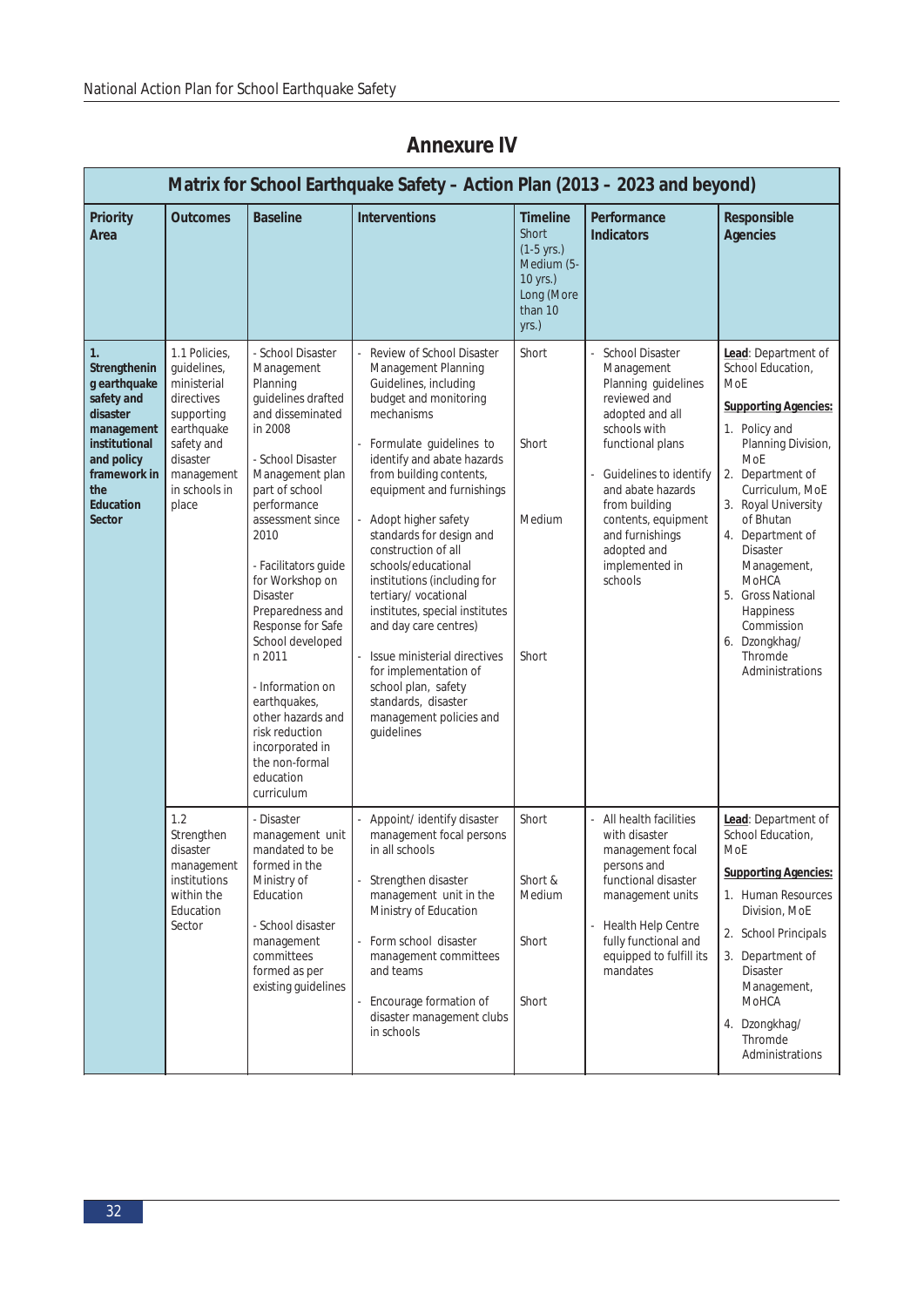| 2.<br>Education<br>and<br>Awareness | 2.1 Enhanced<br>knowledge<br>and<br>information<br>sharing<br>management<br>system<br>created | - Knowledge and<br>information<br>shared through<br>past and ongoing<br>training<br>programmes                                                                                                                                                                                                                             | Form a knowledge sharing<br>network among schools<br>Share information with<br>communities                                                                                                                                                                                                                                                                                                                                                                                    | Medium<br>Short                                  | Mechanism for<br>information sharing<br>developed<br>No. of knowledge<br>sharing activities<br>No. of community<br>campaigns, etc.                                                                                                                                                                                                                                                                                                                                                                                      | Lead: Department of<br>School Education,<br><b>MoE</b><br><b>Supporting Agencies:</b><br>1. Human Resources<br>Division, MoE<br>2. Dzongkhag<br><b>Education Officers</b><br>3. School Principals<br>4. Department of<br>Disaster<br>Management,<br><b>MoE</b> |
|-------------------------------------|-----------------------------------------------------------------------------------------------|----------------------------------------------------------------------------------------------------------------------------------------------------------------------------------------------------------------------------------------------------------------------------------------------------------------------------|-------------------------------------------------------------------------------------------------------------------------------------------------------------------------------------------------------------------------------------------------------------------------------------------------------------------------------------------------------------------------------------------------------------------------------------------------------------------------------|--------------------------------------------------|-------------------------------------------------------------------------------------------------------------------------------------------------------------------------------------------------------------------------------------------------------------------------------------------------------------------------------------------------------------------------------------------------------------------------------------------------------------------------------------------------------------------------|----------------------------------------------------------------------------------------------------------------------------------------------------------------------------------------------------------------------------------------------------------------|
|                                     | 2.2<br>Awareness<br>and<br>education<br>increased                                             | - Workshop on<br>disaster<br>preparedness and<br>response for safe<br>schools<br>conducted in 19<br>dzongkhags<br>- International<br>Day for Disaster<br>Reduction<br>observed since<br>2008<br>- Existing<br>information and<br>education<br>materials<br>- School safety<br>day observed in<br>few schools since<br>2012 | Conduct awareness<br>activities and programs<br>Observe International Day<br>for Disaster Reduction (or<br>commemoration of past<br>earthquake events) and<br>carry out a preparedness<br>drills in all schools as a<br>National event<br>Develop information and<br>education materials<br>Incorporate safety<br>information on<br>earthquakes and other<br>hazards s in school and<br>teacher training institutes<br>curricula<br>Raise awareness on family<br>preparedness | Ongoing<br>Ongoing<br>Ongoing<br>Medium<br>Short | Increased awareness<br>on disaster<br>management among<br>teachers and<br>students<br>Development of a<br>comprehensive<br>awareness strategy<br>for education sector<br>No. of awareness<br>activities carried out<br>at various levels<br>Information and<br>education materials<br>formulated and<br>disseminated in all<br>schools<br><b>Disaster</b><br>management related<br>materials<br>incorporated in<br>school and teacher<br>training curriculum<br>All school / education<br>staff with family DM<br>plans | Lead: Department of<br>School Education,<br><b>MoE</b><br><b>Supporting Agencies:</b><br>1. School Principals<br>2. Department of<br>Curriculum<br>3. Department of<br>Disaster<br>Management                                                                  |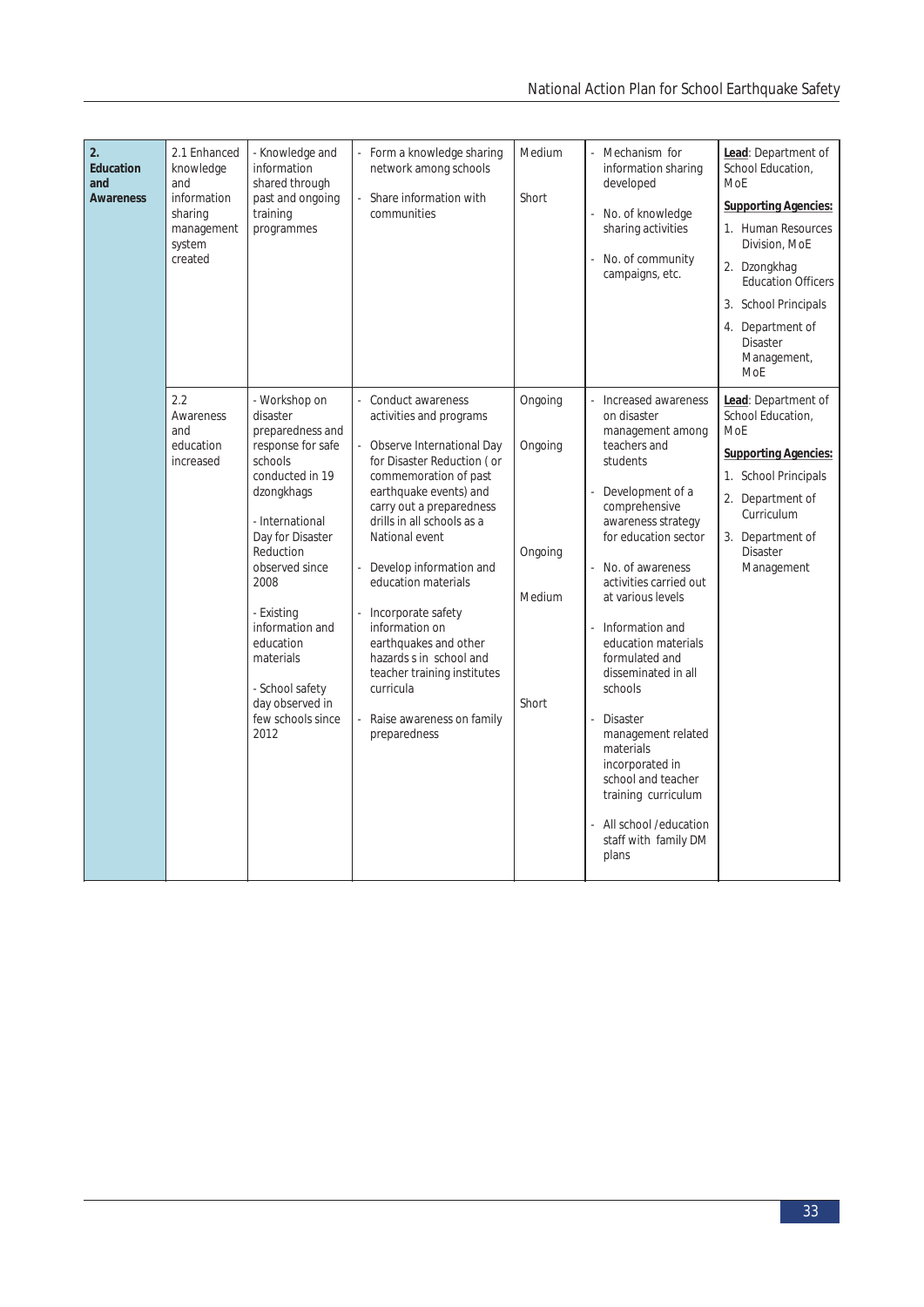| 3.<br><b>Risk</b><br>Reduction<br>and<br>Mitigation | 3.1 Structural<br>measures<br>implemented                                     | Vulnerability<br>Assessment<br>checklist<br>training<br>conducted for<br>more than 75<br>participants in<br>2012<br>Existing<br>School<br>Planning and<br>Building<br>Division's<br>designs<br>include<br>earthquake<br>resilient<br>features                                                                                                                                                                                                           | New Constructions:<br>Prepares standard<br>earthquake-resilient school<br>designs<br>Review existing guidelines<br>for school construction<br>Institute construction<br>quality control and<br>inspection mechanism<br><b>Existing Buildings:</b><br>- Conduct vulnerability /<br>safety assessment of<br>existing school buildings<br>Cary out recommended<br>strengthening, replacement<br>or relocation measures | Short<br>Medium<br>Short<br>Medium<br>Short<br>Medium<br>Short<br>Medium<br>Medium<br>Long | All new schools<br>constructed as per<br>earthquake resilient<br>design<br>Schools constructed<br>as per guidelines<br>outside of hazard<br>zones<br>- Quality and<br>standards of all new<br>constructions<br>ensured<br>All schools assessed<br>and strengthened<br>accordingly | Lead: School<br>Planning and Building<br>Division, MoE<br>Supporting agencies:<br>1. Department of<br>School Education,<br>MoE<br>2. School Principals<br>3. Dzongkhag<br>engineers<br>4. Dzongkhag<br>Administrations<br>5. Department of<br><b>Disaster</b><br>Management,<br>MoHCA<br>6. Ministry of Works<br>and Human<br>Settlement |
|-----------------------------------------------------|-------------------------------------------------------------------------------|---------------------------------------------------------------------------------------------------------------------------------------------------------------------------------------------------------------------------------------------------------------------------------------------------------------------------------------------------------------------------------------------------------------------------------------------------------|---------------------------------------------------------------------------------------------------------------------------------------------------------------------------------------------------------------------------------------------------------------------------------------------------------------------------------------------------------------------------------------------------------------------|--------------------------------------------------------------------------------------------|-----------------------------------------------------------------------------------------------------------------------------------------------------------------------------------------------------------------------------------------------------------------------------------|------------------------------------------------------------------------------------------------------------------------------------------------------------------------------------------------------------------------------------------------------------------------------------------------------------------------------------------|
|                                                     | 3.2 Falling<br>hazards are<br>abated and<br>insurance<br>coverage in<br>place | $-$ All<br>Dzongkhag<br>Education<br>Officers and<br>selected<br>Principals<br>were trained<br>on falling<br>hazards and<br>preparedness<br>measures in<br>2010<br>- Facilitators<br>quide for<br>Workshop on<br><b>Disaster</b><br>Preparedness<br>and Response<br>for Safe<br>School<br>includes<br>component<br>on fixing and<br>bracing of<br>falling hazards<br>- Anchoring<br>and bracing of<br>falling hazards<br>carried out in<br>some schools | Carry out fixing, bracing and<br>other non-structural<br>measures in all schools<br>Explore and institute risk<br>insurance for school<br>buildings                                                                                                                                                                                                                                                                 | Medium<br>long<br>Short,<br>Medium                                                         | School buildings<br>insured on a<br>prioritized basis<br>Falling hazards in<br>schools are identified<br>and abated                                                                                                                                                               | Lead: Department of<br>School Education,<br>MoE<br><b>Supporting Agencies:</b><br>1. Royal Insurance<br>Corporation and<br>other Insurance<br>Companies<br>2. School Principals<br>3. Dzongkhag<br><b>Education Officers</b><br>4. Department of<br>Disaster<br>Management<br>5. Ministry of<br>Finance                                  |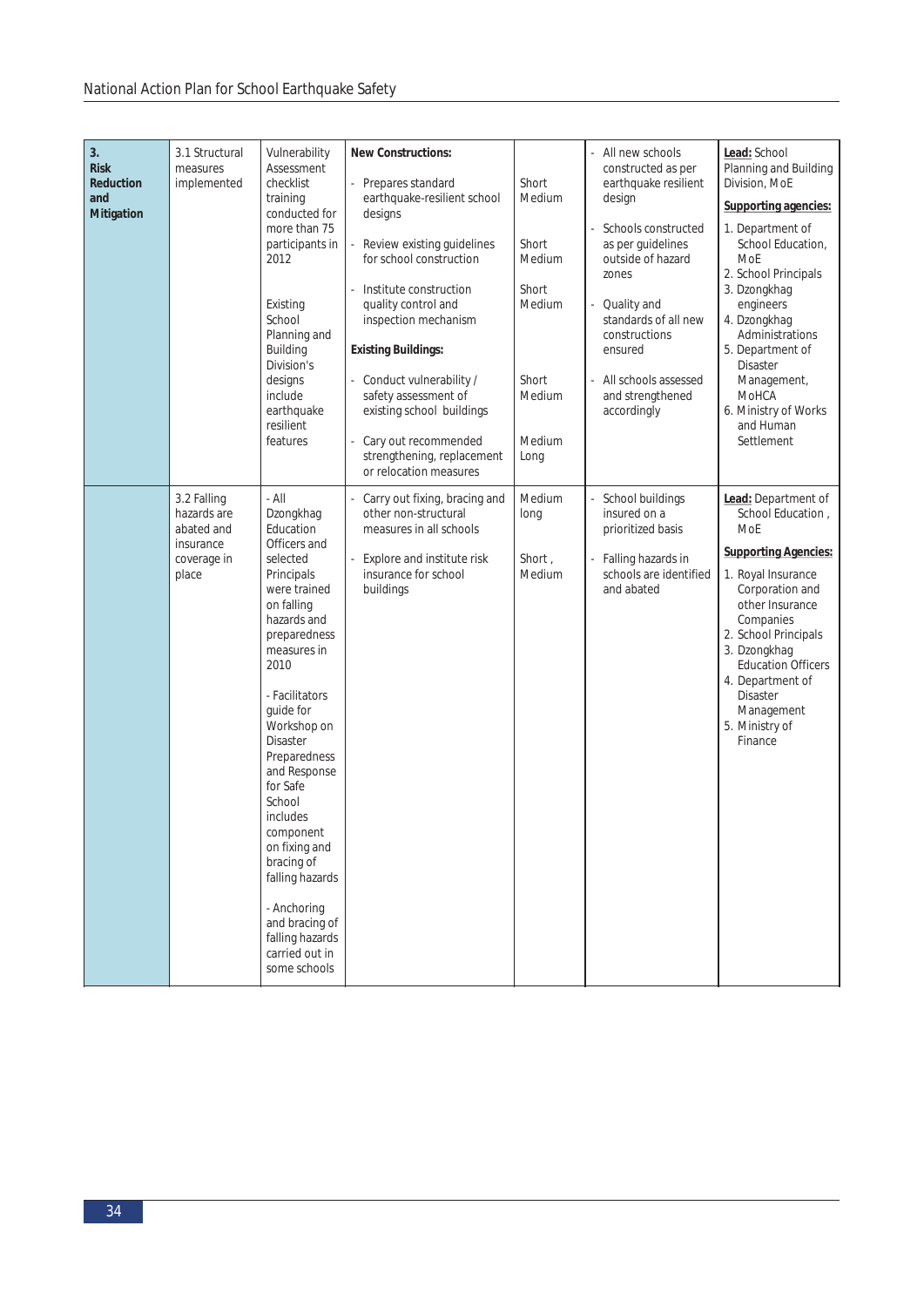| 4.<br>Preparedness<br>and Response | 4.1<br>Preparedness<br>planning<br>strengthened | - School<br>disaster<br>Management<br>Plans are in<br>place for all<br>schools<br>- Awareness<br><sub>on</sub><br>preparedness<br>planning and<br>need to<br>enhance<br>preparedness<br>initiated<br>through past<br>and ongoing<br>training<br>programs                                           | Develop guidelines for<br>disaster management and<br>contingency plan for the<br><b>Education Sector</b><br>Carry out Table<br>top/simulation exercises for<br>the contingency<br>requirements and<br>arrangements<br>Sensitize all departments,<br>divisions, agencies in the<br>Education Sector on the<br>contingency arrangements                                                                                                                                                                        | Short<br>Short<br>Short,<br>Medium                                 | <b>Functional Education</b><br>Sector contingency<br>plan in place<br>All schools,<br>dzongkhags,<br>education sector<br>agencies aware on<br>the contingency plan                                                                                                                                      | Lead: Department of<br>School Education,<br><b>MoE</b><br>Supporting agencies:<br>1. All Departments,<br><b>MoE</b><br>2. Dzongkhag<br><b>Education Officers</b><br>3. School Principals<br>4. Other agencies<br>working in the<br><b>Education Sector</b><br>5. Department of<br><b>Disaster</b><br>Management |
|------------------------------------|-------------------------------------------------|----------------------------------------------------------------------------------------------------------------------------------------------------------------------------------------------------------------------------------------------------------------------------------------------------|--------------------------------------------------------------------------------------------------------------------------------------------------------------------------------------------------------------------------------------------------------------------------------------------------------------------------------------------------------------------------------------------------------------------------------------------------------------------------------------------------------------|--------------------------------------------------------------------|---------------------------------------------------------------------------------------------------------------------------------------------------------------------------------------------------------------------------------------------------------------------------------------------------------|-----------------------------------------------------------------------------------------------------------------------------------------------------------------------------------------------------------------------------------------------------------------------------------------------------------------|
|                                    | 4.2 Response<br>capacities<br>strengthened      | - Basic<br>disaster risk<br>reduction and<br>search &<br>rescue<br>training for<br>200 scout<br>masters<br>conducted in<br>2012<br>- Education in<br>Emergency<br>Trainings<br>conducted in<br>19<br>dzongkhags<br>- Distribution<br>of standard<br>safety<br>materials to<br>128 pilot<br>schools | Establish clear chain of<br>command and<br>communication flow<br>Maintain stockpile of<br>materials required for<br>emergency response and<br>immediate recovery<br>Establish/institute pre-<br>arrangements for<br>emergency requirements<br>Standardize equipment/<br>materials requirements at all<br>levels<br>Continue delivery of<br>workshop on disaster<br>preparedness and response<br>for safe schools and also<br>conduct refresher/<br>additional courses and<br>targeted courses as<br>required | Short<br>Medium<br>Short,<br>Medium<br>Short,<br>Medium<br>Ongoing | - An effective<br>communication and<br>command system in<br>place for<br>emergencies<br>Stockpile of<br>emergency materials<br>and pre-<br>arrangements in<br>place and pre-<br>positioned for<br>effective response<br>and recovery<br>Schools equipped<br>with basic DM<br>equipment and<br>materials | Lead: Department of<br>School Education,<br><b>MoE</b><br>Supporting agencies:<br>1. School Principals<br>2. Dzongkhag<br><b>Education Officers</b><br>3. Dzongkhag<br>Administrations<br>4. Department of<br><b>Disaster</b><br>Management                                                                     |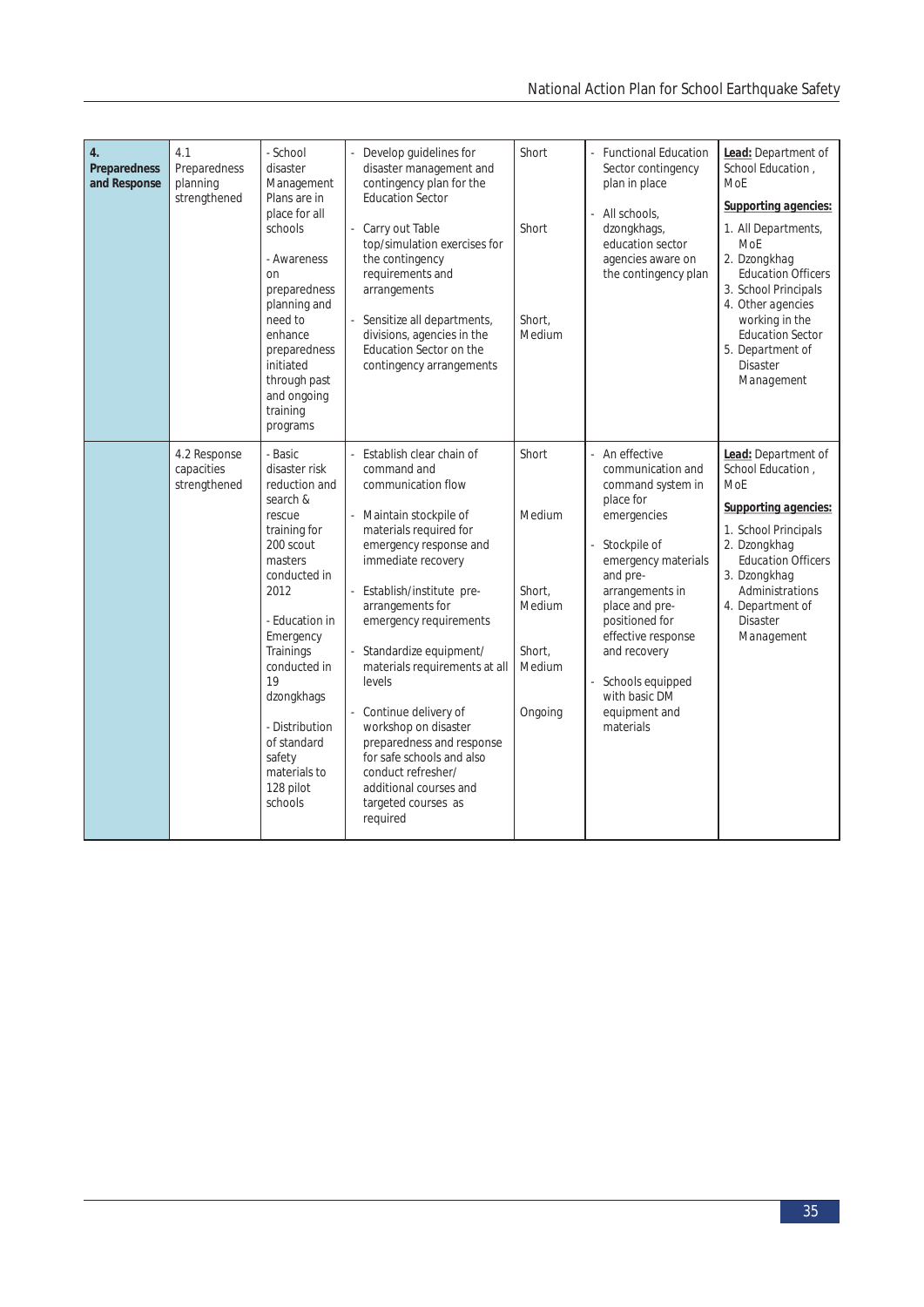| 5. Capacity<br><b>Building</b> | 5.1 Capacity<br>building for<br><b>Risk Reduction</b>               | - Vulnerability<br>assessment<br>forms training<br>conducted for<br>more than 75<br>engineers in<br>2012                                                                                                                                                                      | Build capacity of engineers<br>and maintenance staff to<br>assess vulnerability/safety of<br>school buildings<br>Build capacity of engineers<br>and architects for<br>retrofitting and seismic risk<br>reduction techniques<br>Conduct comprehensive<br>training on how to reduce<br>hazards from falling objects<br>Raise awareness and<br>capacity on mainstreaming<br>earthquake safety and risk<br>reduction concerns | Short,<br>Medium<br>Medium.<br>Long<br>Short<br>Short,<br>Medium | Engineers/technical<br>personnel trained in<br>the use of<br>vulnerability<br>assessment tools and<br>procedures and<br>equipped with<br>capacity to<br>retrofit/strengthen<br>existing school<br>buildings<br>School personnel,<br>especially<br>maintenance staff<br>trained in carrying<br>out non-structural<br>measures                                                              | Lead: School<br>Planning and Building<br>division. MoE<br><b>Supporting Agencies:</b><br>1. Department of<br><b>School Education</b><br>, MoE<br>2. School Principals<br>3.<br>District engineers<br>4. Dzongkhag<br>administrations<br>5. Department of<br><b>Disaster</b><br>Management,<br>MoHCA<br>6. Ministry of Works<br>and Human<br>Settlement |
|--------------------------------|---------------------------------------------------------------------|-------------------------------------------------------------------------------------------------------------------------------------------------------------------------------------------------------------------------------------------------------------------------------|---------------------------------------------------------------------------------------------------------------------------------------------------------------------------------------------------------------------------------------------------------------------------------------------------------------------------------------------------------------------------------------------------------------------------|------------------------------------------------------------------|-------------------------------------------------------------------------------------------------------------------------------------------------------------------------------------------------------------------------------------------------------------------------------------------------------------------------------------------------------------------------------------------|--------------------------------------------------------------------------------------------------------------------------------------------------------------------------------------------------------------------------------------------------------------------------------------------------------------------------------------------------------|
|                                | 5.2 Capacity<br><b>Building for</b><br>Preparedness<br>and Response | - Workshop<br>on Disaster<br>Preparedness<br>and Response<br>for Safe<br>Schools<br>conducted in<br>16<br>Dzongkhags<br><i>(includes)</i><br>Mock Drill,<br>EIE, first aid<br>and fire<br>safety)<br>- Basic DRR<br>and Search<br>and Rescue<br>training for<br>Scout masters | Provide Emergency<br>Management training for<br><b>Education. Personnel</b><br>Train committees, teams,<br>focal persons<br>Comprehensive disaster<br>management training<br>developed for Scouts/ youth<br>volunteer groups                                                                                                                                                                                              | Short.<br>Medium<br>Ongoing<br>Medium                            | Ministry and<br>education personnel<br>equipped with<br>knowledge on<br>emergency<br>management<br>School disaster<br>management teams<br>and focal persons<br>have enhanced<br>capacity in carrying<br>out their<br>responsibilities<br>Scouts/ youth groups<br>trained in Disaster<br>risk reduction and<br>emergency skills and<br>with the ability to aid<br>in immediate<br>response | Lead: Department of<br>School Education.<br>MoE<br><b>Supporting Agencies:</b><br>1. School Principals<br>2. Department of<br>Youth and Sports,<br>MoE<br>3. Department of<br><b>Disaster</b><br>Management,<br>MoHCA                                                                                                                                  |